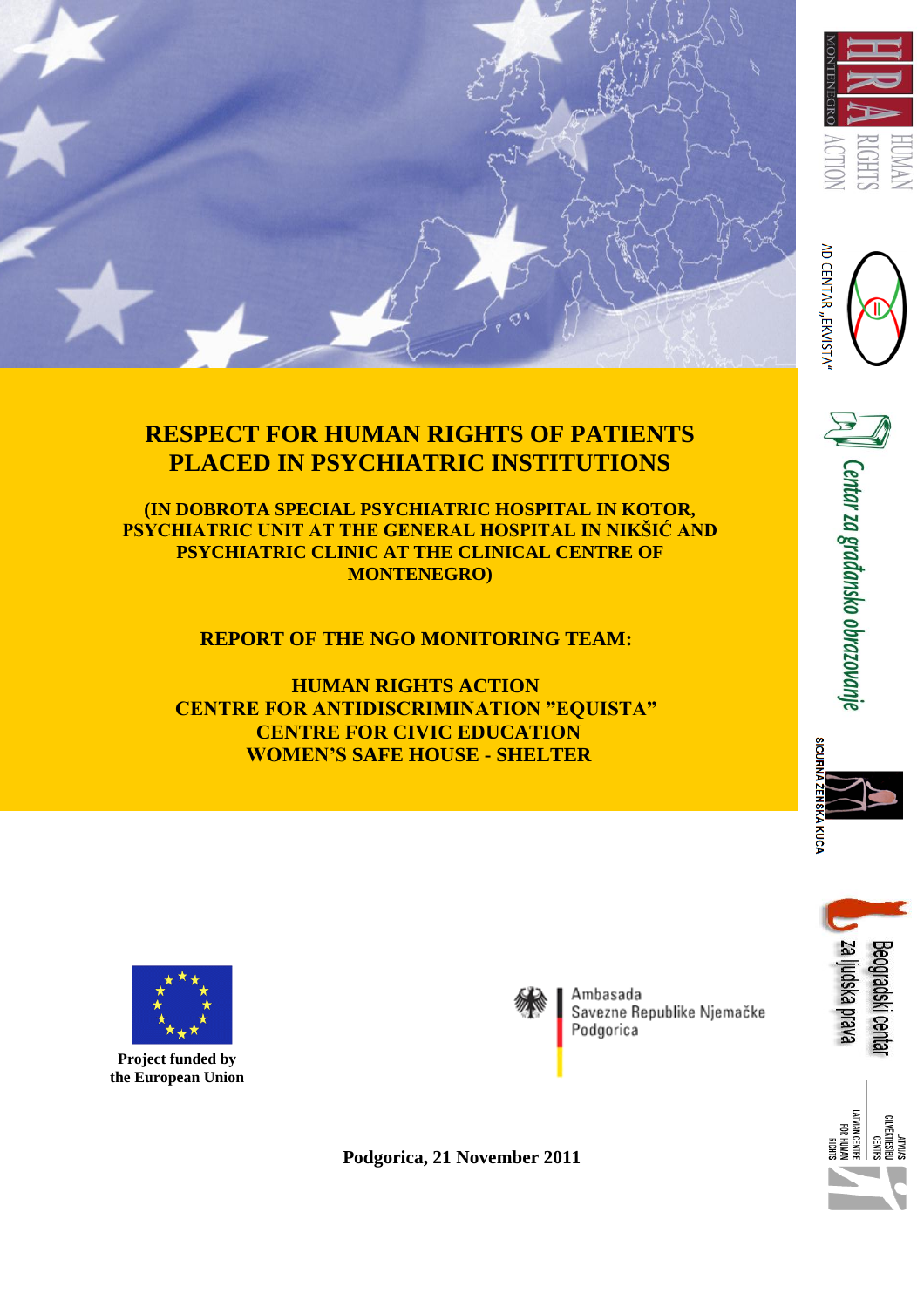# RESPECT FOR HUMAN RIGHTS OF PATIENTS PLACED IN PSYCHIATRIC INSTITUTIONS

#### (IN DOBROTA SPECIAL PSYCHIATRIC HOSPITAL IN KOTOR, PSYCHIATRIC UNIT AT THE GENERAL HOSPITAL IN NIKŠIĆ AND PSYCHIATRIC CLINIC AT THE CLINICAL CENTRE OF MONTENEGRO)

#### REPORT OF THE NGO MONITORING TEAM:

HUMAN RIGHTS ACTION CENTRE FOR ANTIDISCRIMINATION "EQUISTA" CENTRE FOR CIVIC EDUCATION WOMEN'S SAFE HOUSE – SHELTER

Podgorica, 21 November 2011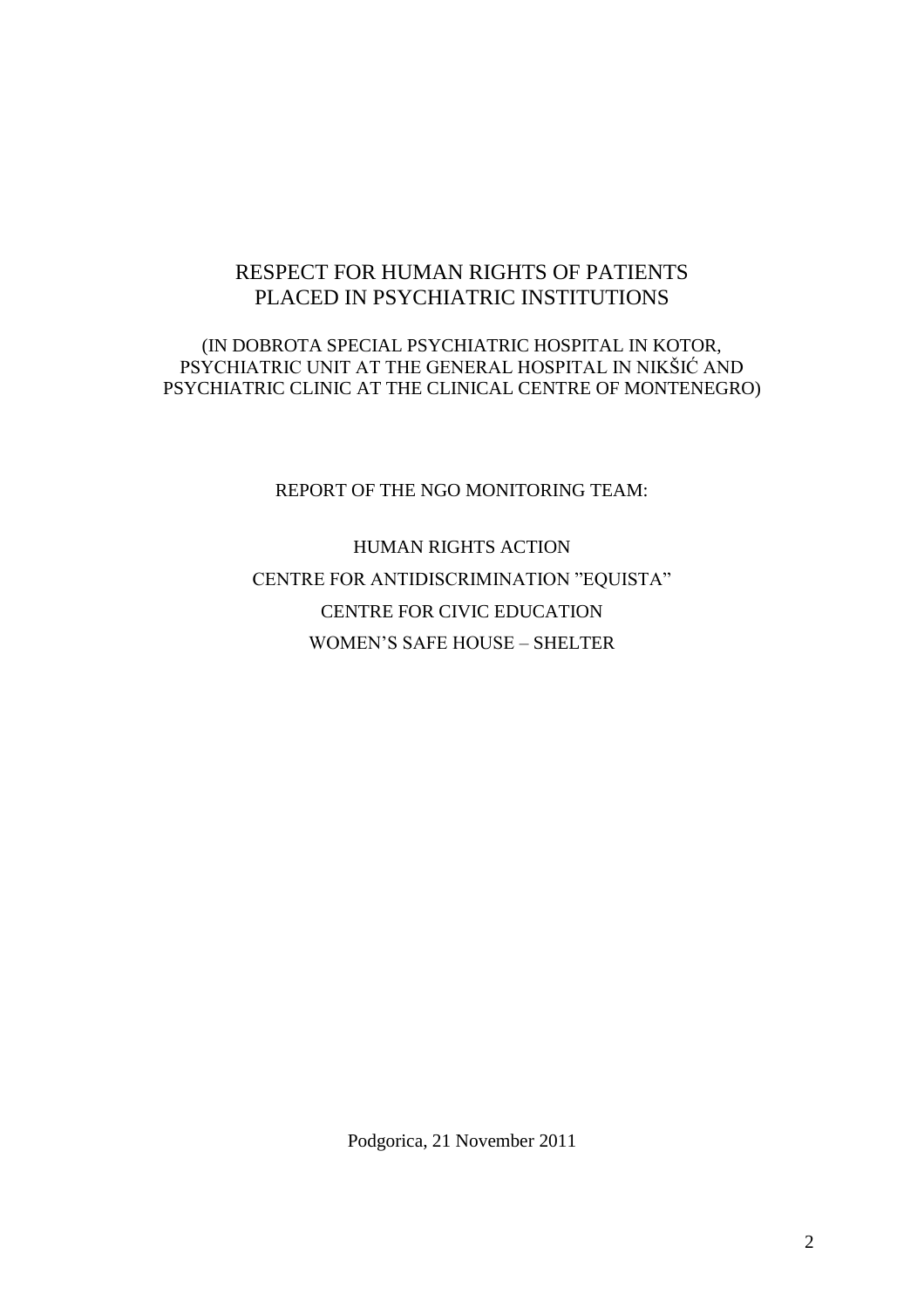#### **AUTHORS:**

**Mirjana Radović**

**Olivera Vulić**

**Danilo Ajković**

**EDITOR:**

**Tea Gorjanc-Prelević, LL.M.**

This publication has been produced with the assistance of the European Union. The publication does not contain a formal statement and does not necessarily represent the official position of the European Union.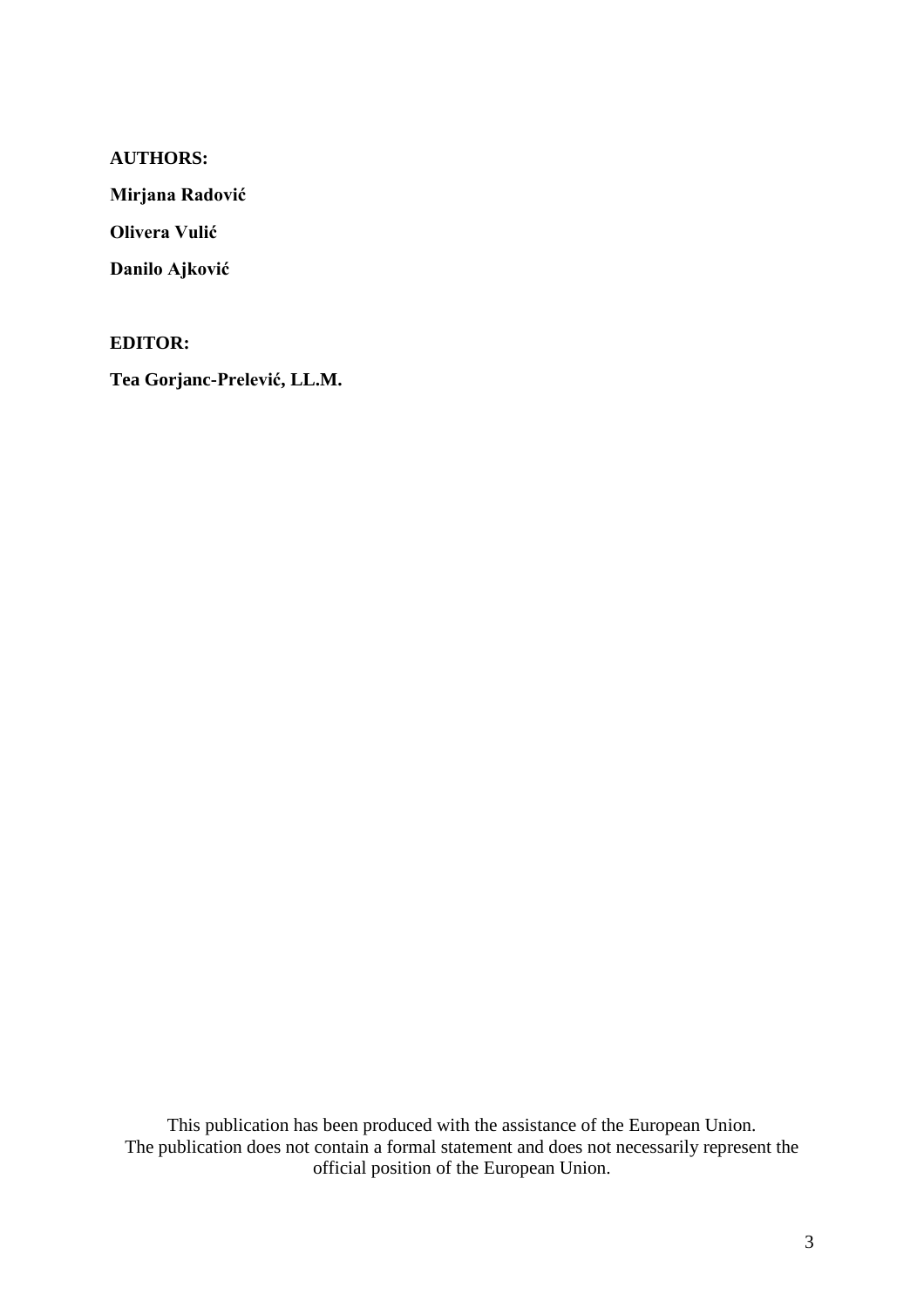# **TABLE OF CONTENTS**

| 1.1                                                                                                                                         |                                                                           |  |  |  |
|---------------------------------------------------------------------------------------------------------------------------------------------|---------------------------------------------------------------------------|--|--|--|
| 1.2                                                                                                                                         |                                                                           |  |  |  |
| 1.3                                                                                                                                         |                                                                           |  |  |  |
|                                                                                                                                             |                                                                           |  |  |  |
|                                                                                                                                             |                                                                           |  |  |  |
|                                                                                                                                             |                                                                           |  |  |  |
|                                                                                                                                             |                                                                           |  |  |  |
|                                                                                                                                             |                                                                           |  |  |  |
|                                                                                                                                             |                                                                           |  |  |  |
|                                                                                                                                             |                                                                           |  |  |  |
|                                                                                                                                             |                                                                           |  |  |  |
|                                                                                                                                             |                                                                           |  |  |  |
|                                                                                                                                             |                                                                           |  |  |  |
| 2.5.1                                                                                                                                       |                                                                           |  |  |  |
|                                                                                                                                             |                                                                           |  |  |  |
| 2.6.1                                                                                                                                       |                                                                           |  |  |  |
| 2.7                                                                                                                                         |                                                                           |  |  |  |
|                                                                                                                                             | 2.7.1 Recommendations<br>.23                                              |  |  |  |
| 2.8 Protection of the right to freedom and personal integrity in terms of<br>involuntary admission, stay and discharge from the Hospital 23 |                                                                           |  |  |  |
| 2.8.1                                                                                                                                       |                                                                           |  |  |  |
| 2.8.2                                                                                                                                       | Judicial control of involuntary placement in a psychiatric institution 24 |  |  |  |
| 2.8.3                                                                                                                                       | Security measure of compulsory treatment and confinement in a             |  |  |  |
| 2.8.3.1                                                                                                                                     | Imposition of a measure by the court in criminal proceedings 28           |  |  |  |
| 2.8.3.2                                                                                                                                     | Imposition of a measure by misdemeanour authority in                      |  |  |  |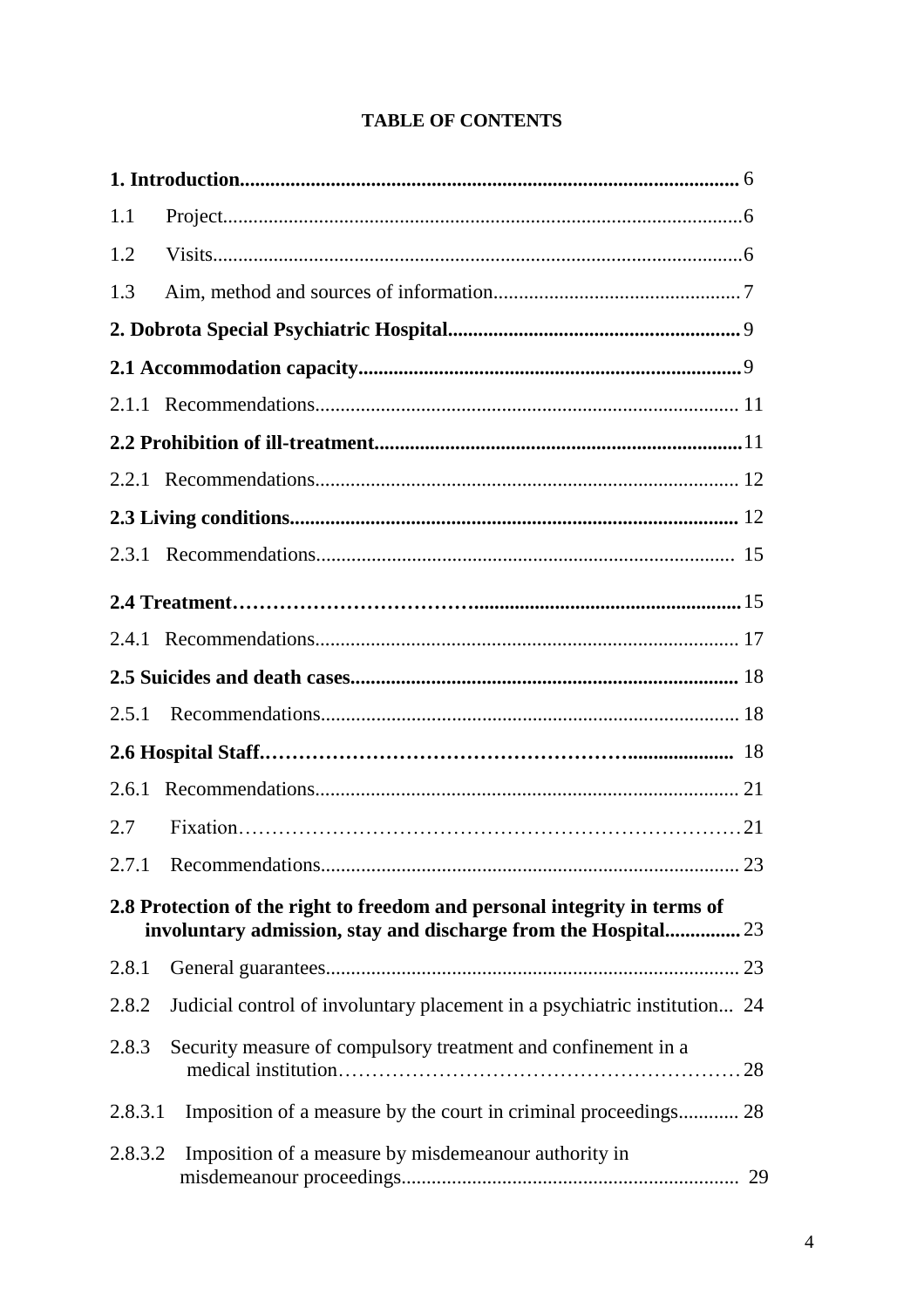| 2.8.4  |                                                                            |  |  |
|--------|----------------------------------------------------------------------------|--|--|
| 2.8.5  |                                                                            |  |  |
|        |                                                                            |  |  |
| 2.9.1  |                                                                            |  |  |
|        |                                                                            |  |  |
| 2.10.1 |                                                                            |  |  |
| 2.10.2 |                                                                            |  |  |
| 2.10.3 |                                                                            |  |  |
|        |                                                                            |  |  |
| 3.1    |                                                                            |  |  |
| 3.2    |                                                                            |  |  |
| 3.3.   |                                                                            |  |  |
| 3.4    |                                                                            |  |  |
| 3.5    |                                                                            |  |  |
| 3.6    |                                                                            |  |  |
| 3.7    |                                                                            |  |  |
|        | 4. Psychiatric Clinic at the Clinical Centre of Montenegro in Podgorica 44 |  |  |
| 4.1    |                                                                            |  |  |
|        |                                                                            |  |  |
|        |                                                                            |  |  |
|        |                                                                            |  |  |
| 6.1    |                                                                            |  |  |
|        |                                                                            |  |  |
|        |                                                                            |  |  |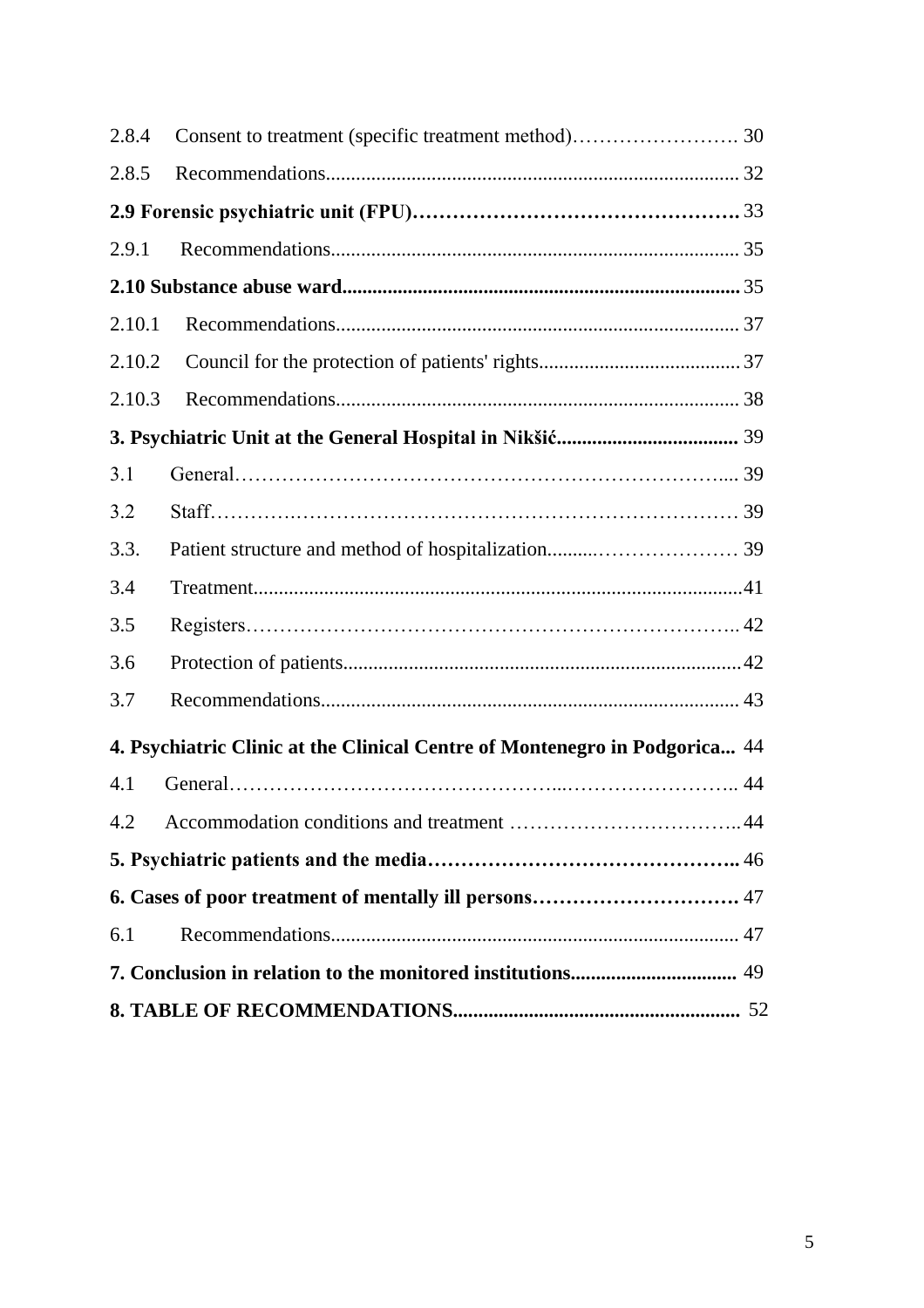# *1. Introduction*

## 1.1 *About the project*

The project "Monitoring Respect for Human Rights in Closed Institutions in Montenegro", aimed at promoting human rights of persons residing in these institutions, is implemented by Montenegrin NGOs Human Rights Action (HRA), as the project leader, Centre for Antidiscrimination "EQUISTA", Centre for Civic Education (CCE) and Women's Safe House (Shelter), in cooperation with the Belgrade Centre for Human Rights and Latvian Centre for Human Rights. The project is funded by the European Union through the Delegation of the European Union to Montenegro and the Embassy of the Federal Republic of Germany.

Under this project, on 19 May 2011, the project leader NGO "Human Rights Action" concluded an agreement on cooperation with the Ministry of Health, allowing unannounced visits of NGOs monitors to Dobrota Special Psychiatric Hospital in Kotor (hereinafter: the Hospital), Psychiatric Clinic at the Clinical Centre of Montenegro in Podgorica (hereinafter: the Clinic) and Psychiatric Unit within the public health institution General Hospital in Nikšić (hereinafter: the Unit), preparation of reports on visits and discussion about the report at the round table, development of a brochure on the rights of patients placed in these institutions and cooperation in a public campaign aimed at raising awareness about the rights of patients with mental disorders.

The report includes the assessment of NGOs monitoring team regarding the extent of adoption of recommendations of the European Committee for the Prevention of Torture and Inhuman or Degrading Treatment or Punishment (CPT) and the Protector of Human Rights and Freedoms (hereinafter: Ombudsman) to improve respect for the rights of patients in Dobrota Hospital in Kotor, with further recommendations of the monitoring team pertaining to Psychiatric Clinic in Podgorica and Psychiatric Unit at the General Hospital in Nikšić. This is the first report developed on the basis of information obtained during the visits to the Hospital, Clinic and Unit in the period from 17 September to 4 November 2011, and from other sources. Final report, assessing the progress in the implementation of all recommendations will be published in September 2012.

#### 1.2 *Visits*

 $\overline{a}$ 

For the purpose of drafting this report, monitors Tea Gorjanc-Prelević, Executive Director at the Human Rights Action (HRA) and Project Coordinator, Mirjana Radović (HRA), Danilo Ajković (CCE) and Dr Olivera Vulić carried out a total of four monitoring visits from 17 September to 4 November 2011, including two visits to Dobrota Hospital on 17 September and 4 November 2011, one to the Unit in Nikšić on 12 October 2011 and one to the Clinic in Podgorica, on 17 October 2011.

The level of cooperation was high, monitors had unrestricted access to all premises, access to necessary documentation<sup>1</sup> and the opportunity to talk to patients in private.

<sup>&</sup>lt;sup>1</sup> Medical records were examined by psychiatrist Dr Olivera Vulić, while other monitors, who are legal experts, examined documentation on communication between the Hospital and court. During the examination of documents, monitors respected the right to privacy of patients - their identity has been protected.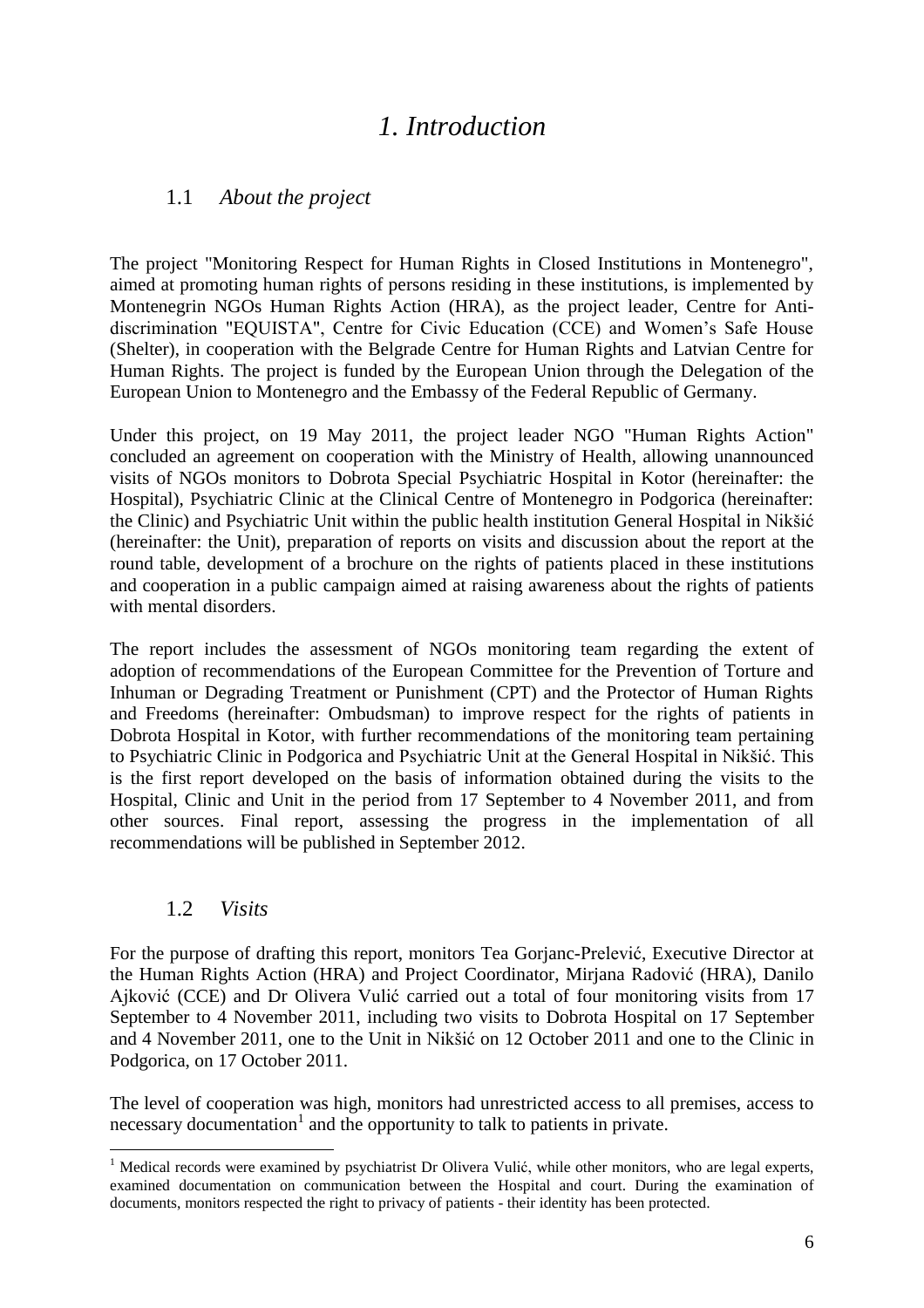#### 1.3 *Subject, aim and method of the research and sources of information*

The subject of this report is a description and assessment of the respect for human rights of patients hospitalized in Dobrota Hospital, Clinic in Podgorica and Nikšić Psychiatric Unit. The aim of the report is to help improve human rights of persons placed in these institutions by indicating both good practices and shortcomings in their work, based on international standards and recommendations.

Observations made in this report are based on four visits of several hours to the Hospital, Clinic and Unit, i.e. monitors' personal observations and interviews with the Hospital Director Dr Aleksandar Tomčuk, Head of the Clinic Dr Željko Golubović and Head of the Unit Dr Radojka Mićović, as well as with individual patients, doctors and medical staff.

Visits were carried out by monitors of different professional backgrounds, additionally educated on this matter at the training held from 12 to 14 May 2011 in Podgorica.<sup>2</sup> In addition to HRA and partner NGOs representatives, the monitoring team included psychiatrist Dr Olivera Vulić, representative of the European Committee for the Prevention of Torture and Inhuman or Degrading Treatment or Punishment (CPT) in Montenegro, employed at the Podgorica Health Centre (Dispensary for Mental Health), who was engaged as the project monitor in a professional capacity as a psychiatrist.<sup>3</sup> In drafting the report, the monitoring team used international standards and recommendations<sup>4</sup>, the CPT's report on the visit to Montenegro<sup>5</sup>, applicable laws in Montenegro regulating the rights of the mentally ill<sup>6</sup>, training material for monitors, the report of the Ombudsman<sup>7</sup> and his recommendations.

 $\overline{a}$ <sup>2</sup> Training was conducted by experienced and reputable trainers from partner organizations - the Belgrade Centre for Human Rights and Latvian Centre for Human Rights.

<sup>&</sup>lt;sup>3</sup> Ms. Vulić previously sought the opinion of the CPT's Vice-President and received confirmation that she may participate in this project as a monitor.

<sup>4</sup> CPT standards, available at: [http://www.cpt.coe.int/en/documents/eng-standards.pdf.](http://www.cpt.coe.int/en/documents/eng-standards.pdf)

<sup>&</sup>lt;sup>5</sup> Report to the Government of Montenegro on the visit to Montenegro carried out by the European Committee for the Prevention of Torture and Inhuman or Degrading Treatment or Punishment (CPT) from 15 to 22 September 2008 (http://www.cpt.coe.int/documents/mne/2010-03-inf-eng.htm#\_ftnref23); Report to the Norwegian Government on the visit to Norway carried out by the European Committee for the Prevention of Torture and Inhuman or Degrading Treatment or Punishment (CPT) from 13 to 23 September 1999 (http://www.cpt.coe.int/documents/nor/2000-15-inf-eng.pdf); Report to the Government of Bosnia and Herzegovina on the visit to Bosnia and Herzegovina carried out by the European Committee for the Prevention of Torture and Inhuman or Degrading Treatment or Punishment (CPT) from 27 April to 9 May 2003 (http://www.cpt.coe.int/documents/bih/2004-40-inf-eng.pdf); Report to the Government of Serbia and Montenegro on the visit to Serbia and Montenegro carried out by the European Committee for the Prevention of Torture and Inhuman or Degrading Treatment or Punishment (CPT) from 16 to 28 September 2004 (http://www.cpt.coe.int/documents/srb/2006-18-inf-eng.pdf); Report to the Government of Serbia and Montenegro on the visit to Serbia and Montenegro carried out by the European Committee for the Prevention of Torture and Inhuman or Degrading Treatment or Punishment (CPT) from 16 to 28 September 2004 (http://www.cpt.coe.int/documents/srb/2006-18-inf-eng.pdf); Report to the Government of Denmark on the visit to Denmark carried out by the European Committee for the Prevention of Torture and Inhuman or Degrading Treatment or Punishment (CPT) from 28 January to 4 February 2002 (http://www.cpt.coe.int/documents/dnk/2002-18-inf-eng.htm); Report to the Lithuanian Government on the visit to Lithuania carried out by the European Committee for the Prevention of Torture and Inhuman or Degrading Treatment or punishment (CPT) from 17 to 24 February 2004 (http://www.cpt.coe.int/documents/ltu/2006-09 inf-eng.htm). Report to the Lithuanian Government on the visit to Lithuania carried out by the European Committee for the Prevention of Torture and Inhuman or Degrading Treatment or Punishment (CPT) from 21 to 30 April 2008 (http://www.cpt.coe.int/documents/ltu/2009-22-inf-eng.pdf); Report to the Latvian Government on the visit to Latvia carried out by the European Committee for the Prevention of Torture and Inhuman or Degrading Treatment or Punishment (CPT) from 27 November to 7 December 2007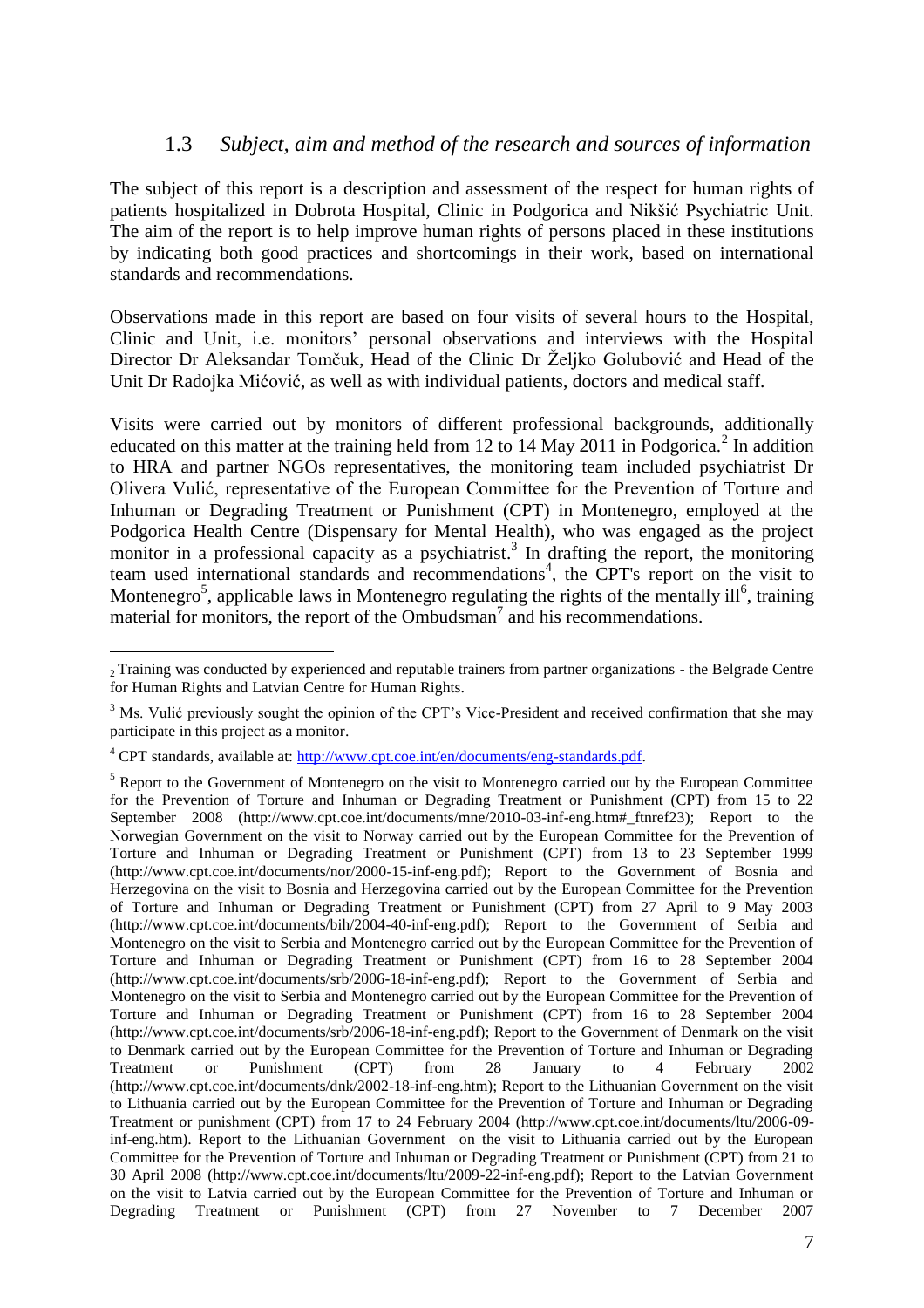All these sources, along with the report, are available on the project's web site: [www.hraction.org/monitoring\\_u\\_ustanovama\\_zatvorenog\\_tipa.](http://www.hraction.org/monitoring_u_ustanovama_zatvorenog_tipa)

The methods used in drafting the report include: qualitative and quantitative research, method of content analysis, analysis of application of regulations and their compliance with international standards and recommendations of international expert bodies. As regards scientific research techniques, the monitors used observation and interview techniques.

We wish to thank everyone who in any way contributed to this report.

<u>.</u>

<sup>(</sup>http://www.cpt.coe.int/documents/lva/2009-35-inf-eng.htm); Report to the Government of "the former Yugoslav Republic of Macedonia" on the visit to "the former Yugoslav Republic of Macedonia" carried out by the European Committee for the Prevention of Torture and Inhuman or Degrading Treatment or Punishment (CPT) from 15 to 26 May 2006 (http://www.cpt.coe.int/documents/mkd/2008-05-inf-eng.htm). Report to the Croatian Government on the visit to Croatia carried out by the European Committee for the Prevention of Torture and Inhuman or Degrading Treatment or Punishment (CPT) from 1 to 9 December 2003 http://www.cpt.coe.int/documents/hrv/2007-15-inf-eng.pdf; 8th General Report on CPT's Activities (1997); 16th general Report on CPT's Activities (2005-2006).

<sup>6</sup> Law on the Protection and Exercise of the Rights of Mentally Ill Persons (*Sl. list RCG, 32/2005*), Law on Patients' Rights (*Sl. list CG, 40/2010*), Law on Misdemeanors (*Sl. list CG, 1/2011, 6/2011 and 39/2011*), Criminal Procedure Code (*Sl. list CG, 57/2009 and 49/2010*); Criminal Code (*Sl. list RCG, 70/2003, 13/2004, 47/2006 and Sl. list CG, 40/2008, 25/2010 and 32/2011*); Law on Non-Contentious Proceedings (*Sl. list RCG, 27/2006*); Law on the Execution of Criminal Sanctions (*Sl. list RCG, 25/94, 29/94, 69/2003 and 65/2004 and Sl. list CG, 32/2011*); Law on Healthcare (*Sl. list RCG, 39/2004 and Sl. list CG, 14/10*).

<sup>&</sup>lt;sup>7</sup> Special report of the Ombudsman on the human rights of mentally ill persons placed in institutions, March 2011, available at: [http://www.ombudsman.co.me/izvjestaji.php.](http://www.ombudsman.co.me/izvjestaji.php)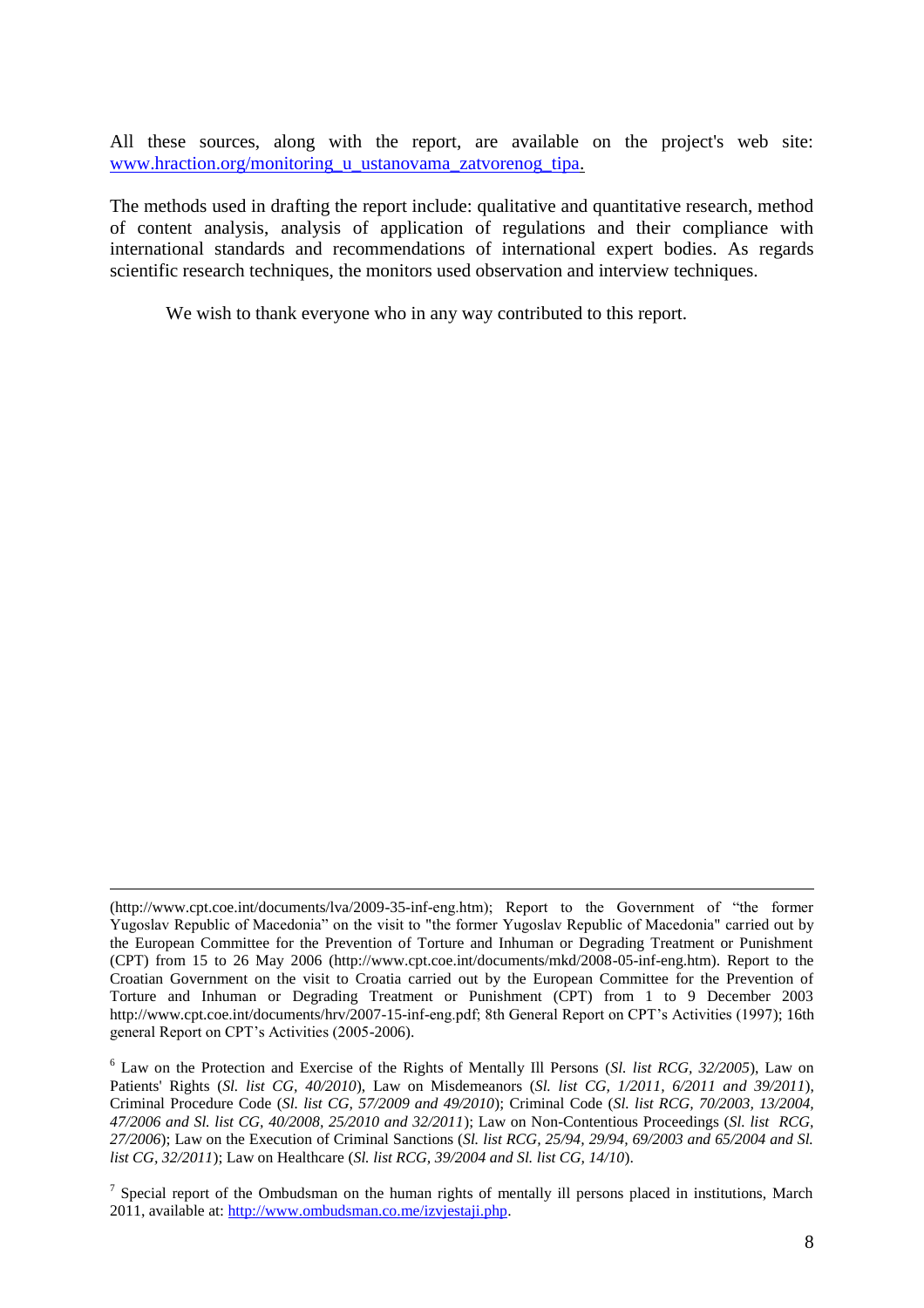# *2. Dobrota Special Psychiatric Hospital*

#### 2.1 *Accommodation capacity*

Dobrota Hospital has a bed capacity of 241. At the time of the first visit, on 17 September 2011, according to the records of Hospital Director Dr Aleksandar Tomčuk, a total of 291 persons were hospitalized. Each patient had their own bed, and some wards (male and female acute ward) were not completely filled. Director explained the difference between the accommodation capacity and the number of patients hospitalized on the day of the visit by a number of patients being with their families, on the so-called adaptation weekend.

Hospital mainly provides care for patients with psychosis (F20-F29), both sexes, in acute and chronic phase of illness, as well as alcohol addicts (F10) and drug addicts (heroin-F11, with comorbidity, usually  $F60$ , but only male.<sup>8</sup> Women ordered the measure of compulsory treatment of alcoholics or compulsory treatment of drug addicts in a healthcare institution are placed in the acute-female ward within the Hospital. At the time of monitoring visits, there were no women ordered such measure.

Hospital accommodation is divided into eight wards, namely: emergency ward, substance abuse treatment ward, acute male ward, acute female ward, chronic male ward, chronic female ward, rehabilitation ward<sup>9</sup> and the eighth - forensic psychiatric unit (hereinafter: FPU). Within the FPU, which can accommodate 21 people, Dobrota Hospital accommodates the socalled forensic patients (patients ordered compulsory treatment measures at the closed institution by a court in criminal proceedings or by misdemeanour authority in misdemeanour proceedings).

The Hospital did not accommodate minors. Since there is no specialist in child psychiatry in Montenegro, juveniles must be treated abroad.<sup>10</sup>

At the same time, the Hospital is compelled in certain segments to serve the purpose of a social type of institution, as it is faced with the inability to discharge a number of patients, in most cases because their families refuse to house them. During the visit, there were patients in the chronic male ward who have been in the Hospital for more than ten years. The longest hospital stay was 54 years (case of a woman in the chronic female ward who was hospitalized back in 1957).

According to Dr Tomčuk, about 120 patients in Dobrota Hospital have been hospitalized for many years. Of these, mental condition in about eighty patients allows them to be placed in any type of social institutions or under family care, which means that one third of the Hospital capacities occupy patients whose mental state does not require hospitalization.

<sup>&</sup>lt;sup>8</sup> The same situation is present at the public institution Centre for accommodation, rehabilitation and resocialization of users of psychoactive substances - Kakaricka gora, which for three years already does not admit women interested in rehabilitation. Therefore, currently in Montenegro there is no facility for the rehabilitation of women addicted to psychoactive substances.

<sup>9</sup> More information available at: [http://www.psihijatrijakotor.me/page3.html.](http://www.psihijatrijakotor.me/page3.html)

 $10$  Also, the measure of compulsory treatment and confinement in a psychiatric institution could not currently be carried out in relation to minors in Montenegro.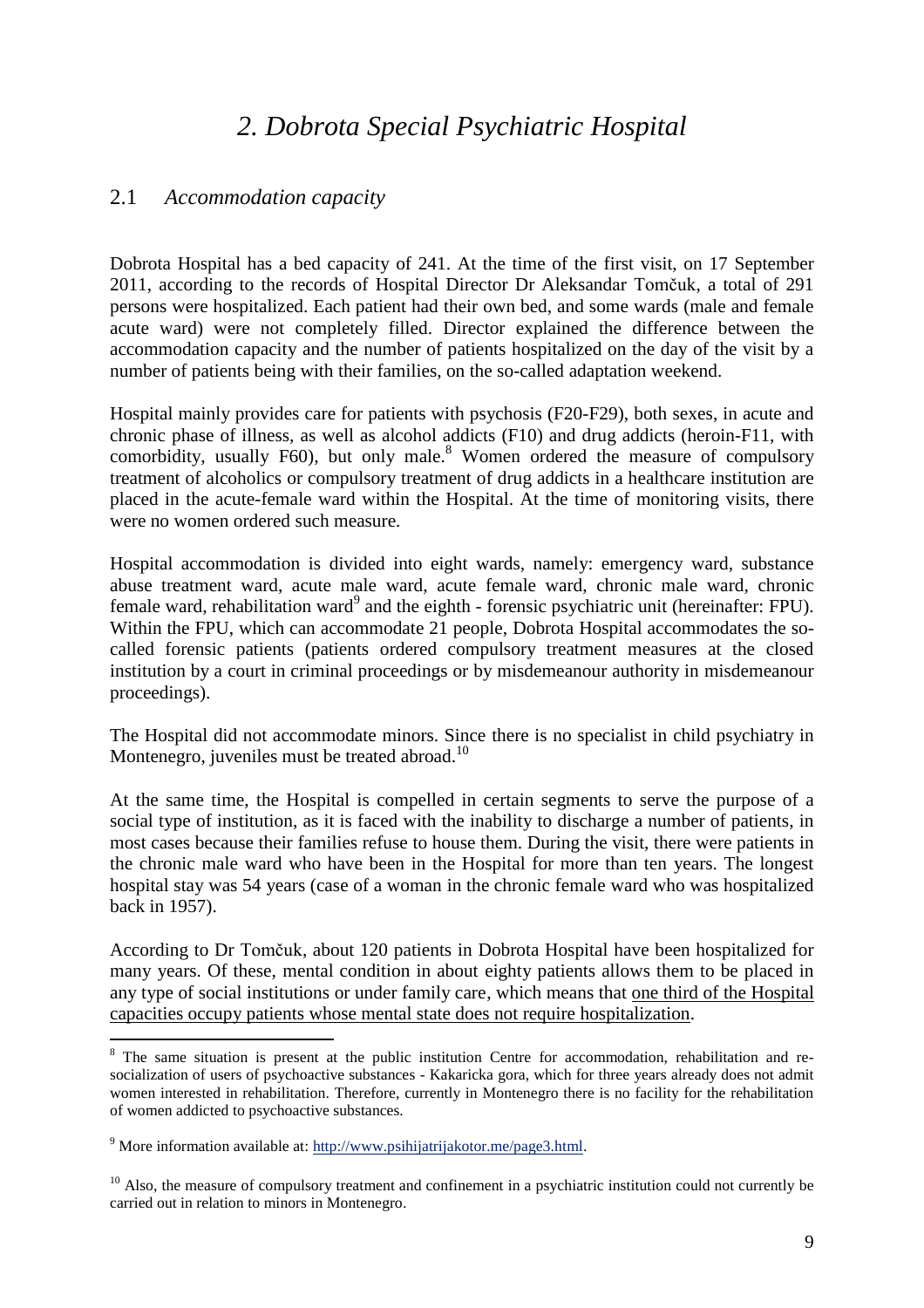As regards the rest of the hospital population, the average time spent in the Hospital is about two months, including adaptation weekends with the family, so this time period seems acceptable.

Large number of hospitalized patients whose medical condition does not require hospital treatment represents one of the urgent problems, particularly bearing in mind that in 2008 the CPT concluded that efforts should be made to place voluntary chronic patients in appropriate community-based facilities.<sup>11</sup> Keeping people in the Hospital for years or even decades due to inability to place them elsewhere, not because of their mental state, is **unacceptable**. The same has been noted in the Report of the Ombudsman $12$ , according to which most social patients have been placed at the request of a Social Welfare Centre. Under Art. 40 of the Law on the Protection and Exercise of the Rights of Mentally Ill Persons (LPRMI), in case when a mentally ill person is to be discharged from a psychiatric institution, and that person, due to his/her mental state, financial, family and other circumstances, is not capable of taking care of himself/herself, nor are there relatives or other persons legally obliged to take care of him/her, that person shall be transferred from a psychiatric institution to a social care institution.<sup>13</sup> In terms of accommodation of these patients in two homes for the elderly, which are public institutions, the Director pointed out bad experience with the Public Institution Home for the elderly "Bijelo Polje", which had refused accommodation of patients treated in the Hospital despite medical certificates that they were capable of collective accommodation in this type of institution. In contrast, Public Institution Home for the elderly "Grabovac" in Risan, when there are accommodation options, accepts psychiatric patients able to cover accommodation costs.

Directors of the Hospital and the Institution for Execution of Criminal Sanctions (ZIKS)<sup>14</sup> informed monitors about the plans for the construction of the Special Hospital which would be located within ZIKS in Podgorica, with a bed capacity of 150, for placement of persons who had been imposed the measure of compulsory treatment and confinement in a medical institution, including women and minors. The Ministry of Health and Ministry of Justice are involved in the new Hospital construction project. Monitors were informed that the funds for the construction have been provided and that the facility construction plan is to be developed by the end of 2011. The Special Hospital will allow for separation of patients based on their gender, type of security measure imposed, necessary treatment and different security level requirements.

<sup>&</sup>lt;sup>11</sup> Report to the Government of Montenegro on the visit to Montenegro carried out by the European Committee for the Prevention of Torture and Inhuman or Degrading Treatment or Punishment (CPT) from 15 to 22 September 2008, p 102.

<sup>&</sup>lt;sup>12</sup> Report of the Ombudsman on the human rights of mentally ill people placed in institutions, March 2011, p. 33. Report available at[: http://www.ombudsman.co.me/izvjestaji.php.](http://www.ombudsman.co.me/izvjestaji.php)

<sup>&</sup>lt;sup>13</sup> "Although no longer requiring involuntary placement, a patient may nevertheless still need treatment and/or a protected environment in the outside community. In this connection, the CPT has found, in a number of countries, that patients whose mental state no longer required them to be detained in a psychiatric establishment nevertheless remained in such establishments, due to a lack of adequate care/accommodation in the outside community. For persons to remain deprived of their liberty as a result of the absence of appropriate external facilities is a highly questionable state of affairs." CPT, 8th General Report, 1997, p. 57.

<sup>&</sup>lt;sup>14</sup> Interview with ZIKS Director Milan Radović, Spuž, October 2011.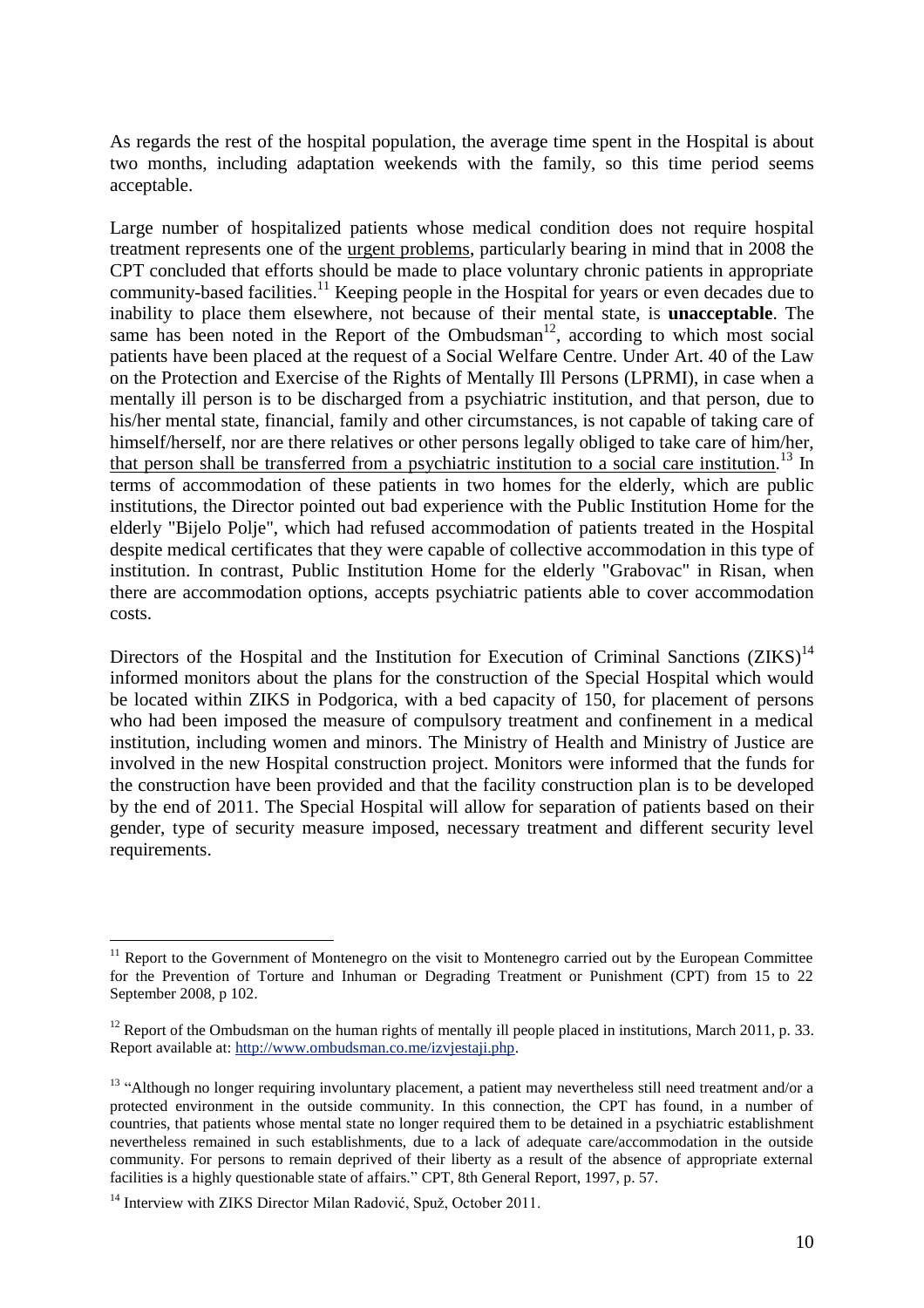#### 2.1.1 *Recommendations*

- a) The Ministry of Labour and Social Welfare to urgently provide social care for persons placed in Dobrota Hospital, whose further treatment at this facility is not needed.
- b) The Ministry of Health and Ministry of Labour and Social Welfare to provide for better territorial mental health centres coverage, which would cooperate closely with social welfare centres to ensure care for mentally ill persons who do not require (further) hospital treatment, in order to achieve ultimate goal to provide help for the mentally ill in the community and reduce the need for hospital treatment (except in the acute phase of a disease).
- c) The Ministry of Health and the Capital to ensure adequate inpatient treatment and rehabilitation for women with alcohol and substance abuse issues.
- d) The Ministry of Health to urgently call for applications for specialization in the field of child psychiatry, and in the meantime endeavour to ensure the employment of a child psychiatry specialist in Montenegro. If necessary, ensure the possibility of placement of minors at the Hospital.
- e) The Ministry of Health and Ministry of Justice to make an effort to start the construction of the Special Hospital within ZIKS as soon as possible and provide human resources solutions ahead, to avoid repeating the situation where the hospital was built but remained non-functional.<sup>15</sup>

# 2.2 *Prohibition of ill-treatment (torture and inhuman or degrading treatment or punishment)*

In direct contact with patients, monitors did not receive complaints about abuse by staff nor were they informed about such complaints otherwise.<sup>16</sup>

Director noted that Hospital doctors always remind the nursing and security staff at the FPU that the abuse of patients (including verbal abuse) is unacceptable. He also stated that during the past few years no disciplinary procedure has been initiated against staff due to poor treatment of patients. Former nurses (staff without the secondary medical school degree), who were the most common perpetrators of ill-treatment of patients, no longer work with them. Serious conflicts among patients are reportedly extremely rare. However, in an interview with the Director and based on the summary review of the documentation on the female acute ward, two such cases have been encountered: in the first case, a patient at the FPU attacked another patient (attempted suffocation), which was followed by his isolation with special bars

 $\overline{a}$ <sup>15</sup> "Prison hospital restored and equipped", p. 26, the Government of Montenegro, Commission for the implementation of Action Plan for the 2007-2012 Judicial Reform Strategy implementation, Report on the implementation of measures under the Action Plan for the Judicial Reform Strategy implementation.

<sup>&</sup>lt;sup>16</sup> Anonymous complaint, that the monitors proved to be unfounded after the inspection of relevant documents, is described on page 17.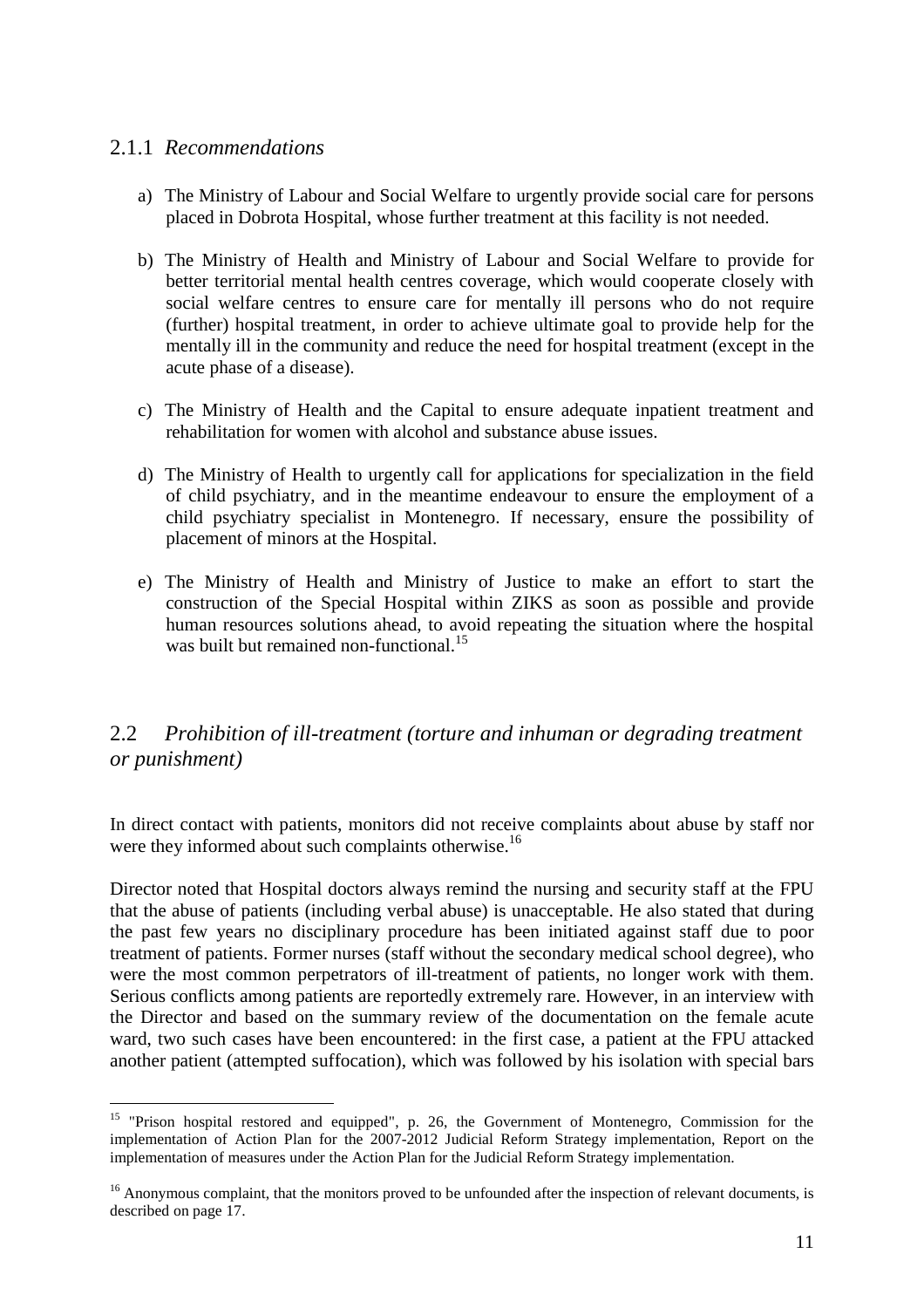within the room (the patient committed suicide, more detail in section 2.9). In the second case a patient on the female acute ward had been tied several times for violent behaviour towards another patient.

Lack of nursing staff in the Hospital is obvious. On the day of the visit, 291 patients were accommodated at the Hospital, with a total of 74 engaged nurses working in two shifts, some of whom work only eight-hour shifts or part-time (for more detail see section 2.6). Director informed monitors about Norwegian standard under which 5 nurses take care of one patient.

According to the CPT's recommendation, in order to deal with challenging situations that require containment of patients, it is necessary to ensure proper training of medical staff as well as presence of sufficient staff.<sup>17</sup> Low staffing levels can lead to exaggerated response by staff out of fear, which is common in the closed institutions.

In its report on the 2008 visit to Montenegro, the CPT too pointed to the lack of nursing staff.<sup>18</sup> The same was noted in the Ombudsman's Report of March 2011.<sup>19</sup>

According to the Director, Hospital established good cooperation with the psychiatric hospital in Oslo, and Norwegian experts have so far conducted three training sessions for nursing and security staff on non-violent conflict resolution and verbal persuasion, which contributes to restrictive application of the measures of restraint. It is important to ensure that this acquired knowledge be continuously passed on to new employees.

#### 2.2.1 *Recommendations*

- a) The Ministry of Health to immediately ensure employment of another 15 nurses in accordance with the systematization of jobs and, in cooperation with the Hospital management, provide a new job structure to meet the real needs of patients.
- b) Hospital Director to install complaint boxes in cooperation with the Ombudsman which would be accessible only by authorized person from the Ombudsman's Office or ensure other direct means of communication with the Office of the Ombudsman.
- c) Hospital Director to ensure that the acquired knowledge on non-violent conflict resolution be continuously transmitted to new employees at the Hospital.

#### 2.3 *Living conditions at the Hospital*

The hygiene level varied between different wards, but can generally be considered acceptable, although there is room for improvement. Compared with the former situation (that monitors learned about after seeing the Hospital photographs before the renovation), progress is evident.

 $17$  CPT standards, p. 30.

 $18$  CPT report on the 2008 visit to Montenegro, p. 86.

<sup>&</sup>lt;sup>19</sup> Report of the Ombudsman on the human rights of mentally ill people placed in institutions, March 2011, p. 32.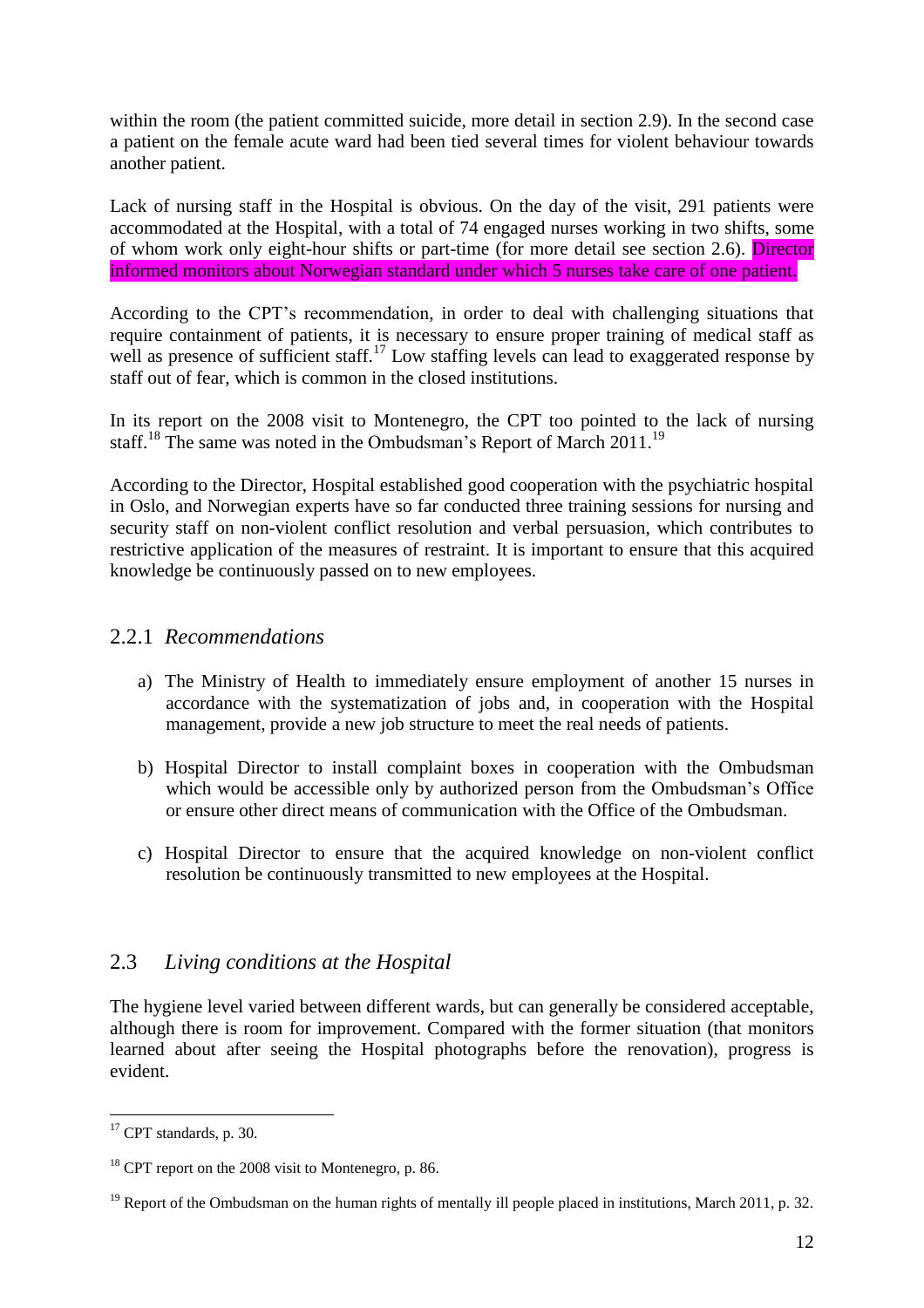According to the Director, after the CPT delegation's visit in 2008 part of the wooden doors and windows was replaced with PVC units, some sanitary facilities were renovated and a new facility for group therapy was built. However, hygiene and equipment in sanitation facilities could be at a higher level. For example, although under the CPT standard sanitary facilities should allow patients some privacy and due consideration should be given to the needs of elderly and/or handicapped patients<sup>20</sup>, bathroom at the acute female ward does not have a bathtub/shower cabin, and patients take showers on tiles. Also, toilet at the acute female does not have a toilet bowl. At several wards there is a problem of leaking faucets and toilets (male chronic ward, male and female acute wards).

There are no immobile patients at the Hospital, and according to the Director, there have never been any. Nonetheless, the question of adaptation of the premises remains open for the future. The Hospital is currently organized into wards, arranged in cascade and connected with stairs, and there are no access ramps that would make the wards accessible to immobile patients or hospital visitors in a wheelchair.

Former dormitories have been transformed into rooms with multiple beds. Rooms have a maximum of six beds, mostly on chronic wards. Large number of rooms is equipped with three beds.

There are individual lockers next to beds, but it is not possible to lock them.<sup>21</sup> In 2008 the CPT recommended that patients be allowed to personalize their living environment and provided with personal lockable space for their belongings.<sup>22</sup> However, monitors noticed that the conditions have remained almost unchanged and wards quite impersonal. Furniture is worn out. In general, conditions at the Hospital do not provide for an optimistic therapeutic environment conducive to faster recovery, thus, it is advisable to conduct a comprehensive hospital renovation.<sup>23</sup>

Patients do not wear pyjamas during the day, but their personal or hospital clothes. The level of clothes hygiene should also be improved, especially in patients on the male chronic ward wearing hospital clothing.

Monitors received several complaints regarding the quality of food, especially monotonous breakfast, which consists mainly of tea, milk (diluted), bread and spreads. Patients expressed a desire to include dairy products and cereals in the breakfast. One patient complained about the rotten pâté served for breakfast several days prior to the visit. The nurse confirmed this claim, noting that not the whole consignment intended for the ward was bad, but only several packages. A number of patients stated that fruit were poorly represented in the diet (once a week, occasionally twice a week the patients are served a piece of fruit after lunch) and that a

 $20$  CPT standards, p. 34.

<sup>&</sup>lt;sup>21</sup> Protection of privacy of the mentally ill is also envisaged under Art. 4 of the LPRMI, according to which a mentally ill person has the right to the protection of personal dignity, humane treatment and respect for his/her person and privacy.

 $22$  CPT report on the 2008 visit to Montenegro, p. 91.

<sup>&</sup>lt;sup>23</sup> "The aim in any psychiatric establishment should be to offer material conditions which are conducive to the treatment and welfare of patients; in psychiatric terms, a positive therapeutic environment. Creating a positive therapeutic environment involves, first of all, providing sufficient living space per patient as well as adequate lighting, heating and ventilation, maintaining the establishment in a satisfactory state of repair and meeting hospital hygiene requirements." CPT report on the 1999 visit to Norway, p. 56, available at: <http://www.cpt.coe.int/documents/nor/2000-15-inf-eng.pdf>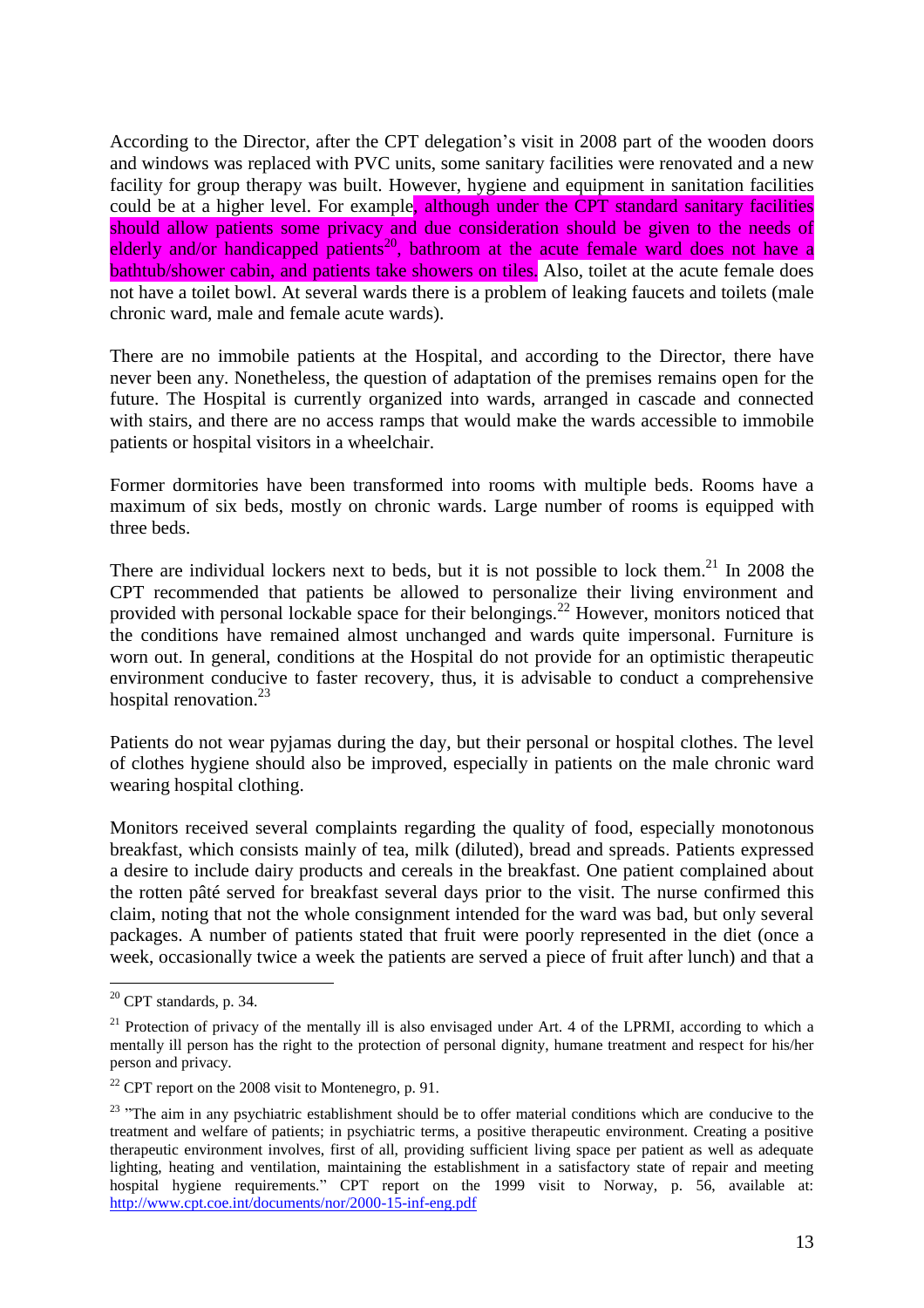dessert was served after lunch less than once a week. During one of the visits monitors had the opportunity to attend the lunch. Lunch was brought in plastic buckets from which it was served and included rice, potatoes and a small amount of ground meat. According to the opinion of the monitor who tasted the food, it was not appetizing. There was no salad. After lunch, patients received one banana.

According to the CPT standard, food must be not only adequate from the standpoints of quantity and quality, but also provided to patients under satisfactory conditions. The necessary equipment should exist, enabling food to be served at a correct temperature. Also, eating arrangements and food presentation is a factor which should not be overlooked.<sup>24</sup> The least that could be done is replacing plastic buckets from which the food is served with more adequate containers. Patients are served food in the dining room, which is consistent with the CPT standard on decent eating arrangements. The CPT emphasized that enabling patients to accomplish acts of daily life - such as eating with proper utensils whilst seated at a table represents an integral part of programs for the psycho-social rehabilitation of patients,<sup>25</sup> in addition to the fact that such routine respects the dignity of a patient.

According to the Director, there are no malnourished patients and monitors have not noticed any.

Old electric generator has been noticed in the Hospital yard. According to the Director, it is a military unit, which is no longer in use. Given the profile and number of hospitalized patients, a small number of employees per shift and the fact that wards are located in separate complexes, Hospital of such profile should have a modern electric generator, to provide for safe operation of the Hospital in case of a power outage.

Standard that all patients must spend a minimum of one hour a day in the fresh  $\ar{ar}^{26}$  has been implemented in practice. Patients placed in locked wards confirmed that they were allowed daily exit from the building. For example, at the female acute ward several patients stated that they spent at least an hour in the fresh air, and often longer (if the nurse in charge of their supervision has no other duties), which is commendable. Patients should always be allowed to have access to their room during the day, rather than being obliged to remain assembled together with other patients in communal areas.<sup>27</sup> In conversations with patients, monitors came to a conclusion that the access is practically allowed, because the rooms are never locked.

The Hospital has no special visiting facilities. In summer, patients receive visitors outside the building. In case of inclement weather, visits are organized in the dining rooms, which also serve as living rooms. It would be desirable to designate a room for visitors and equip it properly, so that visits take place smoothly in the event of inclement weather too, especially when the visit takes place during a meal.

 $24$  CPT standards, p. 35.

 $25$  CPT standards, p. 35.

<sup>&</sup>lt;sup>26</sup> Report to the Government of Bosnia and Herzegovina on the visit to Bosnia and Herzegovina carried out by the European Committee for the Prevention of Torture and Inhuman or Degrading Treatment or Punishment (CPT) from 27 April to 9 May 2003, p. 134, available at: [http://www.cpt.coe.int/documents/bih/2004-40-inf](http://www.cpt.coe.int/documents/bih/2004-40-inf-eng.pdf)[eng.pdf.](http://www.cpt.coe.int/documents/bih/2004-40-inf-eng.pdf)

<sup>&</sup>lt;sup>27</sup> CPT standards, p. 36.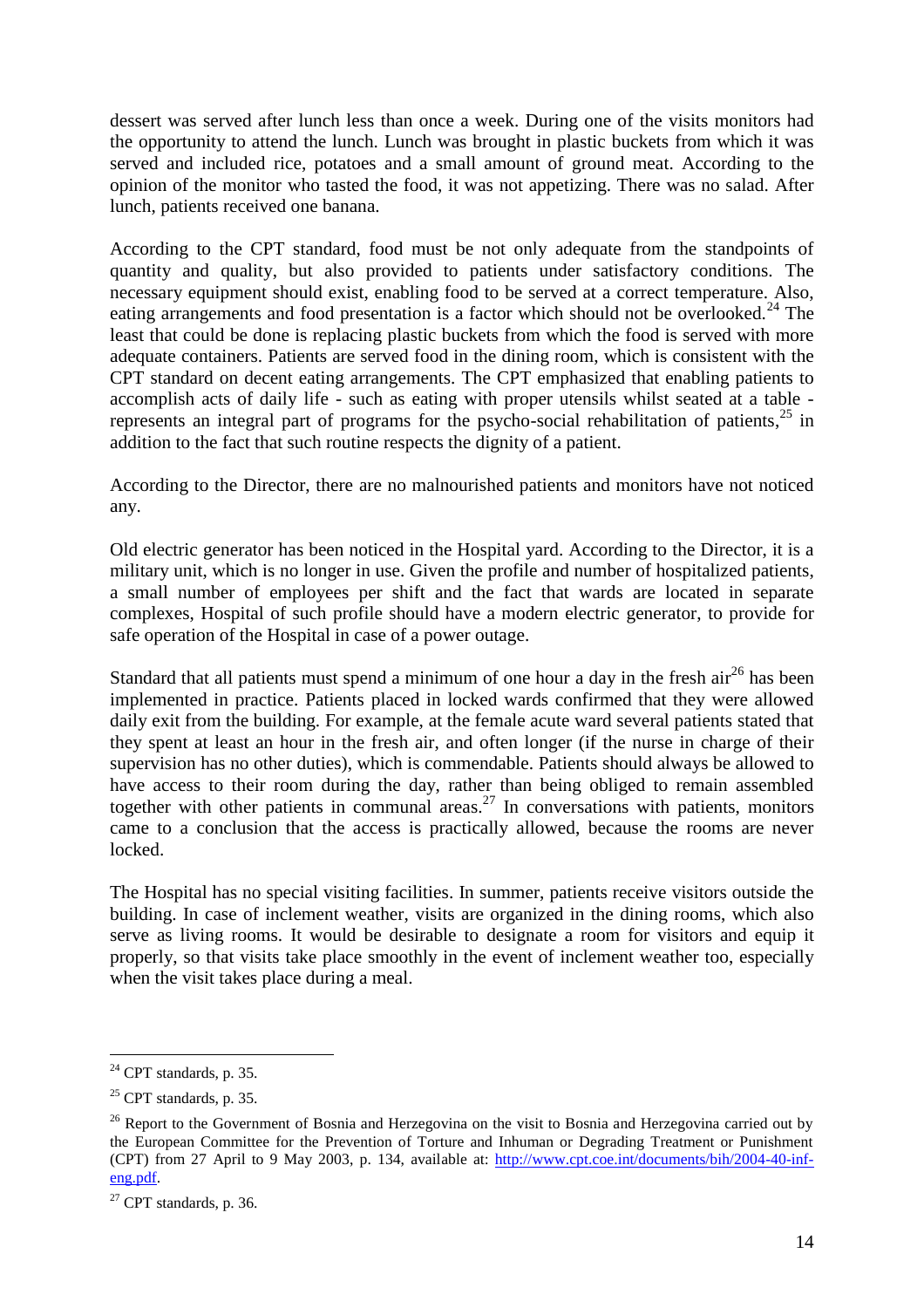#### 2.3.1 *Recommendations*

- a) The Ministry of Health and Hospital Director to renovate all the facilities to achieve a positive therapeutic environment. It is necessary to renovate sanitary facilities and take measures to achieve a higher level of hygiene.
- b) Hospital Director to ensure personalized space in which patients stay and provide for lockable space for patients' belongings.
- c) Hospital Director to improve the quality and variety of food and provide suitable containers for serving.
- d) The Ministry of Health and Hospital Director to equip separate rooms within wards so as to ensure that visits take place smoothly in the event of adverse weather conditions too, and regardless of the availability of dining rooms.
- e) The Ministry of Health and Hospital Director to ensure that the Hospital be accessible to people with disabilities as well.
- f) The Ministry of Health and Hospital Director to provide for a new electric generator.

#### 2.4 *Treatment*

Treatment in hospital of this type should involve a wide range of rehabilitative, recreational and therapeutic activities, including access to appropriate medications and medical care.<sup>28</sup>

The Hospital complex includes sport courts and a well equipped gym. Patients placed at the rehabilitation ward have confirmed that they were able to use the gym for an hour on every week day. Patients from acute wards also have access to sport courts, however, according to the Director, a small number of patients expressed a desire to use them. On the other hand, if there were someone to motivate them to be involved in sports, they would have probably shown a greater interest in using the courts. Here we wish to reiterate the observation of the CPT from 2008 about the insufficient number of nursing staff reducing the opportunities of patients for escorted outdoor exercise.<sup>29</sup>

With the intention of combating dominant prejudice against psychiatric patients, the Director offered interested citizens to use the gym free of charge, but only a few people responded to the invitation.

Two defectologists work as occupational therapists. Between 20 and 40 patients are involved in occupational therapy, which is insufficient, so more efforts are needed to involve patients in these activities. The very choice of occupational activities should be expanded, which requires employment of extra staff and expansion of spatial capacities, since currently it is not possible to place more than eight patients at a time in the room for occupational therapy. Monitors were informed that occupational therapy involves handicraft, mainly pottery.

 $28$  CPT standards, p. 37.

 $29$  CPT report on the 2008 visit to Montenegro, p. 95.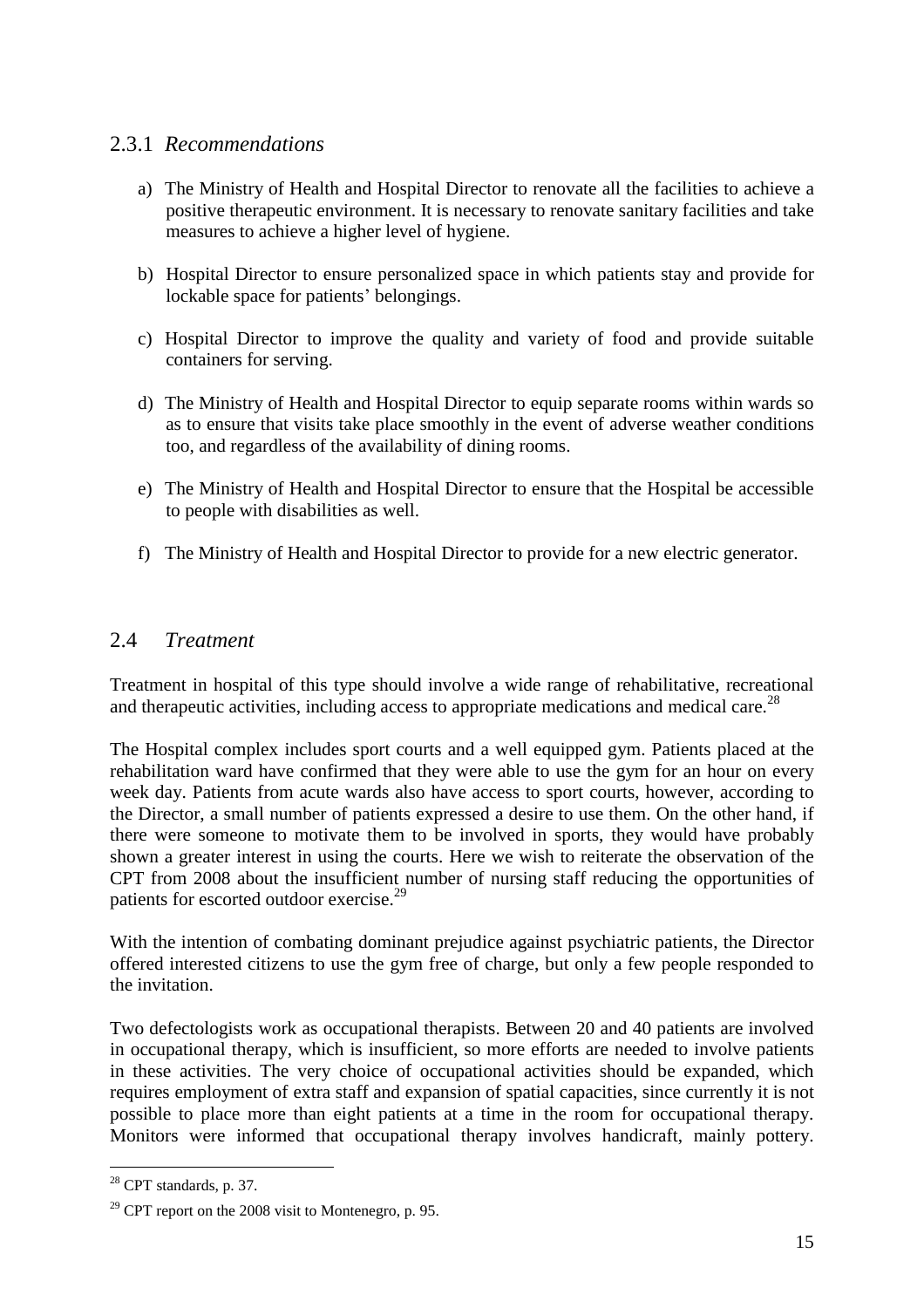However, the furnace needed for baking the clay, as we were informed, has not been in use for more than half a year, its repair is still expected, so it is currently impossible to work with clay (for which the patients reportedly express most interest). Also, monitors were informed that a number of patients, who had expressed such wish, have been employed in designing of the Hospital yard. Within the same building, a small multi-purpose room, amongst other things, serves as a library. According to what we have seen and the words of staff, the library is very modest and has been established through book donations from the citizens and other institutions.

Newly built facility for group therapy is equipped with computers, however, according to staff, the computers are rarely used and group therapy is conducted at the facility on a daily basis.

Every patient should have an individually tailored treatment plan, consisting of pharmacotherapy and a wide range of rehabilitative and therapeutic activities.<sup>30</sup> Such plan should indicate the goals of the treatment and therapeutic means used, as well as the outcome of regular reviews of the patient's mental health condition and medication. In 2008 the CPT reiterated the recommendation made in the report on the visit in 2004, that individual treatment plans be established for each patient, to include a psycho-social rehabilitation component.<sup>31</sup> It was also stated that greater efforts should be made to increase the offer of therapeutic and rehabilitative activities (e.g. occupational therapy, individual and group psychotherapy, education, sports) and involve more patients in activities adapted to their needs, which implies the recruitment of more staff.<sup>32</sup> Treatment must include occupational therapy, group therapy, individual psychotherapy, art, drama, music and sports. Patients should have regular access to suitably-equipped recreation rooms and have the possibility to take outdoor exercise on a daily basis; it is also desirable for them to be offered education and suitable work $33$ 

Individual treatment plans are still not systematically made for each patient. According to the Director, only 40% of patients have an individual treatment plan. Bearing in mind that the CPT made the same remark in its report on the 2004 visit,<sup>34</sup> and that this obligation has been expressly provided by the law in  $2005^{35}$ , the current situation must be urgently changed.

Generally, the Hospital has no issues with the supply of medications, which are procured through the public tender. Currently there is a problem of supply of certain medications because they are not available on the market (the same situation exists in the outpatient sector). The hospital prescribes new generation neuroleptics.

 $30$  CPT report on the 2008 visit to Montenegro, p. 94. This obligation is also envisaged under Art. 8, para 3 of the LPRMI.

 $31$  Ibid.

<sup>&</sup>lt;sup>32</sup> CPT standards, p. 31. Report to the Croatian Government on the visit to Croatia carried out by the European Committee for the Prevention of Torture and Inhuman or Degrading Treatment or Punishment (CPT) from 1 to 9 December 2003, p. 127. Report available at: [http://www.cpt.coe.int/documents/hrv/2007-15-inf-eng.pdf.](http://www.cpt.coe.int/documents/hrv/2007-15-inf-eng.pdf)

<sup>&</sup>lt;sup>33</sup> CPT standards, p. 31. Also, CPT report on the 2003 visit to Croatia, p. 127.

<sup>&</sup>lt;sup>34</sup> Report to the Government of Serbia and Montenegro on the visit to Serbia and Montenegro carried out by the European Committee for the Prevention of Torture and Inhuman or Degrading Treatment or Punishment (CPT) from 16 to 28 September 2004, p. 314, available at: [http://www.cpt.coe.int/documents/srb/2006-18-inf-eng.pdf.](http://www.cpt.coe.int/documents/srb/2006-18-inf-eng.pdf)

<sup>35</sup> Law on the Protection and Exercise of the Rights of Mentally Ill Persons (*Sl. list RCG*, 32/2005), Art. 8: Treatment and care of the mentally ill person must be based on an individually developed plan, provided that this person is aware of it and that his/her opinion has been taken into account.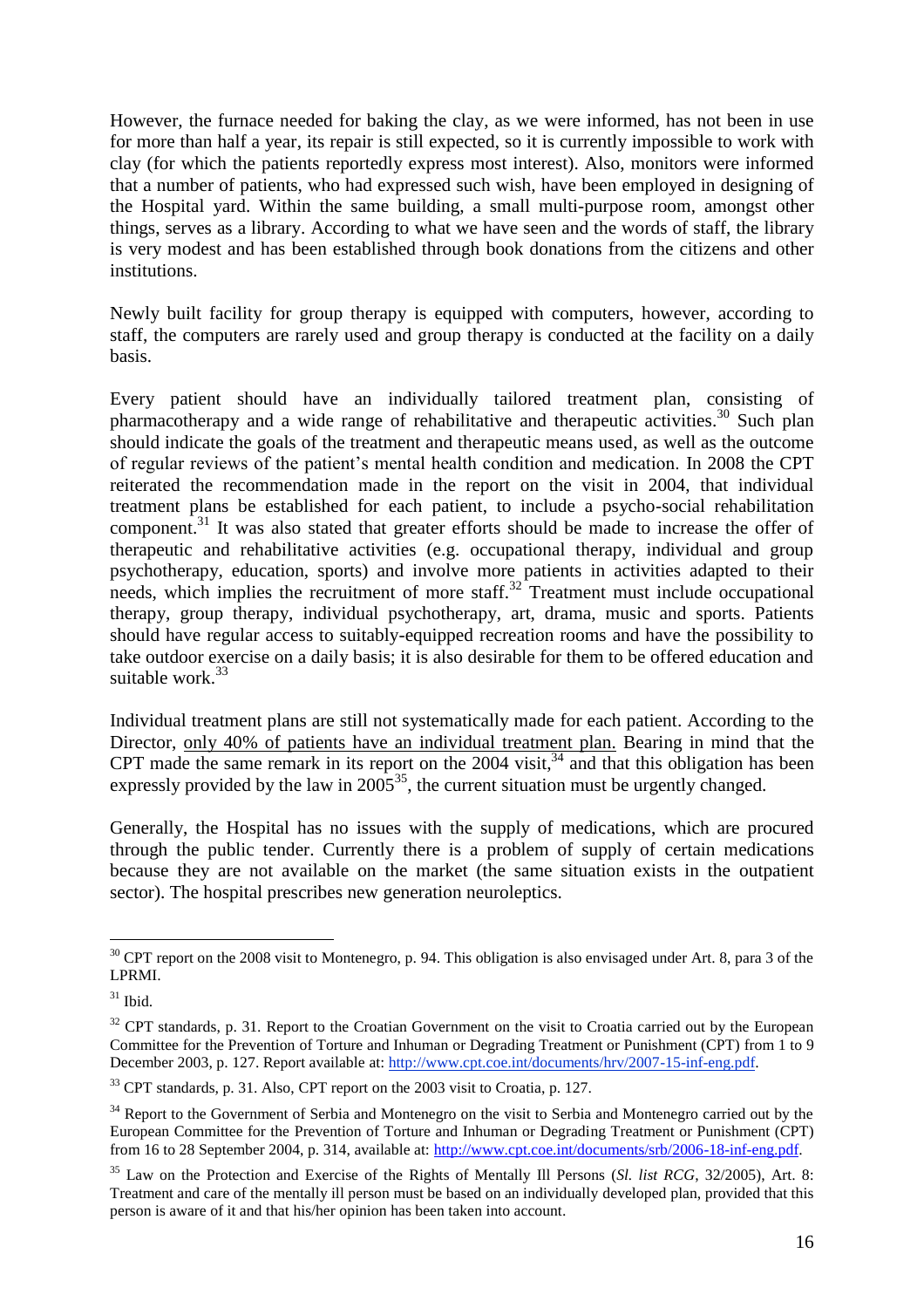Visiting the wards and talking to patients, monitors have not encountered patients who were "overdosed" on medicines. Monitor, a psychiatrist, who had an insight into medication charts of patients, did not notice any problems with medication prescriptions. However, HRA received an anonymous complaint from the acute female ward patient's mother, claiming that her daughter had been a victim of uncontrolled use of medicines (especially in cases of increased agitation and at night).

Doctors rarely enter the so-called "therapy on demand" into medication charts. For example, after examining medication charts for 21 patients placed at the acute male ward at the time of the visit, monitors found only one case where a psychiatrist allowed ampoule therapy in case when the patient refused oral treatment.

Interviewed staff members claim that a doctor on duty is called in the event of any psychomotor restlessness of a patient, who may administer ampoule therapy, which is entered in the duty handover book.<sup>36</sup> This information should be entered into the physical restraint record book (kept by each Hospital ward), and then all these "locally" collected data should be transferred to a central register (at the Hospital level). Also, it is important that the treating psychiatrist enters every "emergency" treatment into the patient's personal medical record.

Electroconvulsive therapy is not applied in the Hospital.

Regarding the somatic aspect of care, a doctor of internal medicine visits the Hospital once a week. If necessary, patients are taken for examination to the General Hospital in Kotor, Risan or Clinical Centre in Podgorica, depending on the examination requirements.

The Hospital employs a full-time dentist. Reportedly, in addition to extractions, the dentist also performs dental treatments. Dentist who is currently engaged is soon to retire, and it can be expected that no other dental practitioner will be motivated enough to work in the Hospital.

#### 2.4.1 *Recommendations*

- a) Hospital Director to ensure the development of individual treatment plans for patients, as also recommended by the CPT.
- b) The Ministry of Health and Hospital Director to include more patients in occupational and sporting activities, expand the offer of these activities and for this purpose employ more occupational therapists and volunteers.
- c) Hospital Director to ensure that every case of the so-called rapid tranquilization (chemical restraint) be entered not only in the duty handover books, but also in the physical restraint record books, and that all data from the books from individual wards be diligently transferred to the register at the central level.
- d) The Ministry of Health and Hospital Director to ensure continuous work of a dentist, by providing additional stimulation or otherwise.

<sup>36</sup> In each Hospital ward nursing staff keeps the *duty handover book*, entering observations on important developments in the ward on a daily basis, and the *physical restraint record book.*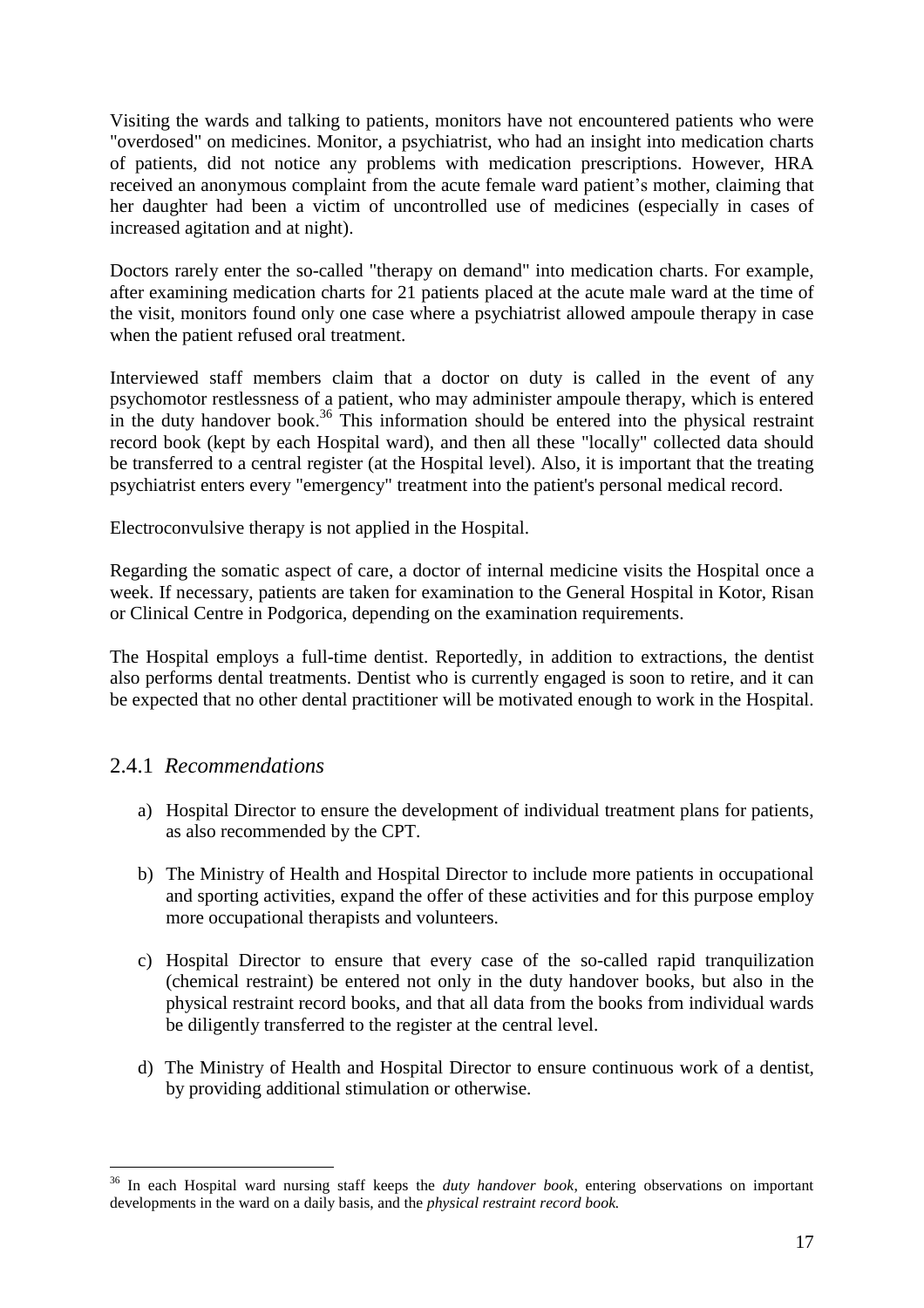#### 2.5 *Suicides and death cases*

According to the Director, two patients committed suicide in the past 5 years, during which 7029 people have been hospitalized.<sup>37</sup> The last suicide occurred in the summer of 2010, by hanging. Suicide was committed by a patient placed at the FPU. According to the security service members, at the time of this suicide the security service was not yet engaged and there was only one nurse working in the night shift at the time of suicide. After that event, security service has been engaged to work both day and night shifts.

Annually, 7-8 natural deaths occur at the Hospital, usually due to chronic illnesses. Autopsies are not performed in all natural death cases in the Hospital, which is<sup>38</sup> in accordance with Montenegrin legislation<sup>39</sup>.

#### 2.5.1 *Recommendations*

a) The Ministry of Health to ensure that the obligation to perform an autopsy on people who die in the Hospital be legally defined in accordance with Art. 128 of the Law on Healthcare. It is essential that the Ministry of Health as soon as possible adopt rules that will specifically prescribe the work of a coroner.

b) Hospital Director to strengthen the supervision of patients, especially those who have already shown a tendency towards suicide. All staff in a psychiatric facility should be trained to recognize patients who show signs of increased risk of suicide. These patients should be placed on a special surveillance program and provided with appropriate counselling.<sup>40</sup> (Recommendation deleted based on the discussion held on 30 November 2011)

# 2.6 *Hospital staff*

The Hospital employs 7 neuropsychiatrists, 5 psychiatrists and 2 psychiatrists in residency, a dentist, 2 psychologists and a psychologist in residency, 2 defectologists and 3 social workers. According to data obtained from the Hospitals Director, nursing personnel includes 74 medical technicians/nurses (of which 8 head nurses always work 8-hour day shifts; 57 nurses work 12-hour shifts: 12-hour day shift, followed by a 12-hour night shift, followed by 48

 $\overline{a}$  $37$  Information amended based on discussions on the report held in Podgorica on 30 November 2011.

<sup>38</sup> Ibid.

<sup>39</sup> Article 128 of the Law on Healthcare (*Sl. list RCG*, 39/2004 and *Sl. list CG*, 14/2010). According to the CPT's opinion, an autopsy should be performed in all areas where the patient dies in the hospital, unless before death there was a clear diagnosis of the fatal disease (CPT report on the 2007 visit to Bosnia and Herzegovina, p. 127). In Montenegro this is not the case. This area is regulated by the Law on Healthcare, which defines the coroner. Monitors have been informed that the Ministry of Health is currently drafting rules that will regulate the work of the coroner, process of determining death, autopsy request, necessary forms (Information added for the purpose of clarification after the discussion on the report held on 30 November 2011).

<sup>&</sup>lt;sup>40</sup> "All staff in a mental health-care facility, whatever their particular job, should be on the lookout for (which implies being trained in recognizing) indications of risk of suicide. A person identified as a suicide risk should, for as long as necessary, be kept under a special observation scheme with appropriate psychological support." CPT report on the 2003 visit to Spain, p. 133.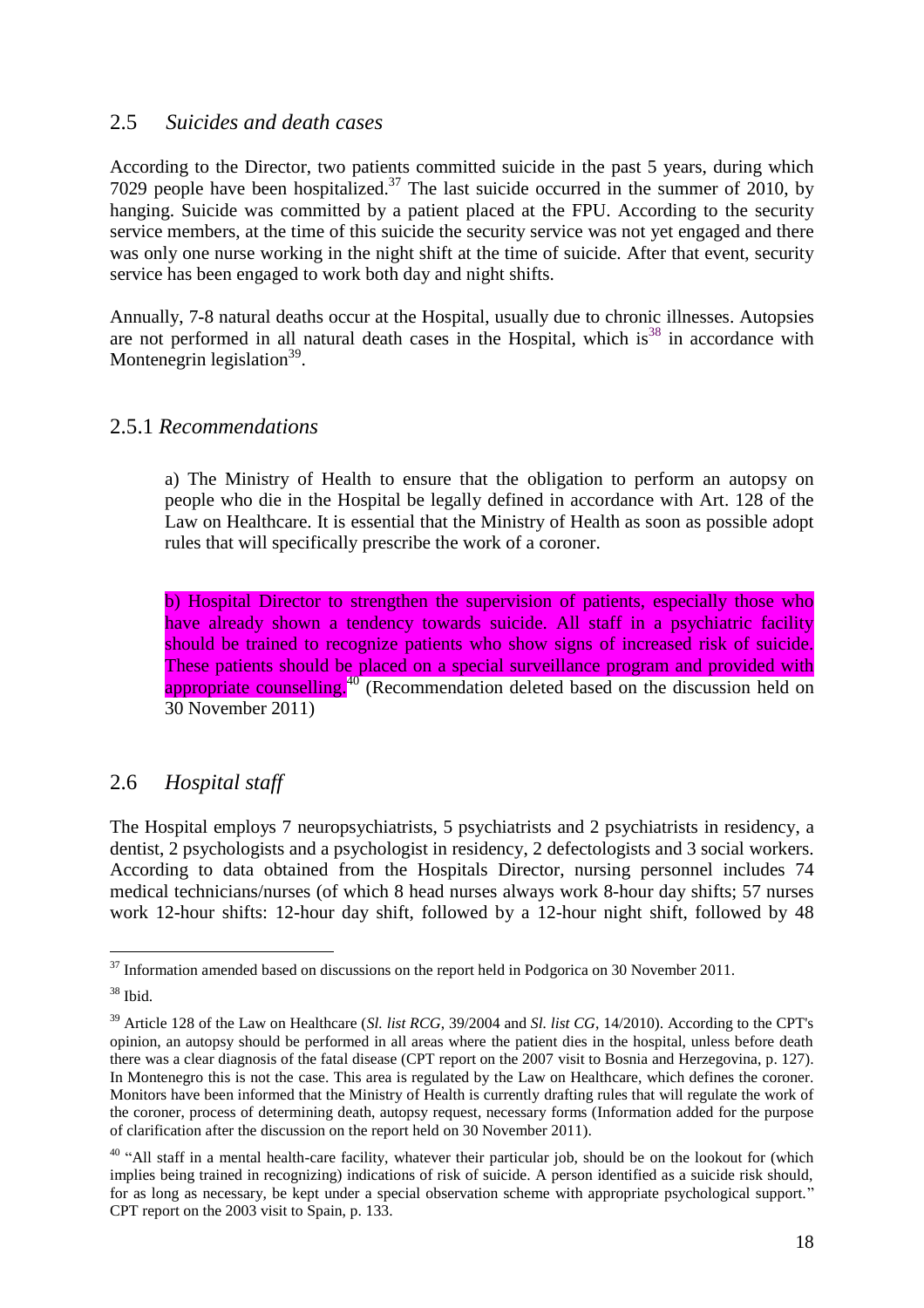hours off; other 9 nurses work either 4-hour shifts or 8-hour day shifts). The rest are administrative staff, support staff and security service staff. In the day shift there are 2 nurses in each ward, and 1-2 nurses during the night, depending on the ward.

Compared to the situation in 2008, when CPT noted the lack of staff, two additional nurses have been employed, which still does not meet the requirements.<sup>41</sup>

In order to better illustrate the lack of medical personnel, below is a table of hospital facilities and employed medical staff provided by the Hospital Director:

| Ward:                                                                  | Capacity: | Number of medical staff<br>engaged in the Hospital during<br>a workday:                                                                 |
|------------------------------------------------------------------------|-----------|-----------------------------------------------------------------------------------------------------------------------------------------|
| Emergency ward                                                         | 10 beds   | Head nurse until 3 p.m. and<br>two nurses per shift, one nurse<br>in the outpatient clinic (5).                                         |
| Substance abuse treatment<br>ward:<br>Alcoholism and<br>Drug Addiction | 20 beds   | Two nurses until 3 p.m. and<br>two nurses per shift. Two more<br>nurses work 4-hour shifts (8).                                         |
| Acute male ward                                                        | 21 beds   | Head nurse until 3 p.m. and<br>two nurses per shift (5).                                                                                |
| Acute female ward                                                      | 21 beds   | Two nurses until 3 p.m. and<br>two nurses per shift (6).                                                                                |
| Forensic psychiatric unit<br>(FPU)                                     | 21 beds   | Two persons until 3 p.m., one<br>in the day shift and one in the<br>night shift (4).                                                    |
| Chronic male ward                                                      | 46 beds   | Head nurse until 3 p.m. and<br>two nurses per shift $(5)$ .                                                                             |
| Chronic female ward                                                    | 40 beds   | Head nurse until 3 p.m., two<br>nurses per shift and one nurse<br>working a 4-hour day shift<br>(one person in the night shift)<br>(6). |
| Rehabilitation ward<br>(divided into two levels)                       | 52 beds   | Head nurse until 3 p.m. and<br>one nurse per shift (one person<br>in the night shift) $(3)$ .                                           |

The 1992 job systematization is currently in effect, in relation to which 15 nursing positions have been filled. Due to the fact that since 1992 two new wards were formed and that psychiatric trends have changed significantly since the period when the systematization was developed, it is obvious that the number of nurses necessary for optimal Hospital performance is significantly greater than 15.

Monitors noticed a very small number of nursing staff while visiting the Hospital; it is necessary to urgently to find a solution to fill the vacancies.

 $\overline{a}$ <sup>41</sup> CPT report on the 2008 visit to Montenegro, p. 95.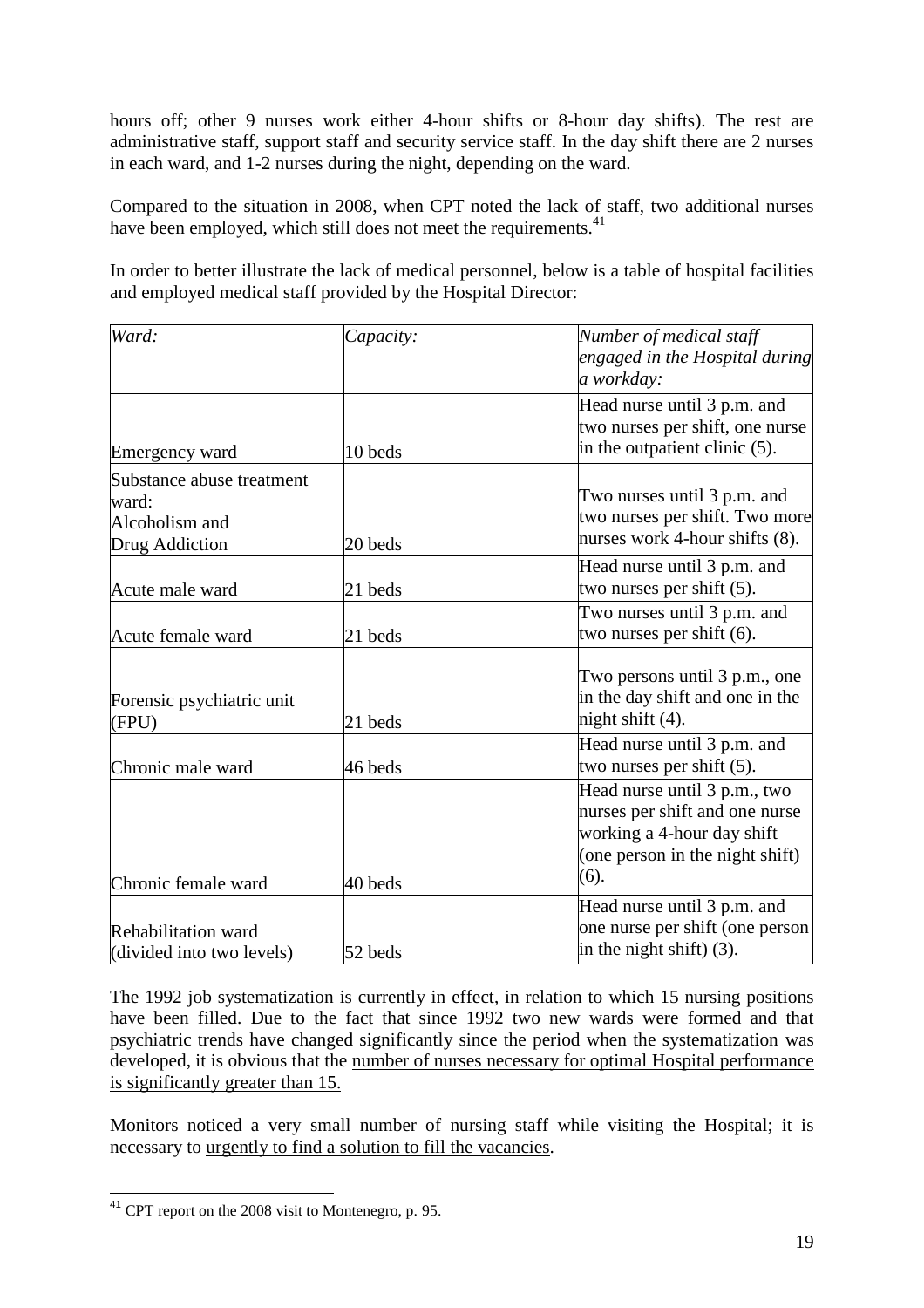The coefficient for calculation of employees' salaries is the same as for other health workers in the public health system in Montenegro, which means that employees are not in any way stimulated as a result of difficult working conditions.<sup>42</sup> Stimulus to the salary awarded by the Hospital Director to staff (according to Director, one month he stimulates half the employees and the next month another half) is not an adequately solved and sustainable solution. Construction of a residential unit for the employees remained only at the plan level.

Another consequence of the deficit of nursing staff is that the current staff are "forced" to work overtime (over 40 hours of overtime per month, according to the Director). It is not hard to predict that the inevitable burn-out syndrome with such a large number of overtime hours may lead to inadequate attitude of staff towards patients, even with professionally trained and highly qualified staff. $43$ 

Wards do not have built-in alarm systems that would allow staff to indicate any incidents, which certainly has an influence on a sense of security and protection in the workplace, important for the quality of work.<sup>44</sup>

Last year the Hospital doctors internally educated nursing personnel about the basis of psychiatry, considering that the secondary medical school provides little education on mental health.

A number of doctors will start training in cognitive-behavioural therapy in the coming months at their own expense. According to the Director, staff education is funded by the Hospital, which is obliged to allocate 3% of the received funds for staff education.<sup>45</sup> Also, according to the same source, budget funding of employees has been at the same level for the past 6 years.

According to CPT standards, staff resources should be adequate in terms of numbers, categories of staff, experience and training.<sup>46</sup> External stimulation and support are also necessary to ensure that the staff of psychiatric establishments do not become too isolated; in this connection, it is highly desirable for such staff to be offered training possibilities outside their establishment. $47$ 

 $\overline{a}$  $42$  CPT report on the 2008 visit to Montenegro, p. 95 ("The authorities informed the CPT in their letter of 14 November 2008 that staff working at Dobrota Special Hospital received a special remuneration of 15% in addition to their salary."). In p. 95 of the Response of the Government of Montenegro to the CPT's 2008 report, available at [http://www.cpt.coe.int/documents/mne/2010-04-inf-mne.pdf,](http://www.cpt.coe.int/documents/mne/2010-04-inf-mne.pdf) it was noted that the information on a special remuneration of 15% "is inaccurate, because only the staff working in the forensic psychiatry unit gets a bonus of 15% on salary, as regulated by law."

<sup>&</sup>lt;sup>43</sup> "In the CPT's view, the system of individual staff occupying more than one full-time post may be detrimental to satisfactory patient care, if it extends beyond short-term situations of staff shortages." CPT report on the 2007 visit to Latvia, p. 113.

<sup>&</sup>lt;sup>44</sup> "In order to provide effective treatment, staff also need to be fully confident about their safety. The delegation noted with concern that no specific alarm/call system for staff was installed in the forensic and acute wards visited." CPT report on the 2003 visit to Bosnia and Herzegovina, p. 152.

<sup>45</sup> Pursuant to the Law on Budget of Montenegro for 2011 (*Sl. list CG*, 78/10), Health Insurance Fund allocated 137,537,226.13 € for 2011 for the program Health institutions (Health Insurance Program for Montenegro for 2011: [http://fzocg.me/index.php#sadrzaj%289%29\)](http://fzocg.me/index.php#sadrzaj%289%29).

<sup>46</sup> CPT standards, p. 42.

 $47$  CPT standards, p. 46. " External stimulation and support are necessary to ensure that staff of such institutions do not become too isolated, a point emphasized by many members of staff at the Bakirköy and Samsun Hospitals. In this connection, it would be highly desirable to offer educational, research and secondment opportunities to staff. Similarly, the presence of independent persons and bodies (e.g. students and researchers) in psychiatric institutions should be encouraged." CPT's visit to Turkey in 1997, p. 226.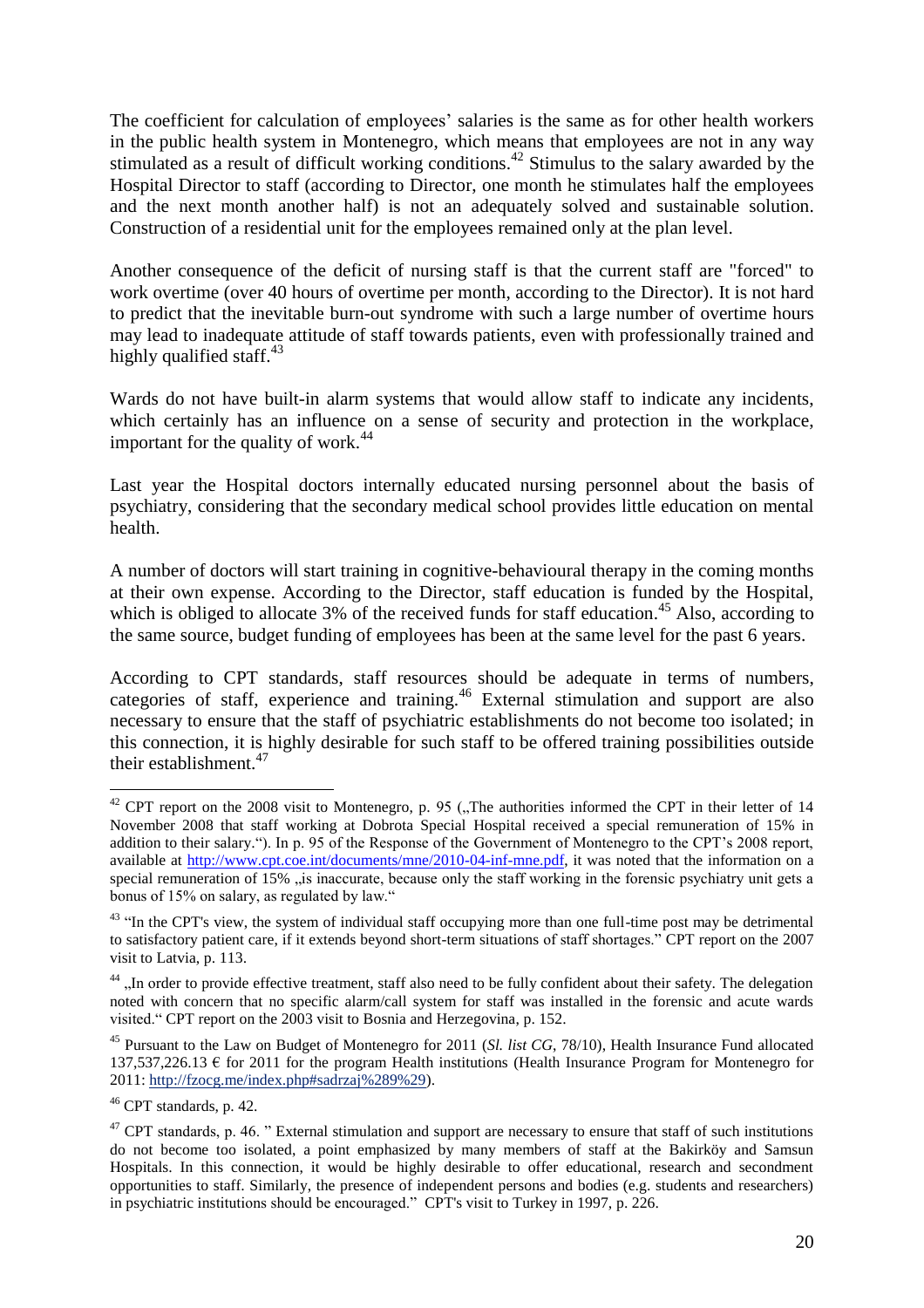During the visit, several nurses/medical technicians drew attention to the fact that they were interested in additional training. Also, members of the nursing staff complained to monitors that despite the ward they have been engaged in, which implies complex work with patients, they were not entitled to early retirement plan and that the government was not taking steps to address their housing issues.

#### 2.6.1 *Recommendations*

- a) The Ministry of Health and Hospital Director to hire additional staff, necessary to perform the work in accordance with the standards. Take measures that would contribute to making the work with psychiatric patients at the Hospital more attractive to nursing stuff.
- b) The Ministry of Health and Hospital Director to invest efforts and resources to further educate Hospital staff and exchange experience with colleagues who work in similar establishments.
- c) The Ministry of Health to encourage more frequent practice for students in the Hospital.
- d) The Ministry of Health and Hospitals Director to install an alarm system, particularly in male and female acute wards, so that staff could at any time call for help in case of an incident with patients. This measure is partly based on the increase in the number of employees, because this type of security protection would also be inadequate in a situation when only one or two nurses work in one ward.
- e) The Ministry of Health and Ministry of Labour and Social Welfare to ensure an early retirement plan for staff working under difficult conditions and in high-risk wards.

# 2.7 *Fixation*

According to Hospital staff, physical restriction of freedom of movement is carried out exclusively by using leather belts, by fixating patient's arms and attaching leather belt to a bed in a room specially designed for this purpose and out of sight of other patients. According to CPT standards, every instance of the physical restraint of a patient should be recorded in a specific register established for this purpose (as well as in the patient's file). The entry should include the times at which the measure began and ended, the circumstances of the case, the reasons for resorting to the measure, the name of the doctor who ordered or approved it, and an account of any injuries sustained by patients or staff.<sup>48</sup> Under the LPRMI, mentally ill person against whom physical force is to be applied must first be warned, if possible, given the circumstances. Reasons for the use of force, manner and measure of the application, as well as the name of the person who made the decision on its use must be entered in the medical records. Legal guardian of a mentally ill person and independent multidisciplinary body must be notified of the use of force immediately (Art. 46). CPT also recommends reporting of an independent supervisory body.<sup>49</sup>

 $48$  CPT standards, p. 50.

<sup>&</sup>lt;sup>49</sup> "Regular reporting to an outside monitoring body, for instance a Healthcare Inspectorate, might be considered as well. The obvious advantage of such a reporting mechanism is that it would facilitate a national or regional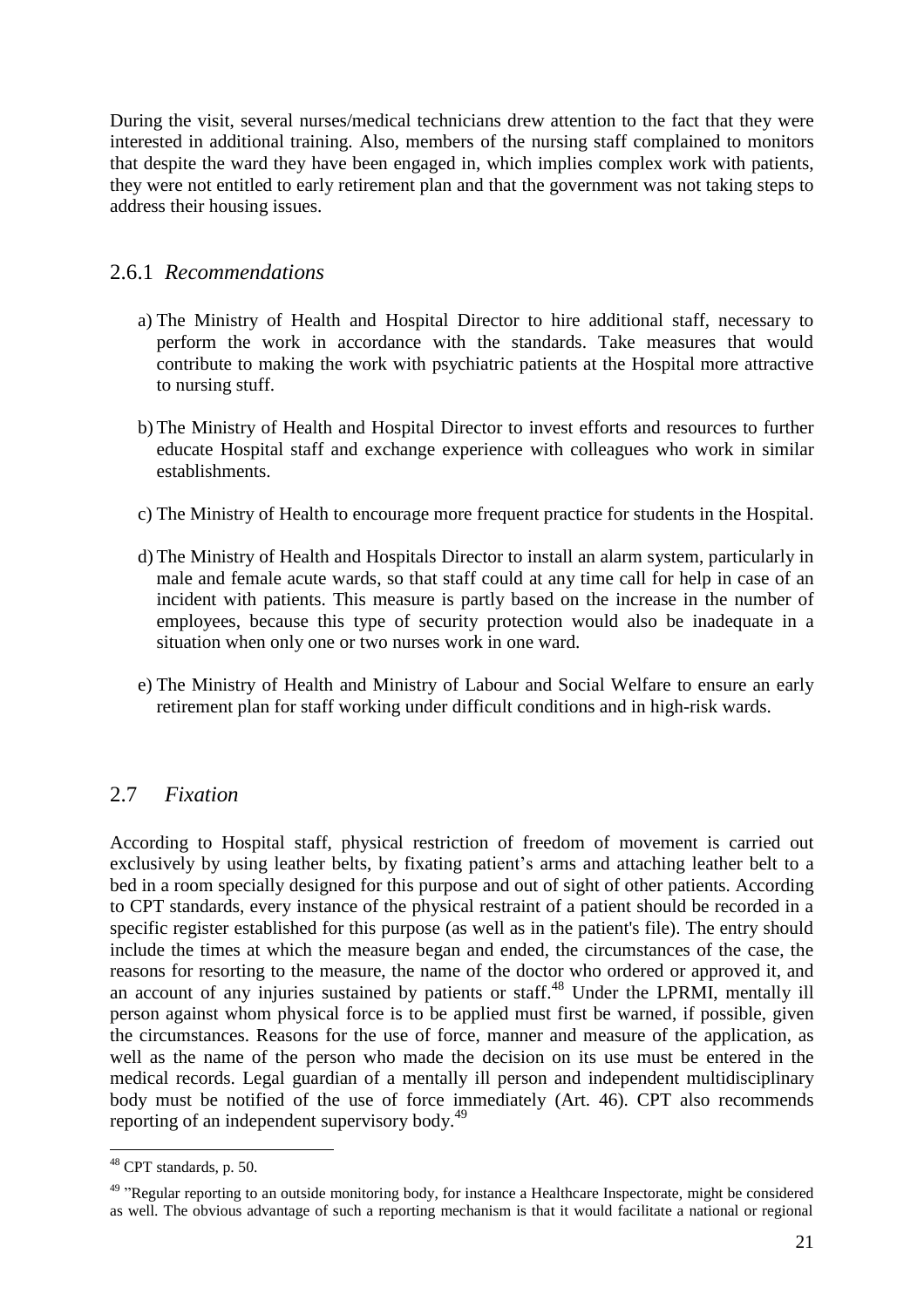According to the Director, multidisciplinary body shall be notified on the use of force (Council for the protection of patients' rights), but not the patient's legal guardian.

Physical restraint is always carried out in accordance with the orders of doctors and reportedly always accurately recorded in the physical restraint record book; also, its use is not common and is mainly carried out in acute wards.

In reviewing the physical restraint record book in acute female ward, monitors found a few cases that were duly recorded and in general lasted less than two hours, and only in one case more than four hours. Data from September show that each time it was the same female person and the reason for the application of force was patient's psychomotor agitation (according to the record book: "harassing other patients, not allowing them to sleep"). Doctor with whom the monitors spoke stated that the said patient was fixated in her own room, but was not exposed to the views of other patients. It would have been problematic to carry out the measure of restricting freedom of movement if it had not been possible to provide an empty hospital room at that point, since the room intended for that purpose does not exist in the acute female ward.

Patients should never remain immobilised in sight of other patients,<sup>50</sup> unless the patient insists on the company of a certain person in the given case. Measures of physical restraint of movement are exceptionally inevitable in psychiatric hospitals. If they do occur, the goal should be to measure the duration of restraint in minutes, not hours.

CPT has stressed the importance of talking to the patient once means of restraint have been removed, in order to explain the rationale behind the measure and restore the doctor-patient relationship,<sup>51</sup> as also recommended in the report on the 2008 visit.<sup>52</sup> The Hospital does not implement such practice.

Certain shortcomings have been noticed in the physical restraint record book in acute male ward. Namely, instances of physical restraint were duly recorded in the duty handover book, but not in the physical restraint record book. The very description of the measure of physical restraint was correct and contained the exact duration, name of the doctor who approved its implementation, the reason for resorting to restraint, etc.

It is advisable to accurately keep physical restraint record books in all wards, which would greatly facilitate both the management of such incidents and the oversight of the extent of their occurrence.<sup>53</sup> Better insight would be achieved in the case of introduction of a central

<u>.</u>

overview of restraint practices, thus facilitating efforts to better understand and, consequently, manage their use." CPT 16<sup>th</sup> General Report, p. 53.

<sup>&</sup>lt;sup>50</sup> CPT report on the 2002 visit to Denmark, p. 115. Report available at: [http://www.cpt.coe.int/documents/dnk/2002-18-inf-eng.htm.](http://www.cpt.coe.int/documents/dnk/2002-18-inf-eng.htm)

<sup>&</sup>lt;sup>51</sup> "Once means of restraint have been removed, it is essential that a debriefing of the patient take place. For the doctor, this will provide an opportunity to explain the rationale behind the measure, and thus reduce the psychological trauma of the experience as well as restore the doctor-patient relationship. For the patient, such a debriefing is an occasion to explain his/her emotions prior to the restraint, which may improve both the patient's own and the staff's understanding of his/her behaviour. The patient and staff together can try to find alternative means for the patient to maintain control over himself/herself, thereby possibly preventing future eruptions of violence and subsequent restraint". CPT 16<sup>th</sup> General Report, p. 46.

<sup>52</sup> CPT report on the 2008 visit to Montenegro, p. 99.

<sup>53</sup> CPT standards, p. 50.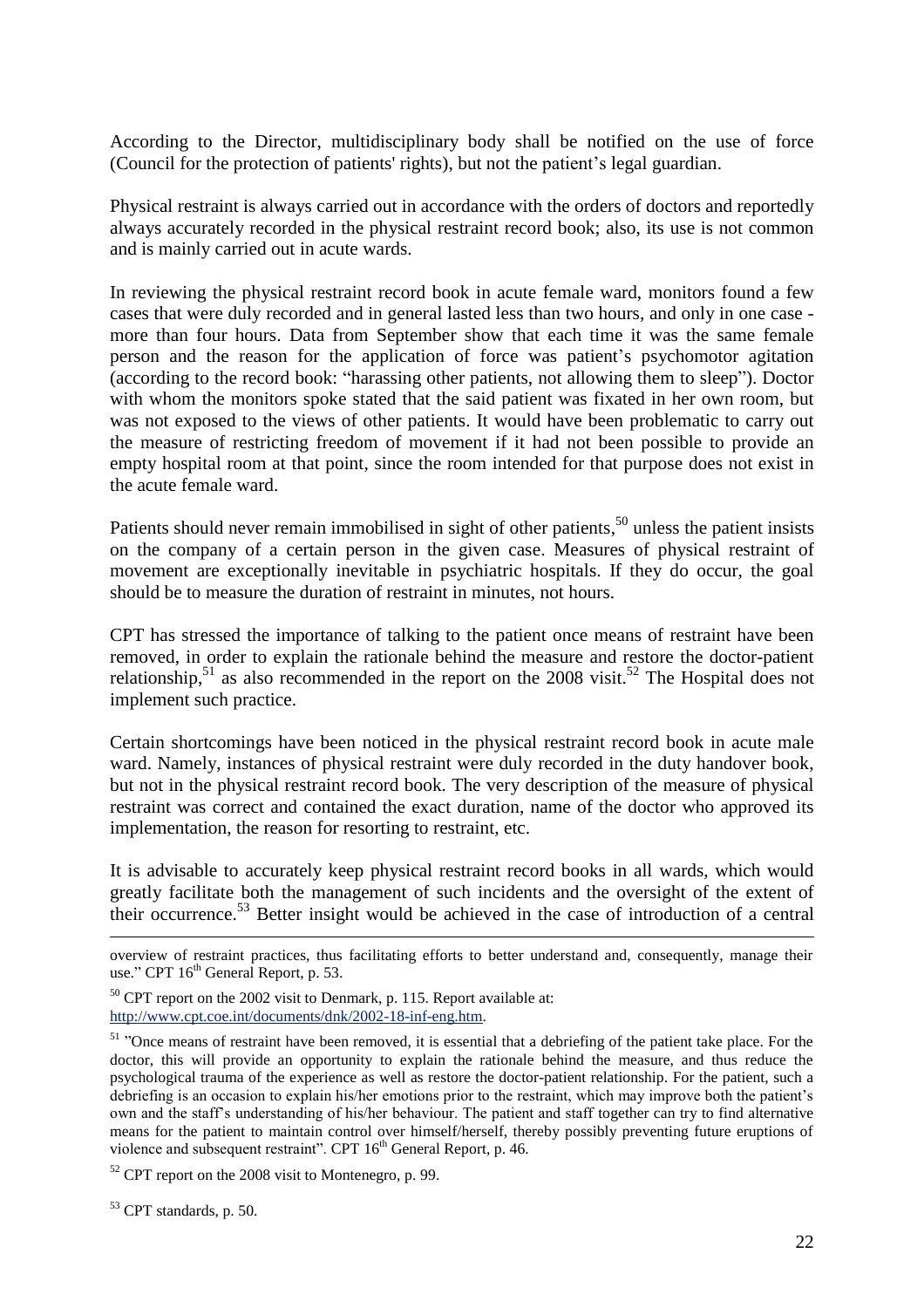register for recording all the data from the wards books (the same note as with the so-called chemical restraint). Subsequent analysis of such central registry could provide examples of good and bad practice and thus improve the treatment of patients.

#### 2.7.1 *Recommendations*

a) The Ministry of Health and Hospital Director to designate special rooms in every ward for carrying out the measure of physical restraint.

b) Hospital Director to ensure accurate keeping of the physical restraint record books.

c) Hospital Director to ensure keeping of the central registry for continuously entering data from the wards record books, to provide an overview of all the measures taken to restrict the physical freedom of movement at the Hospital

d) Hospital Director to ensure debriefing of the patient after the measure of physical restraint has been removed.

e) Hospital Director to ensure enforcement of the legal obligation to promptly inform legal guardian of a mentally ill person about the use of force, in addition to informing independent multidisciplinary body.

2.8 *Protection of the right to freedom and personal integrity in terms of involuntary admission, stay and discharge from the Hospital*

#### 2.8.1 *General guarantees*

The human right to liberty implies the prohibition of arbitrary deprivation of liberty, which includes guarantees against arbitrary detention in psychiatric clinics. In the history of human rights violations, it was not rare that public enemies or unwanted family members were forcibly placed in establishments for the mentally ill.<sup>54</sup> In order to prevent abuse, involuntary placement in a psychiatric establishment should always be surrounded by appropriate safeguards.<sup>55</sup> It is extremely important that there is a statutory procedure that guarantees the legitimacy of forced placement in a psychiatric clinic and patient's right to appeal against this decision; also, it is particularly important that these safeguards against abuse be consistently applied in practice.

Furthermore, every person has a right to privacy and protection of personal integrity, which includes the right to not be treated without his/her consent. Exceptions to this rule must be strictly regulated and applied restrictively, only when necessary. Thus, in accordance with the

<sup>54</sup> Well-known cases include Vasa Pelagić, Serbian writer and critic of the government who lived in the nineteenth century, Đorđe Karađorđević, king Aleksandar Karađorđević's brother and king Nikola Petrović's grandson, more than 300,000 "treated" dissidents in the Soviet Union in the twentieth century, as well as the unfounded involuntary hospitalization of Mirjana Pukanić in neighboring Croatia in 2008, which drew public attention.

<sup>55</sup> CPT standards, p. 51.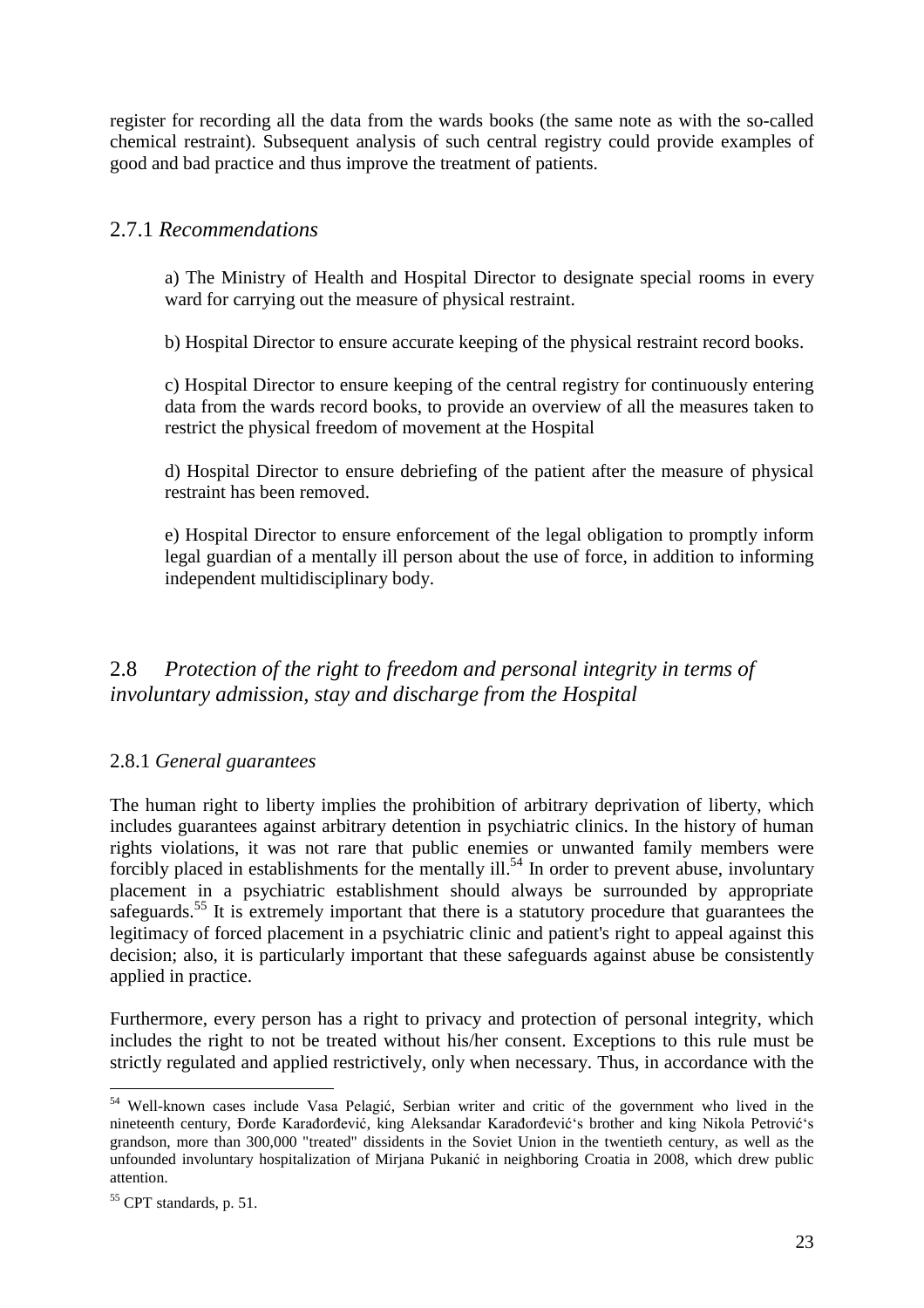LPRMI, no one shall be forced to undergo medical testing to determine the presence of a mental disorder, except in cases and under the procedure established by law. The mentally ill have the right to health and social care appropriate to their medical needs, treatment under the same conditions and in accordance with the same standards as all other persons treated in health facilities, protection from economic, sexual and other forms of exploitation, physical or other abuse, any form of ill-treatment, humiliation and any other treatment that violates the dignity of a person and creates an unpleasant, aggressive, degrading or offensive situation and protection of personal dignity, humane treatment and respect for one's privacy and person.<sup>56</sup>

Placement of patient in a psychiatric institution can be voluntary and involuntary. Person with severe mental illness, seriously and directly threatening his/her own life, health or safety, or the life, health or safety of another person due to mental and behavioural disorders, may be kept and placed in a psychiatric institution without his/her consent, in accordance with the law on non-contentious proceedings, or criminal or misdemeanour proceedings.<sup>57</sup>

In the case of voluntary placement, all records of patients who were not forcibly placed in the Hospital include a form on voluntary consent to medical treatment signed by the patient, which is a significant improvement compared to the situation found by CPT in 2008.<sup>58</sup>

Procedure for involuntary placement in a psychiatric institution is regulated by the Law on Non-Contentious Proceedings in two cases: Involuntary placement in a psychiatric institution, Art. 44-53, and Revocation and restoration of legal capacity, Art. 29-43. The procedure prescribed by the Criminal Procedure Code and Law on Misdemeanours applies when suspected that the mentally ill person has committed a crime or misdemeanour offense and it is necessary to provide appropriate expertise testimony, or when determined that the mentally ill person has committed a crime or misdemeanour offense and is imposed a security measure of compulsory treatment and confinement in a medical institution, rather then a punishment.

#### 2.8.2 *Judicial control of involuntary placement in a psychiatric institution*

Law on Non-Contentious Proceedings<sup>59</sup> stipulates that when a mental health institution admits the mentally ill person for treatment, without his/her consent or without a court order, that institution is required to report such case within 48 hours to the court on whose territory it is located (Art. 46). The procedure in which a court decides on involuntary placement of the mentally ill person in a psychiatric institution, as well as on his/her discharge when reasons for the placement cease to exist, must be completed within eight days (Art. 44). When a court decides to place the mentally ill person in a psychiatric establishment, it will determine the duration of involuntary placement, which may not be longer than 30 days from the date on which a psychiatrist made the decision on involuntary placement. Also, psychiatric institution is required to submit periodic reports to the court on the health status of such person (Art. 49). If psychiatric institution determines that the mentally ill person should remain in treatment after the time specified in the court decision, it must submit such proposal to the court seven days before the expiry of involuntary placement ordered by the court (Art. 51). The court may

 $\overline{a}$ <sup>56</sup> Art. 4 LPRMI, *Sl. list RCG*, 32/2005.

<sup>57</sup> See also Art. 32 LPRMI.

<sup>58</sup> CPT report on the 2008 visit to Montenegro, p. 102.

<sup>59</sup> *Sl. list RCG*, 27/2006.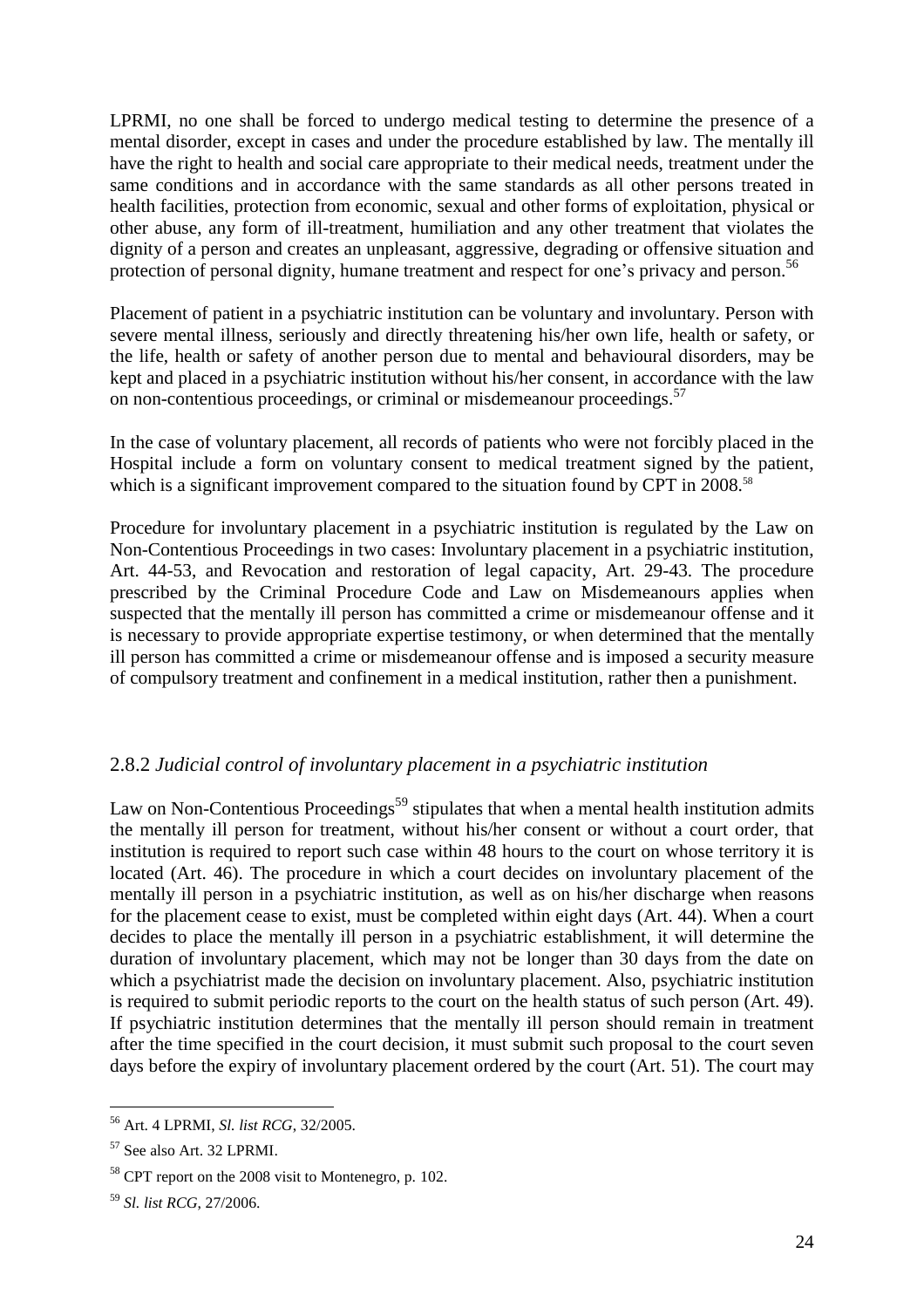decide to release the mentally ill person from a psychiatric institution before expiry of the time determined for the placement in a psychiatric facility, at the proposal of a psychiatric institution, if it determines that the health status of such individual has improved to such an extent that the reasons for his/her further placement ceased to exist (Art. 52).

Psychiatric facility which houses the mentally ill person, the patient, his/her guardian, or temporary representative and guardianship authority may appeal against the decision on placement in a psychiatric hospital and discharge from such institution within three days of receiving the decision. Appeal shall not stay the execution of the decision, unless the court determines otherwise for justifiable reasons. Court of first instance shall without delay submit the appeal with the files to the second instance court, which must make a decision within eight days of receipt of the appeal. The deadline for deciding in the retrial, after revocation by the second instance court, may not exceed eight days (Art. 53).

During examination of medical records it was noted that the Hospital, as a rule, in a timely manner informs the court about involuntary placement of patients. However, during the visit to acute male ward, monitors came across a record of the patient hospitalized one day before the visit (Friday). Since his file did not include a notice to the court, Director informed us that the said hospitalization took place on Friday afternoon, after the end of the Hospital's legal department shift and that the notice will be submitted the first following workday (Monday). This is more than 48 hours after the beginning of involuntary placement. Also, the Hospital legal department does not operate during public holidays, and in those cases a notice to the court is submitted not before the next workday.

However, **there is a problem in the practice of the court**, which decides on these notices with a significant delay. For example, in the case of patient M.Z., placement was carried out on 25 August 2011 and the Basic Court in Kotor was notified of involuntary hospitalization on 26 August 2011. On the day of the visit, 17 September 2011, twenty days later, there was still no response from the Basic Court in Kotor deciding on the placement or discharge from this psychiatric facility.

In the case of patient M.K., whose records have been examined by monitors, hospitalization was carried out on 5 September 2011, the court was notified on 6 September 2011, but there was no response from the court until the day of the visit (17 September 2011). In a previous involuntary hospitalization of the same patient, court's decision was submitted to the Hospital 24 days after the hospitalization.<sup>60</sup> Such court practice is problematic for several reasons:

1. Despite the fact that the court issued a decision last day of the statutory eight-day deadline, the decision was delivered to the patient only 13 days from the date of adoption, *rendering meaningless the statutory deadline* for deciding in order to ensure urgency and adequate protection of the patient's rights.

2. In this case, the court issued a decision on the patient's stay in the psychiatric Hospital. However, had the court assessed the contrary, the patient would have been unjustifiably detained for more than three weeks (time it took the court to deliver its order), which constitutes a serious violation of the human right to freedom of person.

 $60$  The patient was admitted to the Hospital on 24 May 2011, the court was informed on 25 May 2011 and decision issued on 3 June 2011 and delivered on 16 June 2011.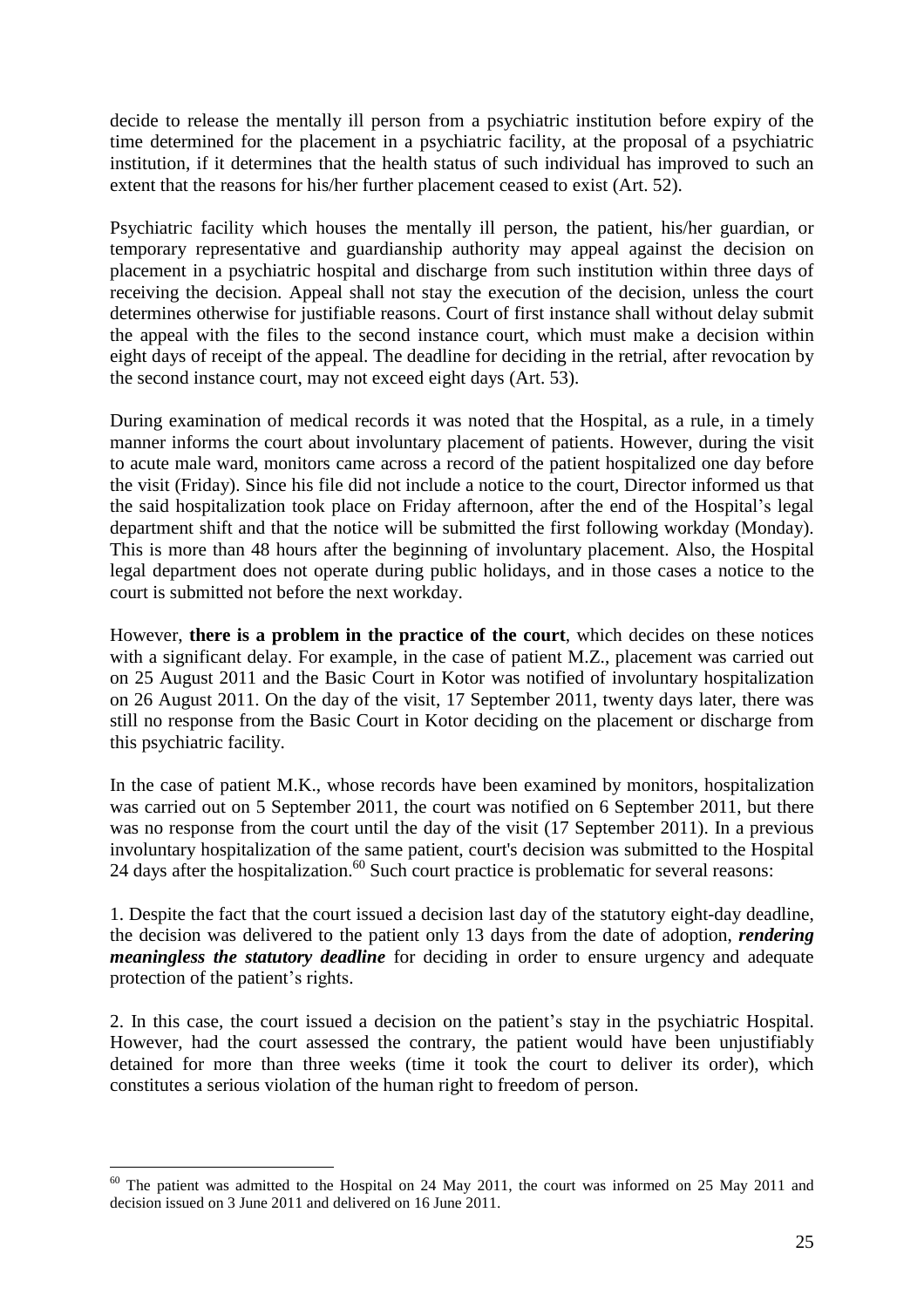3. If a psychiatric institution determines that mentally ill person should remain in treatment after the time specified in the decision of the court, such proposal must be submitted to the court seven days prior to the expiry of involuntary placement by the court (Art. 51). In this case the institution was *prevented* from complying with the said deadline, as the court may not order the placement longer than 30 days (Art. 49), and the decision was delivered 24 days after involuntary hospitalization. Finally, according to LPRMI<sup>61</sup>, forcibly placed mentally ill person shall be discharged from a psychiatric institution immediately after the period of forced placement defined by the decision on involuntary placement (Art. 39).

4. Given the time limits for filing an appeal against the decision on placement in a psychiatric institution and discharge from the institution and the second instance court decision (Art. 53 of the Law on Non-Contentious Proceedings), the circumstances of this case *rendered meaningless the right to appeal* to the decision on placement, at the moment when 24 days out of a maximum of 30 have passed, bearing in mind that the second instance court too takes 8 days to decide on the appeal. Even if the second instance court immediately decides to revoke the decision, first instance court has 8 additional days to decide at the retrial. Statutory deadlines for deciding on placement in psychiatric institutions in a system of appeal with two instances have been rendered meaningless in practice, despite the CPT standard by which an effective complaints procedure is a basic safeguard against ill-treatment in psychiatric establishments. 62

There is also a question of whether the adoption of the court decision in this manner truly represents a guarantee against abuse, since judges do not come to the Hospital to visit patients and patients are not brought into court, and that decisions are produced automatically, based solely on the findings of a doctor who admits a patient to the Hospital?! According to CPT recommendations, the person who was forcibly admitted to the Hospital should have the right to meet with the judge in person during their involuntary placement or appeal procedure.<sup>63</sup> Also, in the case *Winterwerp v. the Netherlands, 1979*, the European Court of Human Rights found that "it is essential that the person concerned should have access to a court and the opportunity to be heard either in person or, where necessary, through some form of representation, failing which he will not have been afforded the fundamental guarantees of procedure applied in matters of deprivation of liberty" (p. 60).

All forcibly hospitalized patients interviewed by monitors confirmed that they **did not meet the judge** who decided on their involuntary hospitalization. The Law on Non-Contentious Proceedings provides that a judge shall decide whether to visit a person on whose involuntary placement s/he is deciding, since it has been stipulated that a person whose rights or legal interests are being considered is a participant in the proceedings<sup>64</sup>, and that the court decides on participants' requests on the basis of discussion at the hearing, among other things, when it deems necessary to hold the hearing in order to clarify or establish key facts, or for other reasons. <sup>65</sup> However, in practice, **the court generally does not schedule hearings and does not require seeing the patient on whose placement it decides**. Although on this occasion

 $\overline{a}$ <sup>61</sup> *Sl. list RCG*, 32/2005.

 $62$  CPT standards, p. 53.

 $63$  CPT report on 2008 visit to Montenegro, p. 100 and 101 (CPT was then wrongly informed that Montenegrin legislation provides for decision-making on involuntary hospitalization only after the court sees a person concerned). See also CPT report on 2004 visit to Lithuania, p. 133: [http://www.cpt.coe.int/documents/ltu/2006-](http://www.cpt.coe.int/documents/ltu/2006-09-inf-eng.htm) [09-inf-eng.htm.](http://www.cpt.coe.int/documents/ltu/2006-09-inf-eng.htm)

<sup>&</sup>lt;sup>64</sup> Art. 4 of the Law on Non-Contentious Proceedings.

<sup>65</sup> Art. 10 of the Law on Non-Contentious Proceedings.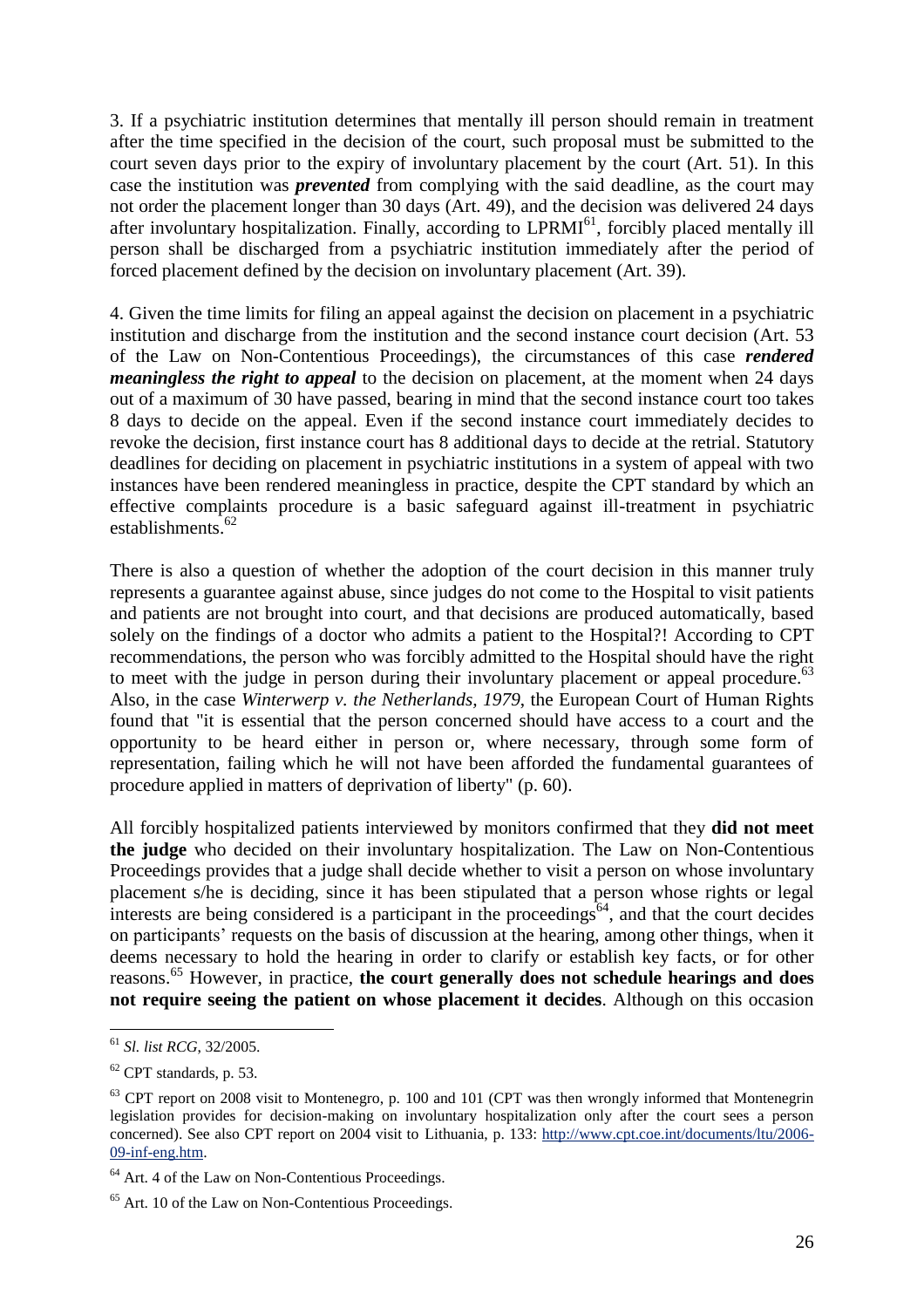monitors found no history of abuse in deciding of the court on involuntary hospitalization on the basis of the psychiatrists' findings only, we believe that this risk may be excluded only if the court is bound to decide on involuntary placement in a psychiatric institution in a hearing attended by a person concerned, or on the appeal of the forcibly placed person only after scheduling a hearing and questioning that person. Similar legal solution has been prescribed for the procedure of revocation and restoration of legal capacity, according to which the court decides on the basis of a discussion attended by the person concerned, unless this person, in the opinion of the court, is unable to understand the significance and legal consequences of his/her participation in the procedure.<sup>66</sup>

In addition, in its report on the 2008 visit, CPT gained the impression that there were legal guarantees in Montenegro that oblige the court in deciding on involuntary placement to provide a second expert opinion, i.e. a panel of three doctors or an opinion of a court expert who is not employed by the institution in which the person is placed.<sup> $\sigma$ </sup> However, such guarantees are in fact not explicitly prescribed by law or applied in practice, although the court could apply them based on the possibility to hold a hearing. If a person placed in the institution had appropriate legal counsel, he might be able to convince the court to schedule a hearing on the appeal and conduct additional expertise. However, this does not happen in the ordinary course of things, just as people forcibly placed in the institution do not often have and cannot afford a lawyer. In this respect, the CPT has recommended that patients subject to compulsory treatment are assisted by a lawyer during the proceedings, those who are not in a position to pay for a lawyer themselves being provided with legal assistance.<sup>68</sup>

When deciding on involuntary placement, it is necessary that the court first determine whether the person concerned is able to understand the significance and legal consequences of his/her participation in the procedure, as prescribed for the procedure of revocation and restoration of legal capacity.

Also, we were not informed that patients are allowed to lodge formal complaints with a clearly-designated body, and to communicate on a confidential basis with an appropriate authority outside the establishment, in accordance with the international standard.<sup>69</sup> The patients we spoke to were not informed about the court procedure conducted with regard to their involuntary hospitalization, or about their right to appeal. Also, there is no mailbox in the Hospital for submitting complaints to the Ombudsman, i.e. patients are not informed about the possibility to address the Ombudsman in any way.

When asked whether the patients who have been forcibly hospitalized were informed about their rights (implying an explanation on the legal proceedings that follows and the possibility of appeal), the Director provided negative response, explaining that this would only worsen the situation and increase agitation of an acutely agitated patient. This practice is contrary to the international standard according to which an introductory brochure setting out the establishment's routine and patients' rights should be issued to each patient on admission, as well as to their families, and any patients unable to understand this brochure should receive appropriate assistance.<sup>70</sup> Furthermore, it is essential that a patient participate in the procedure,

<sup>&</sup>lt;sup>66</sup> Art. 34 of the Law on Non-Contentious Proceedings.

 $67$  CPT report on the 2008 visit to Montenegro, p. 100.

<sup>68</sup> CPT report on the 2008 visit to Montenegro, p. 104.

 $69$  CPT standards, p. 53.

 $70$  CPT standards, p. 53.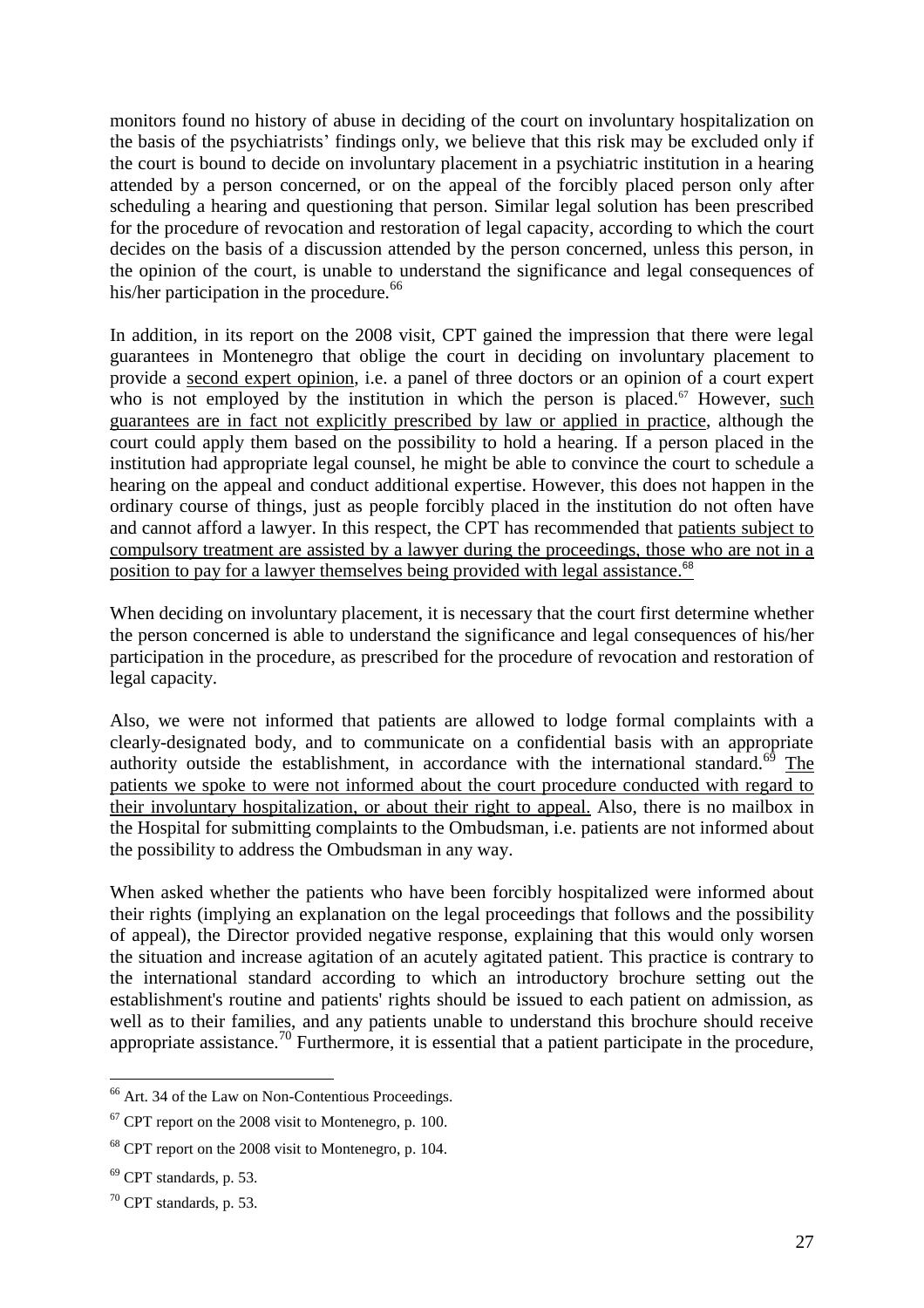receive the decision on placement in an institution and be granted the right to appeal, regardless of their mental state.<sup>71</sup>

However, the LPRMI provides that a mentally ill person placed in a psychiatric institution has the right to be acquainted with his/her rights at the time of admission and later at his/her request, and to be instructed on how to exercise his/her rights in a way and language he/she understands (Art. 18, para 1, item 1). Rights under this paragraph on behalf of the mentally ill person may be exercised by his/her family and a representative (Art. 18, para 3), but it is not clearly stipulated that family members and a representative may exercise these rights only while a mentally ill person is incapable of being acquainted with his/her rights, in order to inform him/her about these rights later. This would prevent the continued abuse in case when family members are not acting in the best interest of the person placed in the Hospital. Additionally, the same law prescribes the duty of a psychiatrist to inform the forcefully kept person about the decision on involuntary placement in an adequate manner and to introduce him/her to the reasons and purpose of forced keeping, as well as to his/her rights and responsibilities in accordance with the law (Art. 35). For the offense of failure to act under this provision, the LPRMI prescribes a fine of 250 - 2,000 Euros (Art. 57, para 1, item 5).

#### 2.8.3 *Security measure of compulsory treatment and confinement in a medical institution*

#### 2.8.3.1 *Imposition of a measure by the court in criminal proceedings*

At the Forensic psychiatric unit (FPU) in Hospital in Dobrota, Hospital management applies the security measure of compulsory treatment and confinement in a medical institution prescribed under Article 67 of the Criminal Code of Montenegro (CC), imposition and suspension of which is decided by the court in criminal proceedings, in accordance with the Criminal Procedure Code (CPC).

If the court, on the basis of evidence, establishes that the defendant committed a criminal offense and that at the time of committing the offense his/her mental capacity was excluded or diminished due to mental illness, it will decide based on the hearing of invited persons and findings and opinions of an expert witness whether to impose the security measure of compulsory psychiatric treatment and confinement in a medical institution against the defendant, if, in view of the criminal offense and the state of mental disorder, the court finds that there is a serious risk that the offender might commit a serious criminal offense and that his/her treatment in such an institution is necessary in order to eliminate such danger. Also, if suspicion arises during the criminal proceedings that the accused person's mental capacity is excluded or diminished, a psychiatric examination shall be ordered, and if, in the opinion of an expert, an extended observation is needed, the defendant will be sent for observation in a psychiatric institution (Art. 153 CPC). $^{72}$ 

 $\overline{a}$ <sup>71</sup> *Winterwerp v. the Netherlands*, 1979, p. 60-61.

<sup>&</sup>lt;sup>72</sup> However, serious errors occur in practice. Ferid Sijarić, who on 7 October 2010 in Podgorica attacked and injured an eleven-year-old girl with a knife, despite the media attention and public statements that he appeared to be a mentally ill person, after the arrest he was taken to Remand Prison in Spuž and bedridden for 18 days without previous specialist medical examination. Monitors visited Sijarić at FPU at the Hospital. According to staff, Sijarić's mental state has made significant progress after his placement at the Hospital, and he indeed seemed well. He has not been bedridden at the Hospital.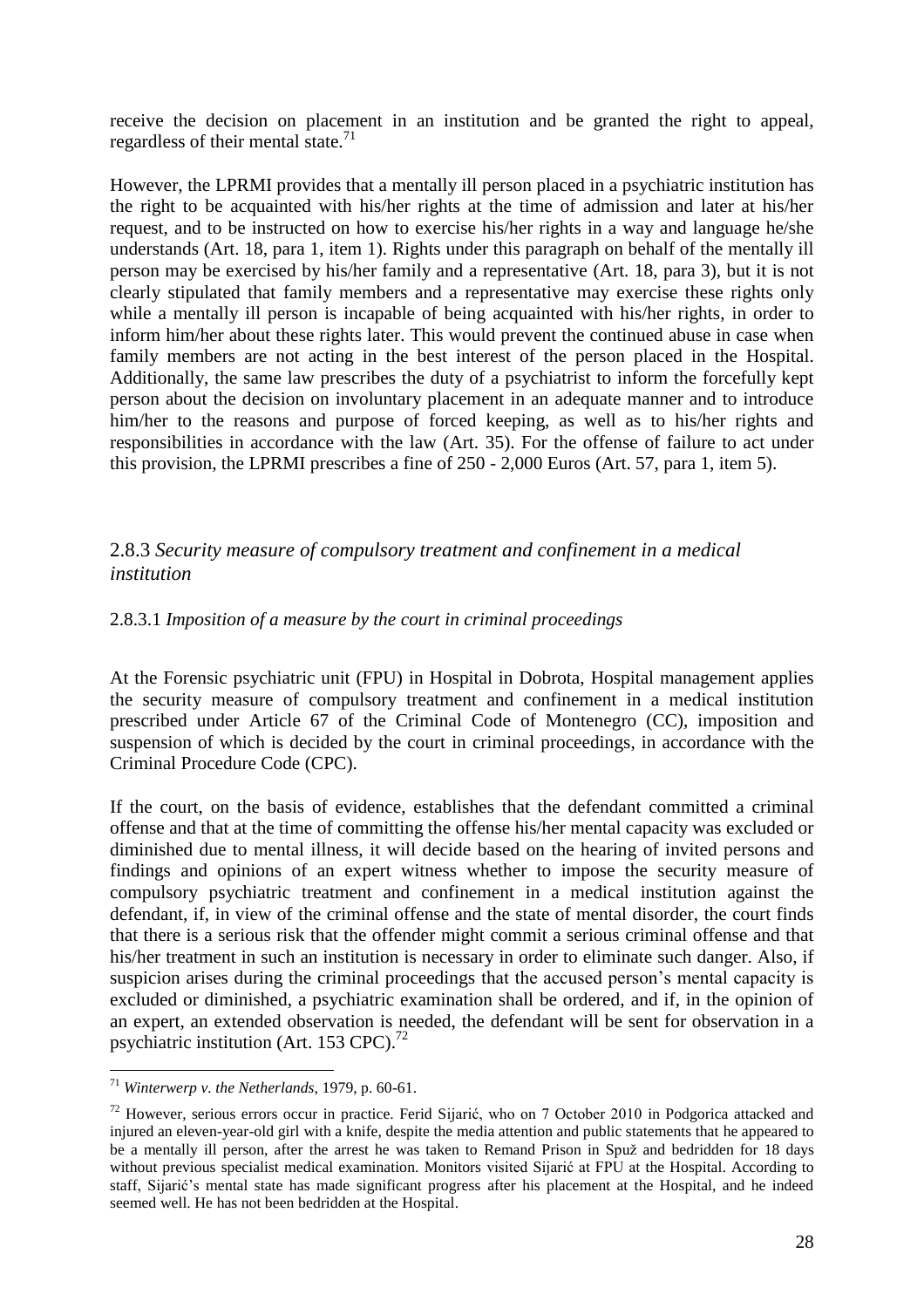The CPC also prescribes a range of persons who may appeal against the decision of the court, within 8 days of receipt of the decision (Art. 382). The final decision by which the security measure of compulsory psychiatric treatment and confinement in a medical institution or compulsory psychiatric treatment out of the institution is imposed shall be submitted to a competent court to decide on a deprivation of legal capacity (Art. 474). The court that imposed the security measure shall examine *ex officio* the need for further stay and confinement in a mental institution every nine months. Also, psychiatric institution, guardianship authority and a person against whom the security measure has been imposed may submit to the court a motion to suspend the measure. If the motion to suspend the measure is rejected, it may be re-submitted six months from the date of that decision.

Monitors were informed that the court examines justification for the measure, i.e. that the Hospital submits a proposal to suspend the measure in cases when justified, and that the courts generally accept the Hospital's proposal.

Medical institution to which a person has been referred for treatment is required to report to the court about the health of that person at least once a year (Art. 80). Control of the legality of imposition of the security measure of compulsory treatment and confinement in a medical institution is carried out by the Ministry of Justice (Art. 82).

According to information obtained from the Hospital Director, the Ministry of Justice does not carry out this control in accordance with the law.

#### 2.8.3.2 *Imposition of a measure by misdemeanour authority in misdemeanour proceedings*

According to the Law on Misdemeanours, in effect from 1 September  $2011<sup>73</sup>$  misdemeanour sanctions include fines, warning measures, corrective measures and security measures<sup>74</sup> (Art. 5). In relation to conditions, deadlines and manner of imposition of security measures, which include the compulsory psychiatric treatment and confinement in a medical institution, the provisions of the Criminal Code relating to the imposition of security measures are applied (Art. 49). Therefore, the misdemeanour authority too may impose these measures for up to two years. 75

Imposing this measure in misdemeanour proceedings is problematic for the following two reasons:

a) *authorities who decide on deprivation of liberty are not independent of the executive branch, and*

b) *the procedure does not provide a proper assessment of patient's condition.*

In Montenegro, misdemeanour authorities, i.e. the Misdemeanour Council, still act in misdemeanour proceedings, while the president and judges of the Council and regional misdemeanour authorities are appointed by the Government based on the opinion of the Minister of Justice, which is why one can not speak of an independent and impartial tribunal established by law, required by the European Convention on Human Rights (Art. 6, para 1)

 $\overline{a}$ <sup>73</sup> *Sl. list CG*, 1/2011, 6/2011 and 39/2011.

<sup>74</sup> *Sl. list RCG*, 25/94 and 48/99.

<sup>75</sup> Art. 42 of the Law on Misdemeanours.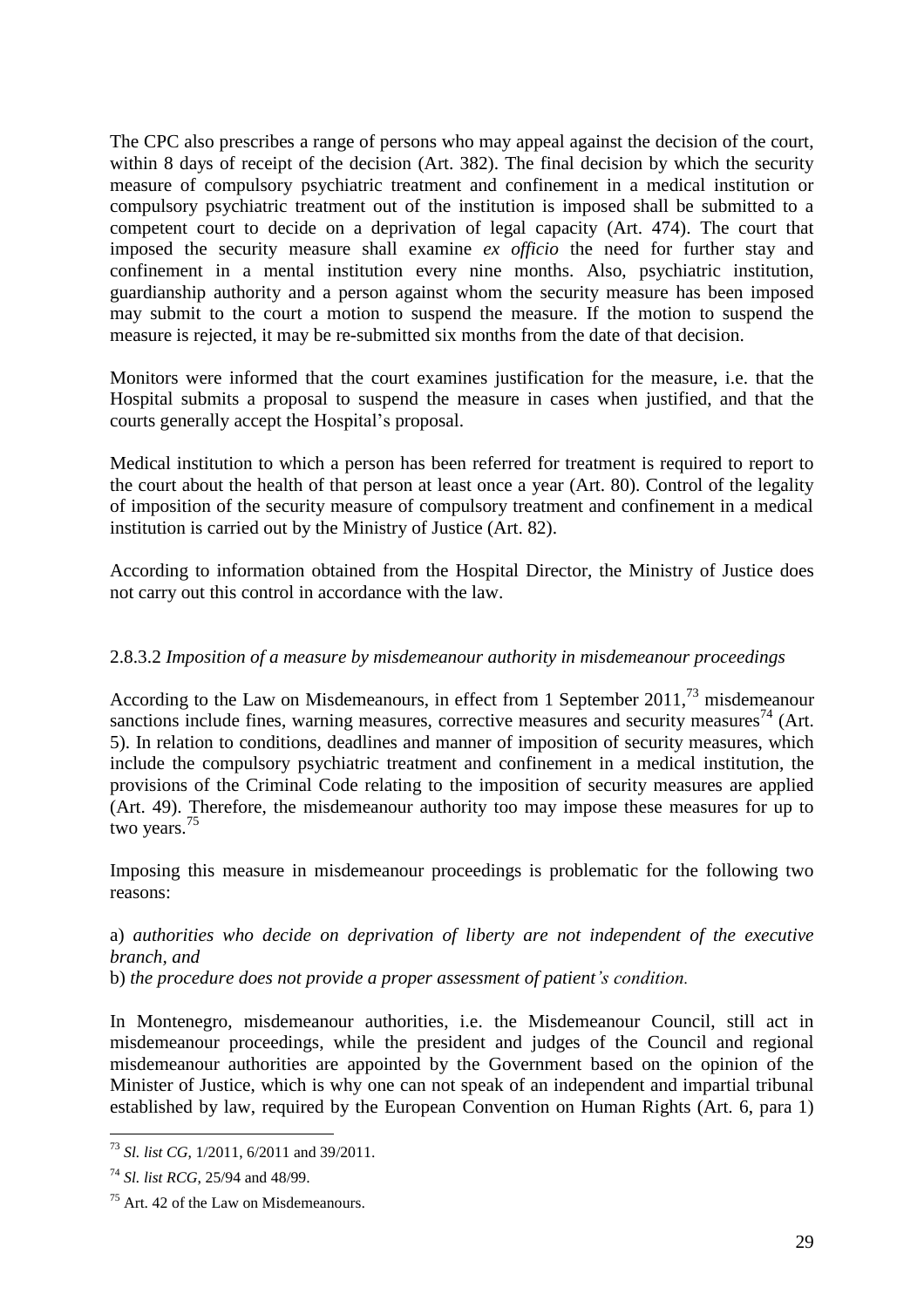for deciding on "criminal charges", "civil rights", i.e. deprivation of liberty.<sup>76</sup> One cannot appeal to the court against the decision of such executive misdemeanour authority, and this right (to *habeas corpus* - an appeal to a court in every case of deprivation of liberty) is not provided by the Constitution of Montenegro either, which is one of its serious shortcomings.<sup>77</sup> It is worrying that the authority appointed in such a manner has the possibility to impose the security measure of compulsory treatment and confinement in a mental institution for a period not exceeding two years, despite the international standard under which the procedure by which involuntary placement is decided should offer guarantees of independence and impartiality. 78

According to information received from the Hospital Director, ten patients were admitted to the Hospital on the basis of the Law on Misdemeanours, which provides for the security measure of compulsory psychiatric care and treatment in a medical facility for up to two years. The measure is imposed after conducting psychiatric evaluation of a person concerned by an expert witness, and, as several doctors stated in an interview with monitors, expertise in practice often implies one conversation between a psychiatrist-court expert and the person whose mental state is being assessed. Doctors point to the problem of conducting such evaluation, which leads to an increased number of persons placed in the institution, as an additional burden on hospital capacities; also, psychiatrists at the Hospital are required to write opinions to the misdemeanour authority at the expense of their regular duties, which entails a finding of the panel of doctors, stating that there is no need for keeping the offender in a psychiatric institution. All interviewed psychiatrists from the institution find it more appropriate that the offender *be sent for observation to a psychiatric institution prior to imposing the measure*. Expert evaluation conducted in this manner in practice would lead to a significant reduction in the imposition of this measure by misdemeanour authorities.

#### *2.8.4 Consent to treatment*

Consent to hospitalization does not entail consent to treatment.<sup>79</sup>

According to the LPRMI, a mentally ill person who can understand the nature, consequences and danger of the proposed medical procedure and who, based on that, can make a decision and express his/her will, can be examined or subject to the medical procedure only with his/her prior written consent. Ability of a person to give consent shall be determined by a doctor of medicine trained in mental health care or a psychiatrist at the time of making the decision and for that purpose he/she will issue a written confirmation, which is an integral

 $76$  For this reason Serbia and Montenegro only partially adopted Art. 6, para 1 of the Convention for the Protection of Human Rights and Fundamental Freedoms of the Council of Europe ("European Convention on Human Rights"), with regard to the jurisdiction of misdemeanor authorities, with the promise to soon carry out a reform. Reform has been implemented in Serbia, but not yet in Montenegro. For the requirement that the court deciding on deprivation of liberty should be independent and impartial in relation to the executive branch and parties in the procedure, see also *Winterwerp v. the Netherlands*, 1979, p. 56.

<sup>&</sup>lt;sup>77</sup> For more detail see "International Human Rights Standards and Constitutional Guarantees in Montenegro", Human Rights Action, Podgorica, 2008, available at: [http://www.hraction.org/wp-content/uploads/knjiga](http://www.hraction.org/wp-content/uploads/knjiga-eng.pdf)[eng.pdf.](http://www.hraction.org/wp-content/uploads/knjiga-eng.pdf)

<sup>78</sup> CPT standards, p. 52.

 $79$  CPT report on the 2008 visit to Lithuania, p. 129. Report available at: [http://www.cpt.coe.int/documents/ltu/2009-22-inf-eng.pdf.](http://www.cpt.coe.int/documents/ltu/2009-22-inf-eng.pdf)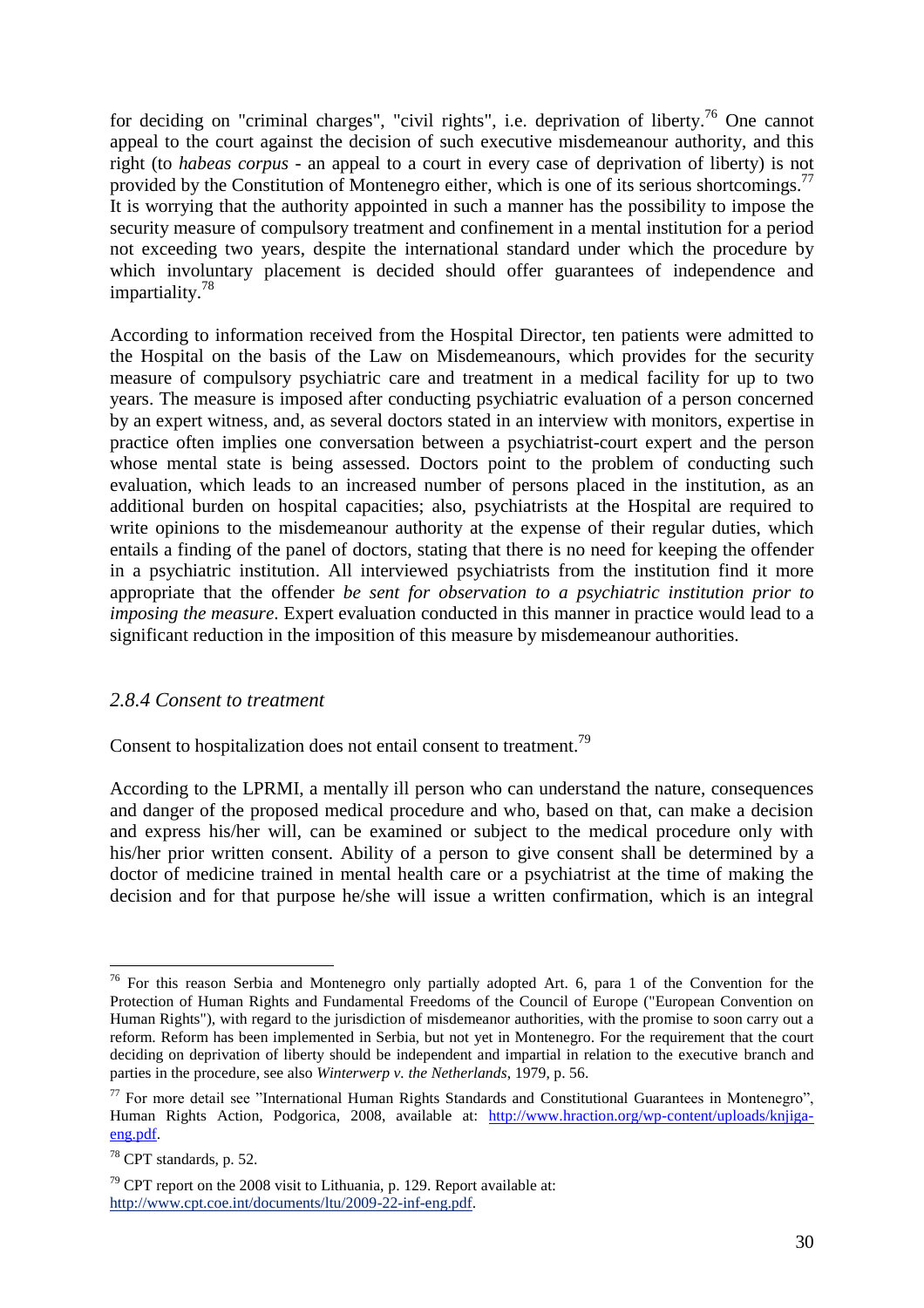part of medical documentation.<sup>80</sup> However, such confirmations were not found in the inspected medical records at the Hospital.

Under the same Law, mentally ill person who is not able to provide consent, because he/she cannot understand the nature, consequencies and danger of proposed medical procedure or cannot make a decision or express his/her free will, can be subject only to the medical procedure which is in his/her best interest, and examination or other medical procedure may be carried out only with the consent of his/her legal guardian, and if he/she does not have one, with the approval of the ethical committee of the psychiatric institution (Art. 15). Consent can be withdrawn at any moment in a written form (Art. 16). Exceptionally, consent is not obligatory if getting it would directly endanger the life of a mentally ill person or cause real and immediate threat to his/her health; medical procedure can be applied without consent only for the duration of these particular circumstances (Art. 17). However, in this case the Law on Non-Contentious Proceedings offers fewer guarantees, providing that the person placed in a psychiatric institution "shall be required to undergo necessary treatment measures, but any measure which might endanger his/her life or health or alter his/her personality requires patient's consent or the consent of his/her representative" (Art. 50, para 1), so this provision should be deleted from the Law.

Mental health care worker, i.e. psychiatrist who manages the work process or other authorized person of the mental health centre - the psychiatric institution, shall decide on necessity and urgency of particular medical procedure and without delay inform a legal guardian of the mentally ill person about that, if any (Art. 17, para 3). It is certainly necessary to prescribe that family members of the person concerned be informed on the implementation of a medical procedure without consent. This would be in accordance with Art. 12, para 2 and 29 of the Law on Patients' Rights.

In cases where the patient does not give consent to treatment, as recommended by the CPT, the patient should be allowed to leave hospital treatment if there are no grounds for immediate placement in an institution,<sup>81</sup> or the legal procedure provided for in the event of involuntary hospitalization should be applied.<sup>82</sup> Currently, according to our knowledge, such cases are very rare in practice as the doctors we spoke to informed us that the patients who are in the Hospital voluntarily take their therapy regularly, maintain contact with their families, cooperate well with the doctors and adhere to medical assessment on appropriate time for their discharge from the Hospital.

With regard to guarantees related to discharge from the Hospital, patient's mental status should be the sole reason for the decision on discharge. According to the CPT standard, situations in which people remain in the hospital only due to a lack of adequate care/accommodation in the outside community is deeply problematic and requires urgent resolution (see section 2.1). $83$ 

 $\overline{a}$ <sup>80</sup> Art. 14 LPRMI.

<sup>&</sup>lt;sup>81</sup> CPT report on 2006 visit to Bulgaria, available at: [http://www.cpt.coe.int/documents/bgr/2008-11-inf-eng.htm.](http://www.cpt.coe.int/documents/bgr/2008-11-inf-eng.htm)

<sup>&</sup>lt;sup>82</sup> CPT report on 2007 visit to Latvia, available at: [http://www.cpt.coe.int/documents/lva/2009-35-inf-eng.htm.](http://www.cpt.coe.int/documents/lva/2009-35-inf-eng.htm)

<sup>&</sup>lt;sup>83</sup> CPT standards, p. 57.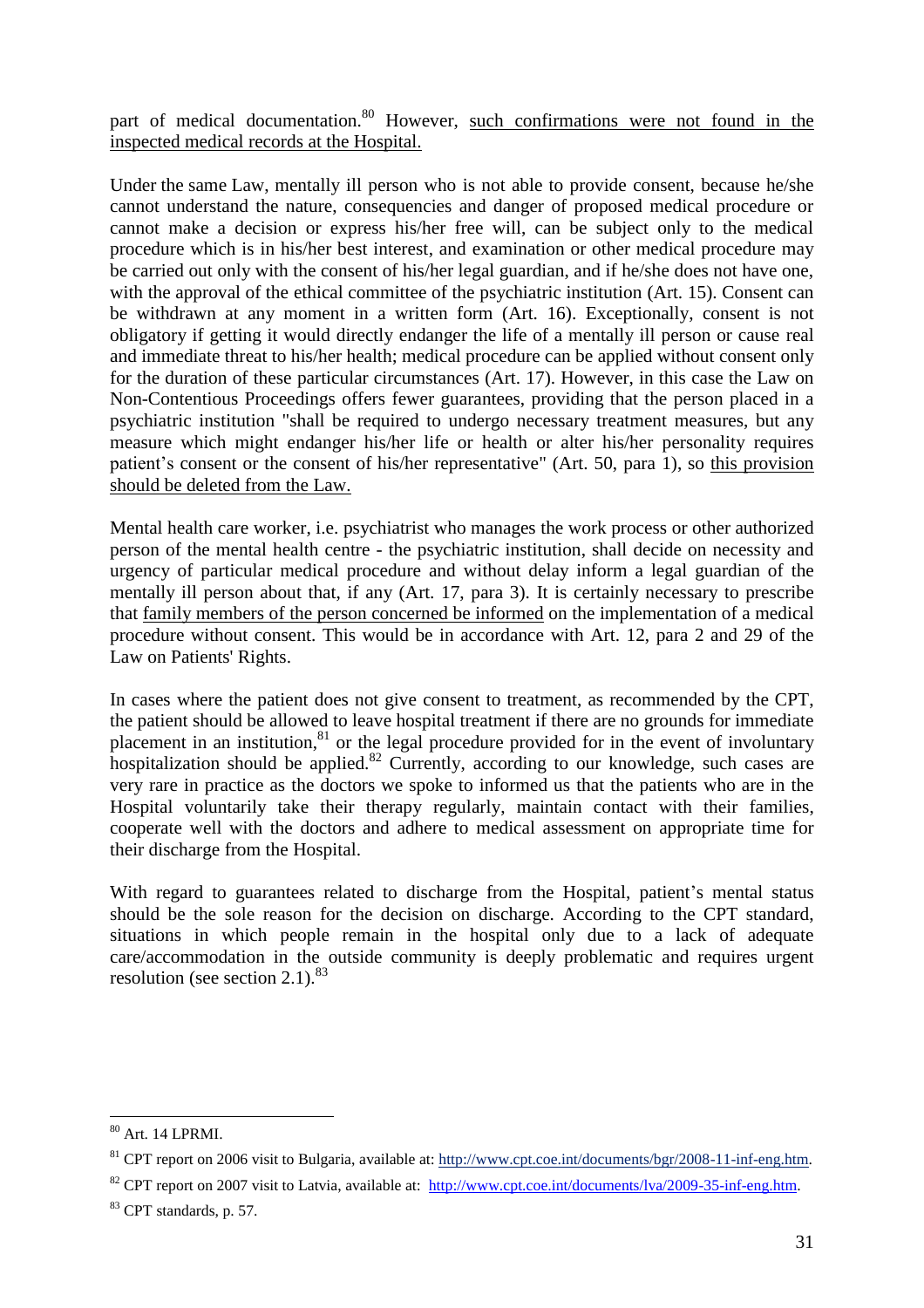#### 2.8.5 *Recommendations*

a) Hospital Director to ensure compliance with the Law on the Protection and Exercise of the Rights of Mentally Ill Persons, which provides for a written consent for undergoing medical examination or a procedure in cases when the mentally ill person can make a decision and express his/her will.

b) Hospital Director to ensure that the doctor issues confirmation regarding person's ability to provide consent to medical treatment, in accordance with the law.

c) Hospital Director to ensure that in all cases of involuntary hospitalization a notice of involuntary hospitalization be sent to the court within the statutory deadline of 48 hours.

d) President of the Court in Kotor to ensure effective implementation of deadlines in the case of involuntary hospitalization provided for in the Law on Non-Contentious Proceedings.

e) Hospital Director to ensure that the patient personally receive the decision on involuntary placement in a psychiatric institution in writing and be notified of the reasons for the decision in writing, as well as the possibilities and the deadline for filing an appeal.

f) The Ministry of Justice to amend the Law on Non-Contentious Proceedings by prescribing the court's obligation in the procedure for deciding on involuntary hospitalization to (1) hear the person concerned in the first instance procedure or a procedure on appeal, (2) require a second opinion on the need for compulsory hospitalization of an expert psychiatrist who is not employed at the facility, (3) decide whether the person concerned is able to understand the significance and legal consequences of his/her participation in the process, (4) ensure that patients who undergo compulsory treatment have assistance of a legal counsel during the procedure, and that those who are unable to pay their attorney's fees be granted legal aid.

h) Hospital Director to ensure that persons involuntarily placed in the Hospital be personally acquainted with their rights, as well as their families. Draft an appropriate brochure.

i) The Ministry of Justice to ensure regular control of the execution of the security measure of mandatory psychiatric treatment and confinement in a medical institution.

j) The Government and the Parliament to urgently adopt legislation that will ensure that courts act in misdemeanour proceedings, i.e. that misdemeanour judges are elected in the same manner as judges of ordinary courts.

k) Misdemeanour authorities to refrain from imposing a measure of compulsory treatment and confinement in a psychiatric institution without prior referral of the person concerned to the observation in a psychiatric institution.

l) The Ministry of Justice to stipulate under the LPRMI (Art. 17, para 3) the obligation to inform family members of the mentally ill person about the implementation of a medical procedure without his/her consent.

m) The Ministry of Justice to delete Article 50, para 1 from the Law on Non-Contentious Proceedings.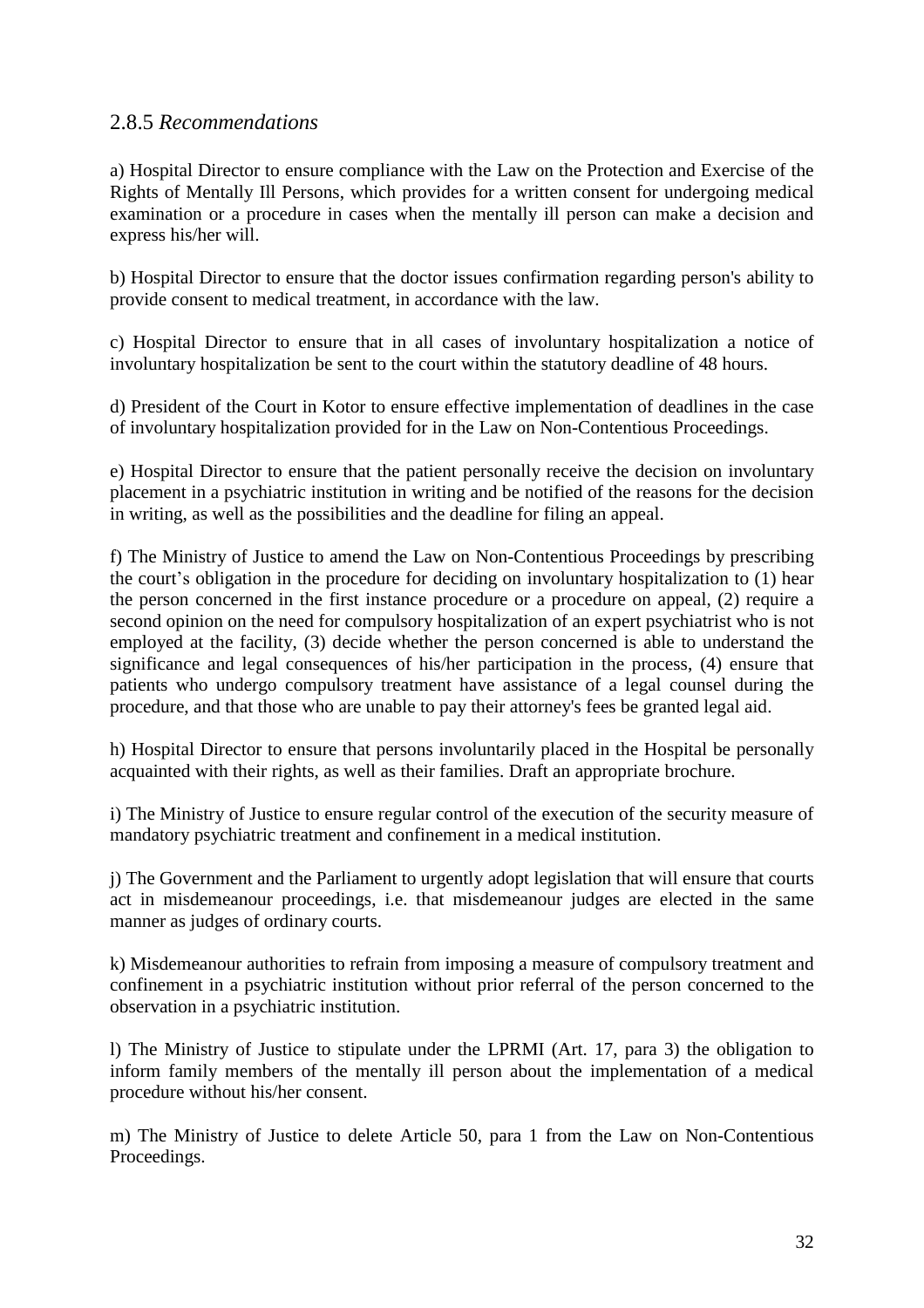# 2.9 *Forensic psychiatric unit (FPU)*

Pursuant to the decision of the Government of Montenegro from 2005, forensic unit was established within the Hospital, according to the Director, as a temporary solution for accommodation of patients who have been imposed the compulsory measure of psychiatric treatment at the closed institution, as well as the measure of compulsory psychiatric treatment and imprisonment.

Protocol on the work of this ward still does not exist. In practice, this means that it has not been stipulated who is responsible for the security of the mentally ill, what type of equipment will be provided for the security officers and how will they use it or who will finance the security, so these decisions and the task to provide funding for the security were left to the Hospital. Private company "Security" has been hired to provide security services and is paid from the Hospital's budget, absurdly, with a foreign state's money, which the Serb Republic of Bosnia and Herzegovina pays for the treatment of its policyholders. Neither Ministry of Health nor the Ministry of Justice allocated special funds for this purpose. Such practice exhausts the Hospital financially, and it is necessary to urgently provide additional funding for the expenses of this ward and decide which ministry is responsible for it.

This situation indicates that an agreement according to which the State Administration for the Execution of Penal Sanctions (ZIKS) would provide a special unit to ensure the security of the FPU has not been reached and that the Ministry of Health failed to draft regulations concerning, inter alia, the type of equipment to be issued to security staff, as the Government informed the CPT in its letter of 6 February 2009.<sup>84</sup>

On the day of the visit, FPU accommodated 21 patients and this ward's capacity was completely filled. Four persons were awaiting admission to FPU – one of them with imposed prison sentence and the measure and three patients with the imposed measure. Director informed us that the patient with a prison sentence was serving his sentence in the prison and most likely receiving outpatient treatment, one patient was receiving outpatient treatment, while there was no information as regards the remaining two patients.

We were informed that since 1993 a total of six patients with the imposed measure have been on the run. Acute female ward accommodated three female patients with the imposed measure, and three were under observation (expert opinion).

Two nurses work in the day shift, and only one in the night shift, which is unacceptable (by comparison, in the prison hospital in Oslo, cooperating closely with Dobrota Hospital, five nurses are engaged per one patient). At the time of our visit, on Saturday, only one nurse was present in the day shift.

During the visit, we found two security officers within the FPU, which is a practice criticized by the CPT in 2008, recommending that they stay outside the Hospital building and secure its perimeter. 85

 $\overline{a}$ <sup>84</sup> CPT report on the 2008 visit to Montenegro, p. 90.

<sup>&</sup>lt;sup>85</sup> "Their presence inside the FPU appeared to a large extent to be a substitute for health-care staff ... presence of uniformed guards inside the unit could hardly be seen as contributing to the emergence of a therapeutic environment; if guards are needed, it would be far preferable for the role of such staff to be limited to perimeter security." CPT report on the 2008 visit to Montenegro, p. 88.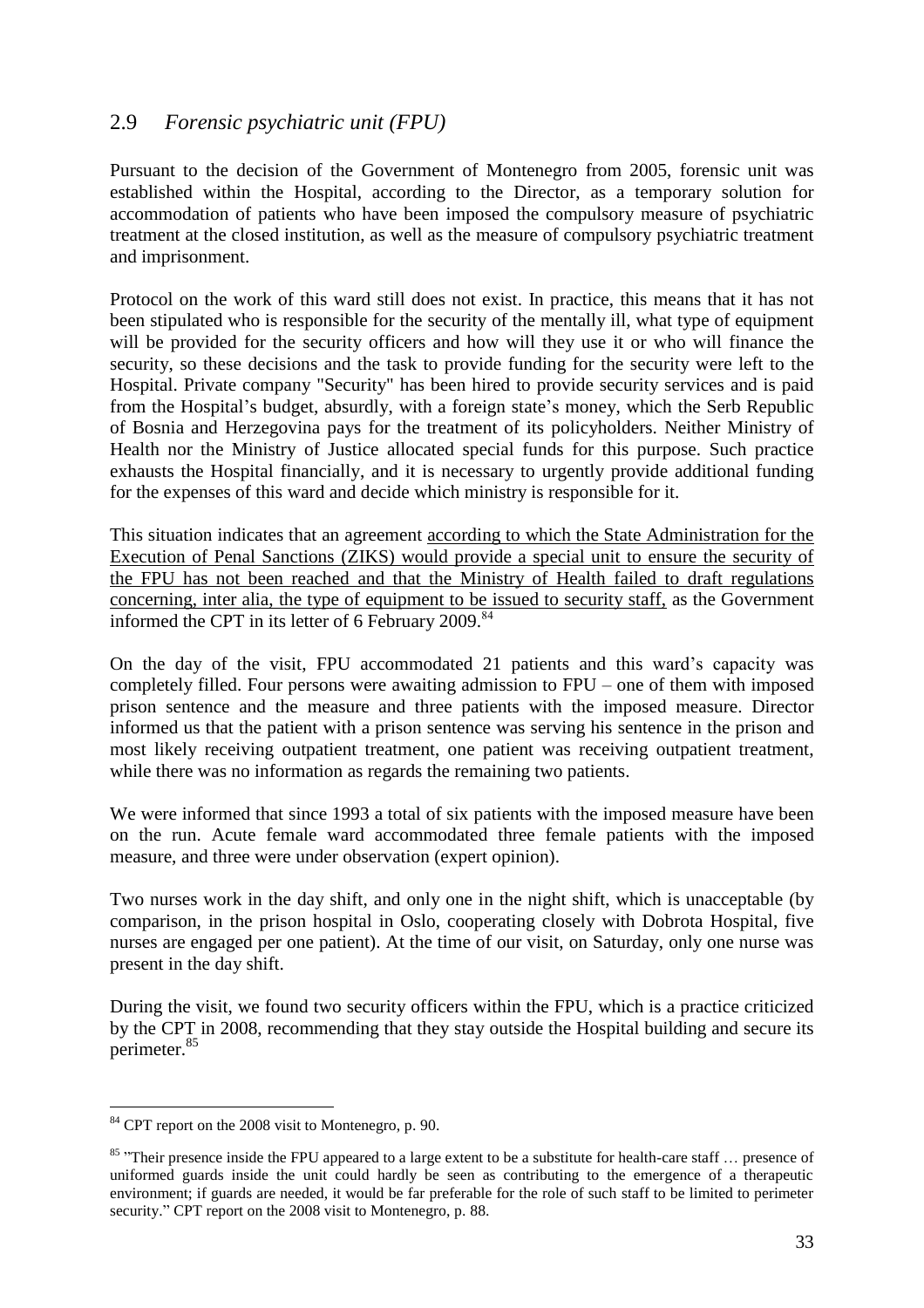According to the Director, Hospital doctors constantly remind security officers of the need to treat the patients properly.

As the Hospital and ZIKS directors informed us, new complex of the Special Hospital within ZIKS should be built by 2020, physically separated from the Remand Prison and Institution for sentenced prisoners buildings, for accommodating in separate units patients imposed the measure of compulsory treatment in a psychiatric institution, and those imposed the measure and a sentence. Sufficient number of medical staff should be provided for patients imposed the measure, since they are patients, not prisoners, regardless of the type of crime they committed. Psychiatric patients do not belong in prison. On the other hand, their placement in Dobrota Hospital in a cramped Forensic psychiatric unit is also inadequate. The presence of untrained persons, i.e. security officers employed by contract, is not conducive to quality therapeutic climate in the Hospital. In the case of relocation of these patients, the staff would be unburdened to some extent and would have the possibility of extending the range of offered therapeutic procedures.

In one room at the FPU there is a cage for isolation of patients, created by dividing the room with metal bars. There are currently two beds in this room, and the third one separated with bars from the rest of the room. During the second monitoring visit, the barred door separating the bed from the rest of the room has been removed.

The cage was made after an attempt of one patient to suffocate another. Patient that was placed in this cage committed suicide by hanging, although all cells have been under video surveillance (more detail in section 2.2). In relation to the patient who was placed in the enclosed space, CPT recommended that "all efforts be made to reduce the restrictions placed on the patient in question. Further, a record should be kept of the time during which he is locked up, with a view to ensuring appropriate monitoring."<sup>86</sup> In relation to the cited recommendation, the Government's response stated that "In the meantime, the patient whose bed was separated from the rest of the room with bars (as he is said to have attempted homicide twice so far by attempted strangling of other patients) has been moved out of the barred area after two other patients had been moved out of the room and this patient is accommodated alone in the room, in the area with no bars around."<sup>87</sup> However, as monitors have been informed, the patient was in the confined space when he committed suicide by hanging, using the bars he had been surrounded with.

Although CPT recommended that "steps be taken to ensure that patients at the FPU have ready access to a proper toilet at all times, including at night<sup>88</sup>, during the visit a number of patients and security staff confirmed the common practice for patients to use containers to urinate during the night. Containers for urine were noticed in the rooms. Findings that the monitors came across during the visit are not in accordance with the Response of the Government of Montenegro to the report of the European Committee for the Prevention of Torture and Inhuman or Degrading Treatment or Punishment (CPT) on its visit to Montenegro from 15 to 22 September 2008<sup>89</sup> (Government's Response), which states that: "The remark regarding the access to toilet in the forensic psychiatric unit over night when the (barred) gates of patient's rooms are locked has in the meantime been taken into consideration

<sup>86</sup> CPT report on the 2008 visit to Montenegro, p. 89.

<sup>&</sup>lt;sup>87</sup> Response of the Government of Montenegro to the CPT's report on the 2008 visit to Montenegro, p. 89.

<sup>88</sup> CPT report on the 2008 visit to Montenegro, p. 87.

<sup>&</sup>lt;sup>89</sup> Response of the Government of Montenegro to the CPT's report on the 2008 visit to Montenegro, available at: [http://www.cpt.coe.int/documents/mne/2010-04-inf-mne.pdf.](http://www.cpt.coe.int/documents/mne/2010-04-inf-mne.pdf)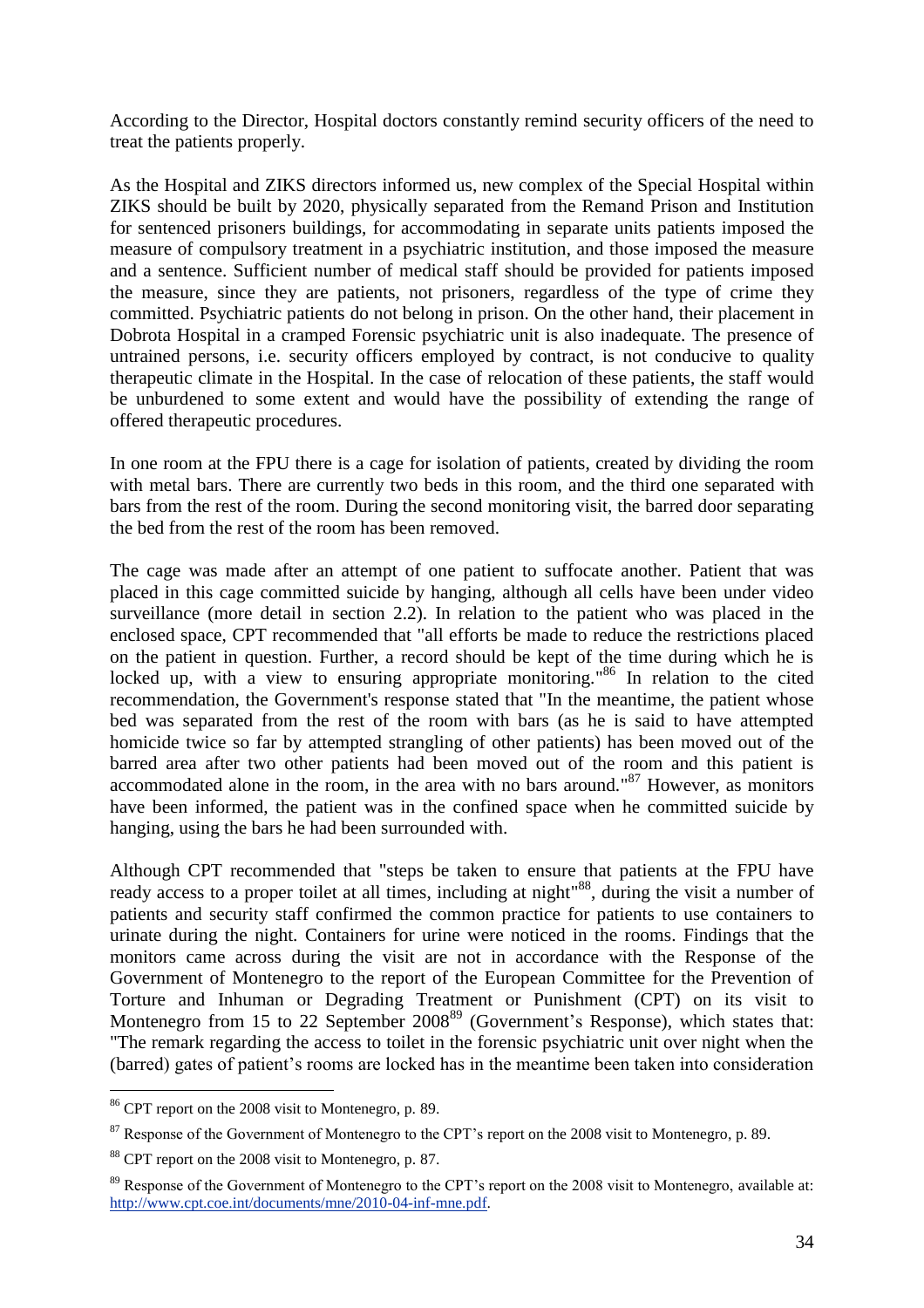and the situation has been improved in such way that patients can now use toilet at night and the guard comes by call to open the gate. Also, we should note that, even though this comment was based on information coming from some patients who, they allege, had to urinate in bottles over night – it does not reflect the practice in this unit. However, we would not eliminate possibility that such isolated incidents did happen."<sup>90</sup>

Security staff members found during the visit have not received any training related to the work with psychiatric patients, nor were they subject to any additional controls related to engagement in the Hospital, so it seems that CPT recommendation to the government to review the selection, training and supervision of security staff assigned to the FPU has not been met.<sup>91</sup>

#### 2.9.1 *Recommendations*

a) The Ministry of Justice to ensure that the FPU be relocated from the Hospital, and in the meantime provide adequate funds for its operations, primarily for the necessary security staff expenses.

b) The Ministry of Justice and Ministry of Health to create a protocol on the FPU operations (until its relocation), especially in connection with the employment of security service.

c) The Ministry of Health and Hospital Director to ensure that more nursing staff be present at the FPU at all times, and that the role of security staff be limited to perimeter security.

d) Hospital Director to ensure that all patients placed at the FPU have access to toilet facilities 24 hours a day.

# 2.10 *Substance abuse ward*

 $\overline{a}$ 

The capacity of this ward is 19 beds, of which 10 beds are located on the ground floor for alcohol abusers and 9 beds on the first floor for psychoactive substance (drugs) abusers. Capacities have been filled, while 23 patients await admission to the ward for drug addiction treatment and 5 patients for the treatment of alcoholism.<sup>92</sup> Once again, we reiterate that both wards accommodate only men, while women with the imposed measure are placed in the acute female ward. Patients addicted to drugs are placed at this facility pursuant to the court's decision to impose the measure of treatment "for as long as necessary, but not longer than three years."<sup>93</sup> The court imposes this measure after the psychiatric evaluation of an expert witness. 94

 $90$  Response of the Government of Montenegro to the CPT's report on the 2008 visit to Montenegro, p. 87.

 $91$  CPT report on the 2008 visit to Montenegro, p. 88.

 $92$  Information from the website of the Hospital: [www.psihijatrija.co.me.](http://www.psihijatrija.co.me/)

<sup>93</sup> The Criminal Code (*Sl. list RCG*, 70/2003, 13/2004, 47/2006 and *Sl. list CG*, 40/2008, 25/2010 and 32/2011), in Art. 71 (para 1 and 2) stipulates the following: "The court shall pronounce mandatory treatment to an offender who has committed a criminal offence because of addiction to narcotic drugs and if there is a serious danger that s/he might continue committing criminal offences due to this addiction. The measure set forth in Paragraph 1 of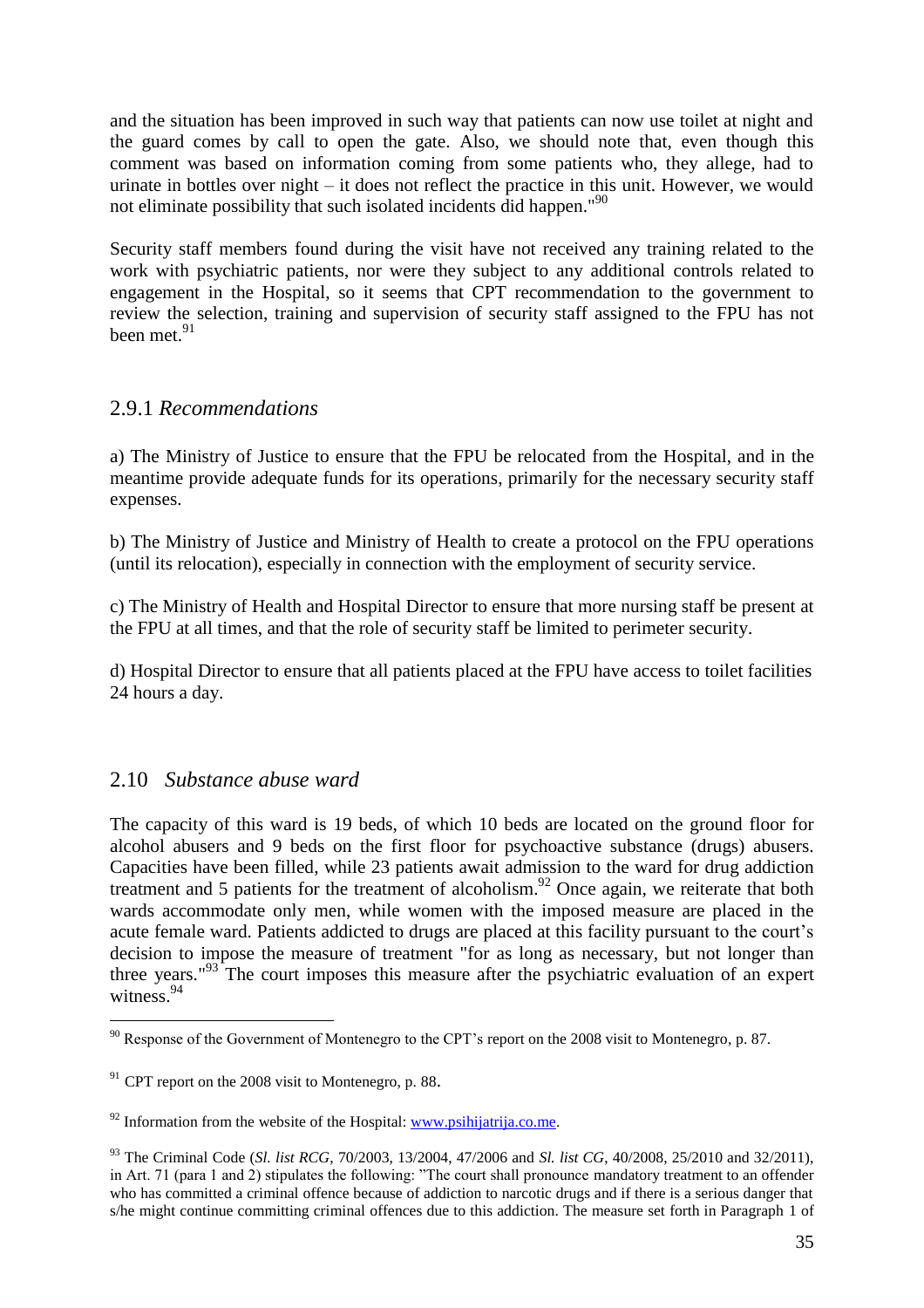The ward is extremely cramped, while hygiene and tidiness should be at a considerably higher level. The general impression is that this is a temporary accommodation for people in social need, not a medical institution that deserves the name it carries. This part of the Hospital needs to be renovated.

The optimal time that a person dependent on any kind of drug(s) should spend at the medical institution of this type is one month, which is enough to prevent the development of withdrawal symptoms and allow the patient to gain initial insights. Further treatment based on full psychosocial rehabilitation would have to be carried out outside the institution. There are many modalities: return to prison conditions is possible, where such persons would then have to be offered psychosocial rehabilitation programs, while staying in the so-called "drug free units" (where active participation in the treatments offered and voluntary consent to regular urine tests, adequate engagement and maintaining of abstinence would be awarded by going home for the weekend, longer visiting hours, etc.). It is also possible to refer them to the existing rehabilitation facility "Kakaricka gora".

Below is the table with the number of patients **without the imposed court measure** treated at the Substance abuse ward in the period from 1 January 2007 to 14 November 2011:

| Year | Number of patients treated for Number of patients treated for |            |
|------|---------------------------------------------------------------|------------|
|      | drug addiction                                                | alcoholism |
| 2007 | 82                                                            | 160        |
| 2008 | 110                                                           | 170        |
| 2009 |                                                               | 108        |
| 2010 |                                                               |            |
| 2011 | 43                                                            |            |

Table below shows the number of patients **with the imposed court measure** treated at the Substance abuse ward in the period from 1 January 2007 to 14 November 2011:

| Year | Number of patients treated for Number of patients treated for |            |
|------|---------------------------------------------------------------|------------|
|      | drug addiction                                                | alcoholism |
| 2007 |                                                               |            |
| 2008 |                                                               |            |
| 2009 | 2                                                             |            |
| 2010 | 18                                                            |            |
| 2011 |                                                               |            |

1

this Article shall be carried out in a penitentiary institution or in an appropriate medical or other specialized institution and shall last for as long as there is a need for treatment, but not longer than three years."

<sup>&</sup>lt;sup>94</sup> The Criminal Procedure Code stipulates that the Court shall decide on the imposition of the security measure of compulsory treatment of alcohol and drug addiction after it obtains the findings and opinion of an expert witness. The expert witness shall also give a statement regarding possibilities for the accused person's treatment (Art. 476, para 1).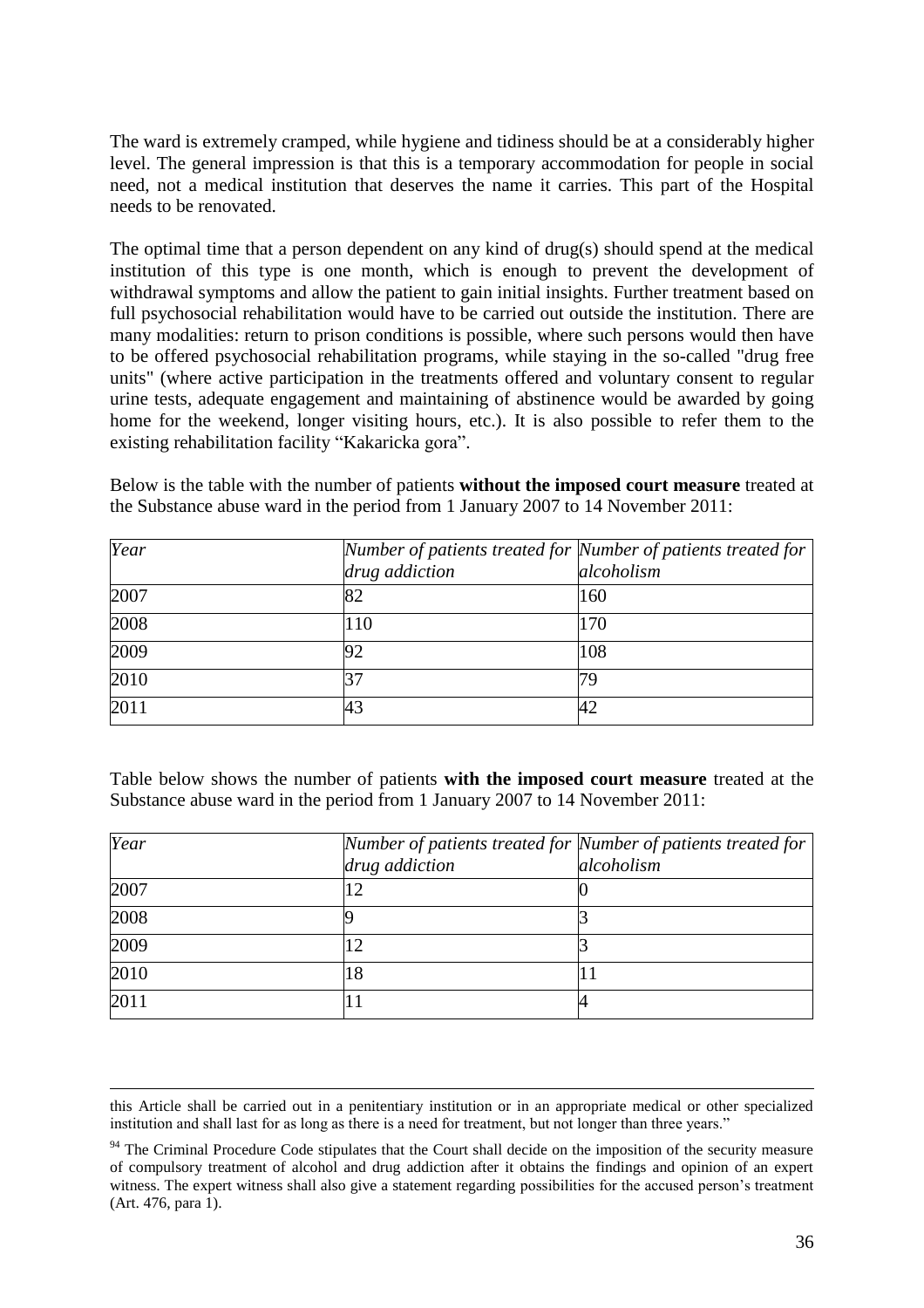Hospital Director informed us that in planning accommodation capacities, Hospital strives to provide enough beds for the treatment of drug addicts without the imposed measure, i.e. those who did not commit an offense, as shown by the statistics provided. As the accommodation capacities are insufficient, patients with the imposed court measure too have been placed on a waiting list (a total of  $27!$ <sup>95</sup>).

This ward does not engage security staff due to the lack of funding, so the monitoring of patients has been fully transferred to medical staff.

# 2.10.1 *Recommendations*

a) The Ministry of Health to provide emergency accommodation for women dependent on alcohol and psychoactive substances outside the acute female ward.

b) The Ministry of Health to provide funds for the renovation and capacity increase in the substance abuse ward, or to establish wards of this type in other institutions.

c) The Ministry of Justice to take action, particularly in the form of training of judges, in order to shorten the stay of patients with the imposed court measure of compulsory treatment in accordance with the patient's recovery, which would allow the treatment of a larger number of people in current accommodation capacities.

#### 2.10.2 *Council for the protection of patients' rights*

Patients placed in the institution have the right to file complaints to the Council for the protection of the rights of the mentally ill regarding treatment, diagnosis, discharge from the institution and violations of their rights, freedom and dignity. In practice, this right is implemented by patients submitting their complaints in writing via mailboxes for complaints located in each ward. Interviewed patients confirmed that they are aware of the possibility to insert complaints in the mailboxes set up in each ward for this purpose, while the majority of interviewed patients stated that it was the nursing staff that informed them about this possibility. Hospital Director informed the monitors that the Council's President empties the mailboxes, who is a psychologist engaged at the Hospital twice a week, after which the received complaints are reviewed. According to the Director, the Council meets four times a year (every three months), and if necessary emergency meeting are organized.

The CPT noted that the Council has been established by the Board of Directors of the Hospital, at the Director's proposal, and recommended that the authorities take steps that this body be truly independent.<sup>96</sup> In the Government's response from 2009 it was stated that the Council was composed of three representatives of the institution and two representatives from other institutions, that it was appointed by the Board of Directors and that the process of

<sup>&</sup>lt;sup>95</sup> Information amended based on discussions on the report held in Podgorica on 30 November 2011.

 $96$  CPT report on the 2008 visit to Montenegro, p. 107.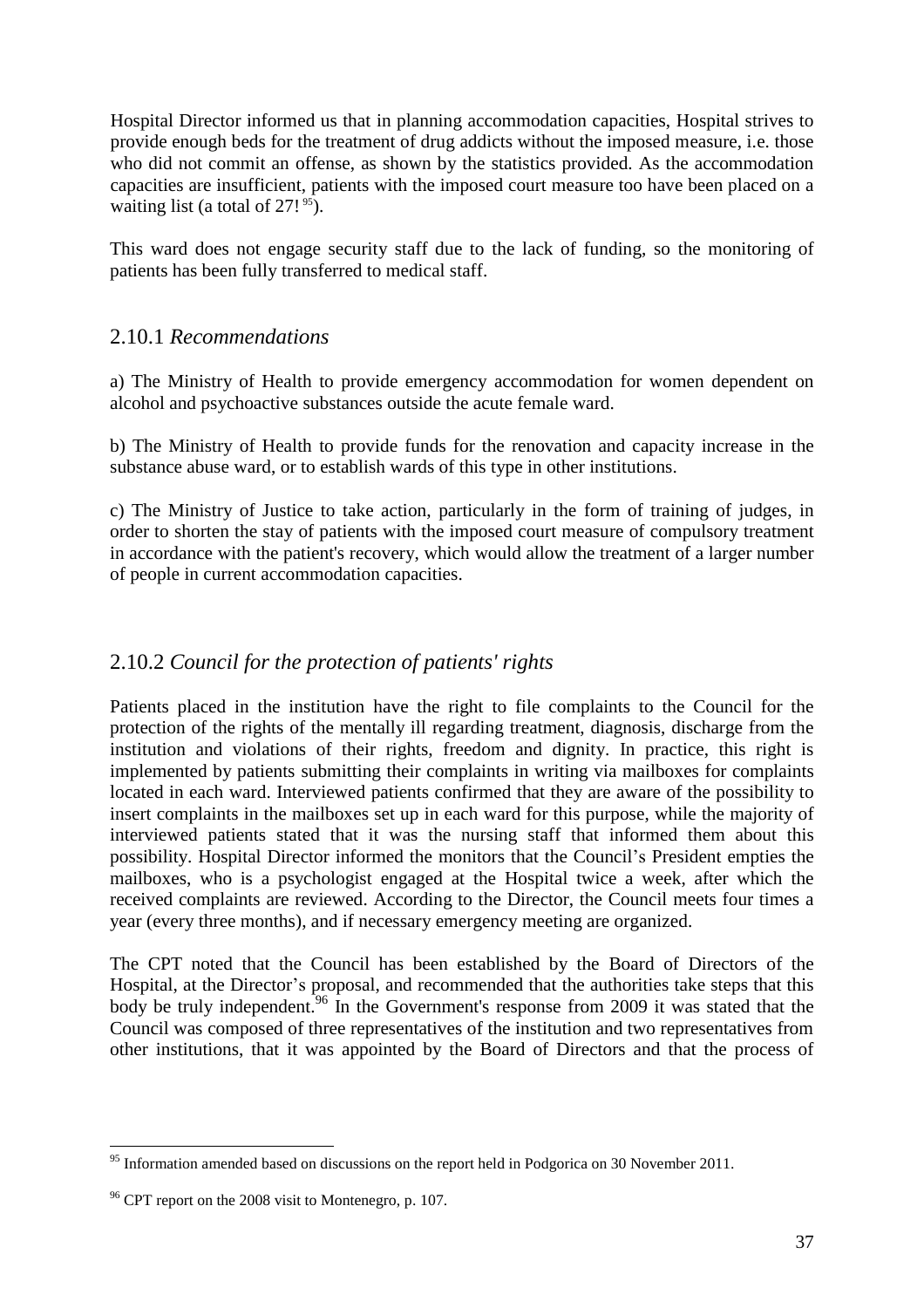amending the Statute of the Special Hospital, based on which the Council would mostly consist of the members from other institutions, was under way.<sup>97</sup>

Current situation proves that changes have been made to the composition of the Council, with the majority of its members being from other institutions,<sup>98</sup> however, the manner of their appointment remained the same. All members of the Council are proposed by the Hospital Director and then appointed by the Board of Directors. The above method of appointing members of the Council still does not guarantee their impartiality.

Furthermore, in its response of March 2010, the Government announced the establishment of the Commission for Mental Health at the national level, which would be established by the Ministry of Health in order to perform additional external control of the work of the Hospital from the aspect of protection of Hospital patients' rights.<sup>99</sup> The Commission has been formed in the meantime and in August 2011 it developed the Action Plan for the Promotion of Mental Health in Montenegro for the period 2011 - 2014.<sup>100</sup>

Law on Patients' Rights provides for the right to file a complaint, under which this right is granted to a patient who was denied the right to healthcare or any other right prescribed by this law, or a patient who is not satisfied with the provided healthcare service or procedure by a healthcare worker or an institution. The complaint is submitted to the healthcare facility director or the Protector of patients' rights, appointed by the director (Art. 31). According to the Director, Protector of patients' rights in the Hospital was appointed in December 2010.

Hospital also has the Council of Patients, composed of the representatives of patients who regularly meet with the Director and present their remarks and other opinions.

#### 2.10.3 *Recommendations*

 $\overline{a}$ 

a) The Ministry of Health and Hospital Director to amend the Hospital Statute in order to ensure the impartiality of the Council for the Protection of the Rights of the Mentally Ill (as regards the manner of proposing and appointing its members).

b) The Ministry of Health and Hospital Director to amend the Statute in order to provide that the Council members include representatives of non-governmental organizations dealing with human rights, in order to ensure its impartiality.

c) The Ministry of Health to establish the Committee for Mental Health. (Deleted based on the discussion held on 30 November 2011)

 $97$  Response of the Government of Montenegro to the CPT's report on the 2008 visit to Montenegro, p. 107.

<sup>&</sup>lt;sup>98</sup> Art. 23, para 3 of the Statute stipulates: "The Council for the protection of the mentally ill has five members: two representatives of the institution and three experts in the fields of psychiatry and neuropsychiatry, social protection, justice, human rights and freedom or other related fields".

<sup>&</sup>lt;sup>99</sup> Response of the Government of Montenegro to the CPT's report on the 2008 visit to Montenegro, p. 108.

<sup>&</sup>lt;sup>100</sup> Information amended based on discussions on the report held in Podgorica on 30 November 2011.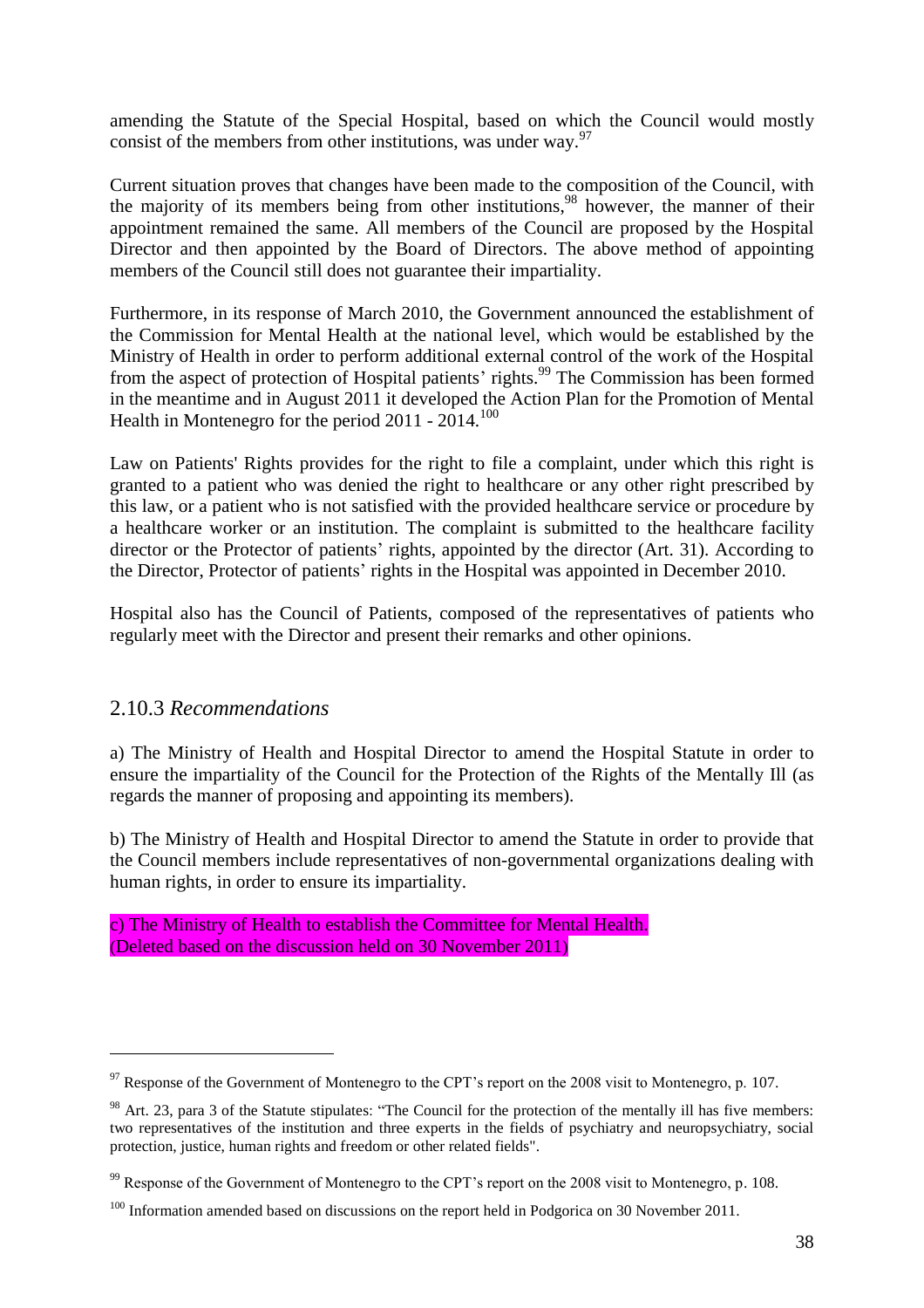# *3*. *Psychiatric unit at the General hospital in Nikšić*

#### 3.1 *General*

Psychiatric unit within the General Hospital in Nikšić (the Unit) can be considered as the institution of closed type. Although the windows are not barred, the Unit is locked and patients do not have the possibility to discontinue their treatment at any time and leave the institution.

Total accommodation capacity of 30 beds has been equally divided between men and women. Occupancy rate is 80%. In relation to cooperation with other institutions, the most prominent are the cooperation with the Centre for Mental Health in Nikšić and the Hospital in Dobrota.

## 3.2 *Staff*

Three psychiatrists at the Unit are engaged full-time, while one psychiatrist works four-hour shifts. According to Dr. Radojka Mićović, Head of the Unit, two psychiatrists will retire soon and one of them is likely to leave the workplace for personal reasons, which raises the question of further work if appropriate replacements are not timely provided.

As regards nursing staff at the Unit, head nurse works eight-hour shifts Monday to Friday. One nurse, who is an occupational therapist, is currently on maternity leave. There are eight other nurses who work in shifts: 12-hour day shift, 12-hour night shift, followed by the day off. When no one is on sick leave or vacation, there are two nurses in each shift. Otherwise, only one nurse is on duty. All nurses have secondary medical education, while head nurse at the Unit has a higher education degree (two years at the university).

Interviewed staff has not passed any form of additional training or specialization in working with the mentally ill. During the visit monitors noticed the practice where medical staff working in other units of the General hospital show bias or resistance towards patients in the psychiatric unit.

In relation to the possibility of engaging students of the secondary medical school in the Unit as part of their mandatory school practice (at least in the performance of some of the less complex tasks, such as the monitoring of patients during their stay in the fresh air and talking to them), monitors have been informed that the odds were very small, since according to the curriculum students spend only part of the total time envisaged for practice at the psychiatric unit (5 to 15 workdays).

At evenings, one doctor is on duty for the entire hospital, for emergency cases. Psychiatrists from the Unit are on standby in turns.

#### 3.3*. Patient structure and method of hospitalization*

Psychiatric unit at the General hospital in Nikšić mainly admits patients with psychoses, personality disorders in the phase of decompensation, as well as non-psychotic disorders, mainly depression.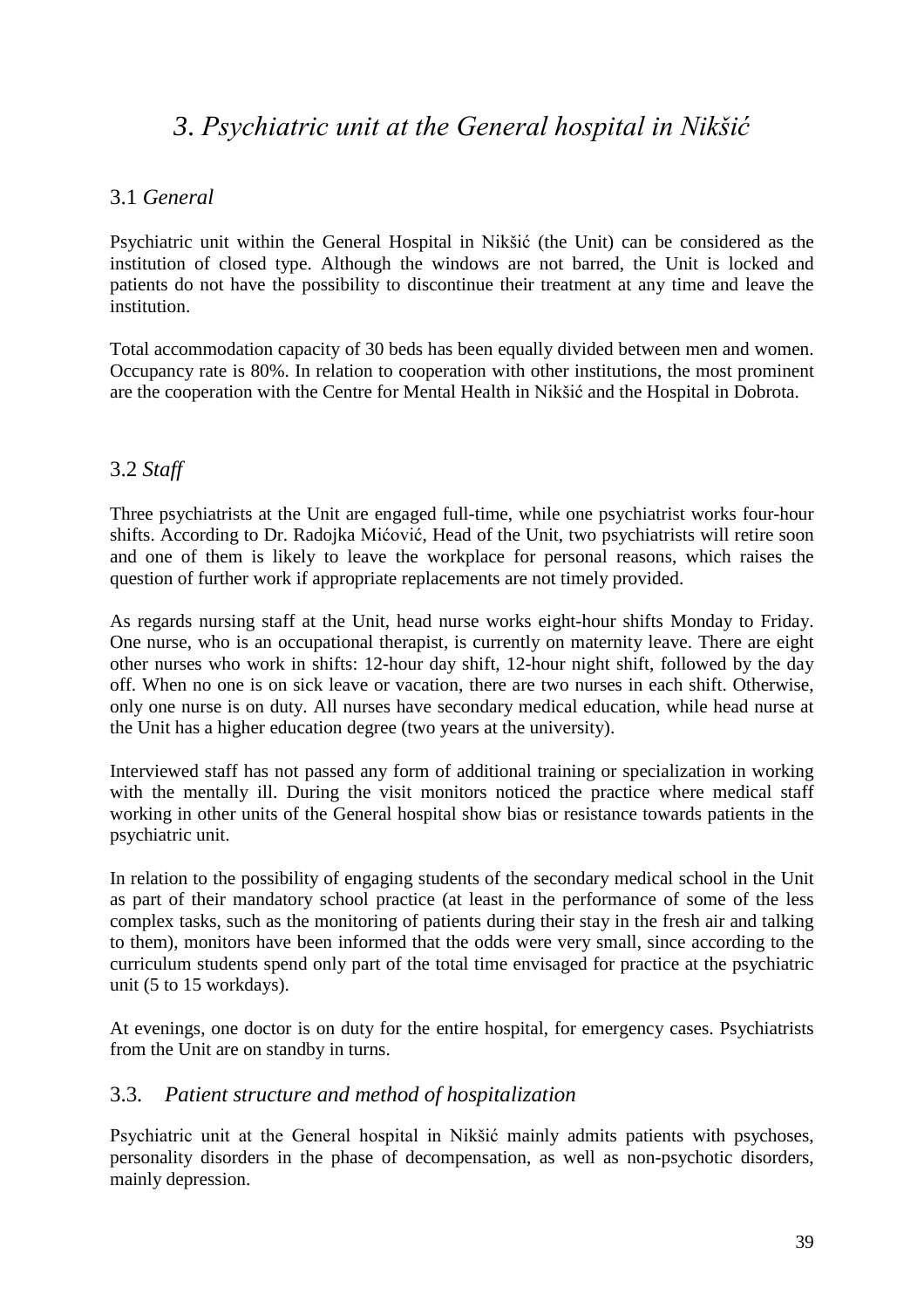Patients with drug addiction are also hospitalized. If there is strong motivation, the treatment lasts up to 3 weeks. If the patient is not motivated to establish healthy behaviour patterns, discharge from the Unit takes place after the signs of abstinence crisis have been handled, which is usually after 10-12 days.

Average length of hospital stay is 2-3 weeks, which is commendable. The global trend of shortening hospitalization is respected. A number of patients are hospitalized for one day only in order to introduce antipsychotic drug Rispolept Consta into their therapy (modern medicine administered intramuscularly every 14 days). The patients hospitalized for one day do not affect the aforementioned average of 2-3 weeks.

According to the Unit Head, the problem of long-term hospitalization of "social patients" is not prominent. Cases of hospital stay of several months are rare, not to mention of years or decades, as it has been the case at the Hospital in Dobrota. The longest case was three months. However, if it happens that the current situation is such that the patient would be left without proper care after discharge, patient's stay at the Unit is extended. This is especially the case when the hospitalized patient's guardian is a guardianship authority (Social Welfare Centre). Head of the Unit finds the cooperation with the Centre to be good. She pointed out that despite the limited financial resources, they always find a solution when buying clothing and other necessities for the patients. Obligations regarding the maintenance of hygiene of these patients have been completely taken over by the hospital (personal hygiene and laundry).

The Unit is treated as "open acute ward that closes in phases".

 $\overline{a}$ 

Explanation that monitors received for the so-called phased closure is that the front door is locked occasionally, when there is anxious patient at the Unit with high chances of escaping. From conversations with patients and staff, as well as through direct observation, monitors concluded that the locked door is the policy, and unlocked the exception, so the more accurate term would be "phased opening ".

"Open-type ward", according to the adopted, but incorrect interpretation, is determined by whether the psychiatric ward has bars on the windows or not, not by whether patients can voluntarily stop treatment whenever they want, without fearing the police would forcibly return them to the hospital. We stand by the notion that some patients need to be hospitalized involuntarily, as it is our duty to protect them and the environment from the devastating consequences that can occur due to untreated psychotic state. However, such cases imply all legal safeguards against abuse that are available to involuntarily hospitalized patients.

From discussions with the staff it was concluded that they do not make a clear distinction between voluntary and involuntary placement at the Unit. This conclusion is derived from the fact that the hospitalization of patients who strongly opposed it is considered as voluntary, if the patient's family gave an approval. Also, a patient placed at the Unit can not discontinue treatment when they want to. In this case, leaving the hospital is treated as an escape and the police are informed. If assessed that a person should remain hospitalized in spite of his/her opposition, it is necessary to comply with the regulations prescribed for the procedure for involuntary hospitalization. <sup>101</sup> Currently, staff are not aware of the obligation to inform the

<sup>&</sup>lt;sup>101</sup> "The Committee also wishes to underline that, if it is considered that a given patient, who has been voluntarily admitted and who expresses a wish to leave the hospital, still requires in-patient care, then the involuntary civil placement procedure provided by the law should be fully applied." CPT report on the 2007 visit to Latvia, p. 128.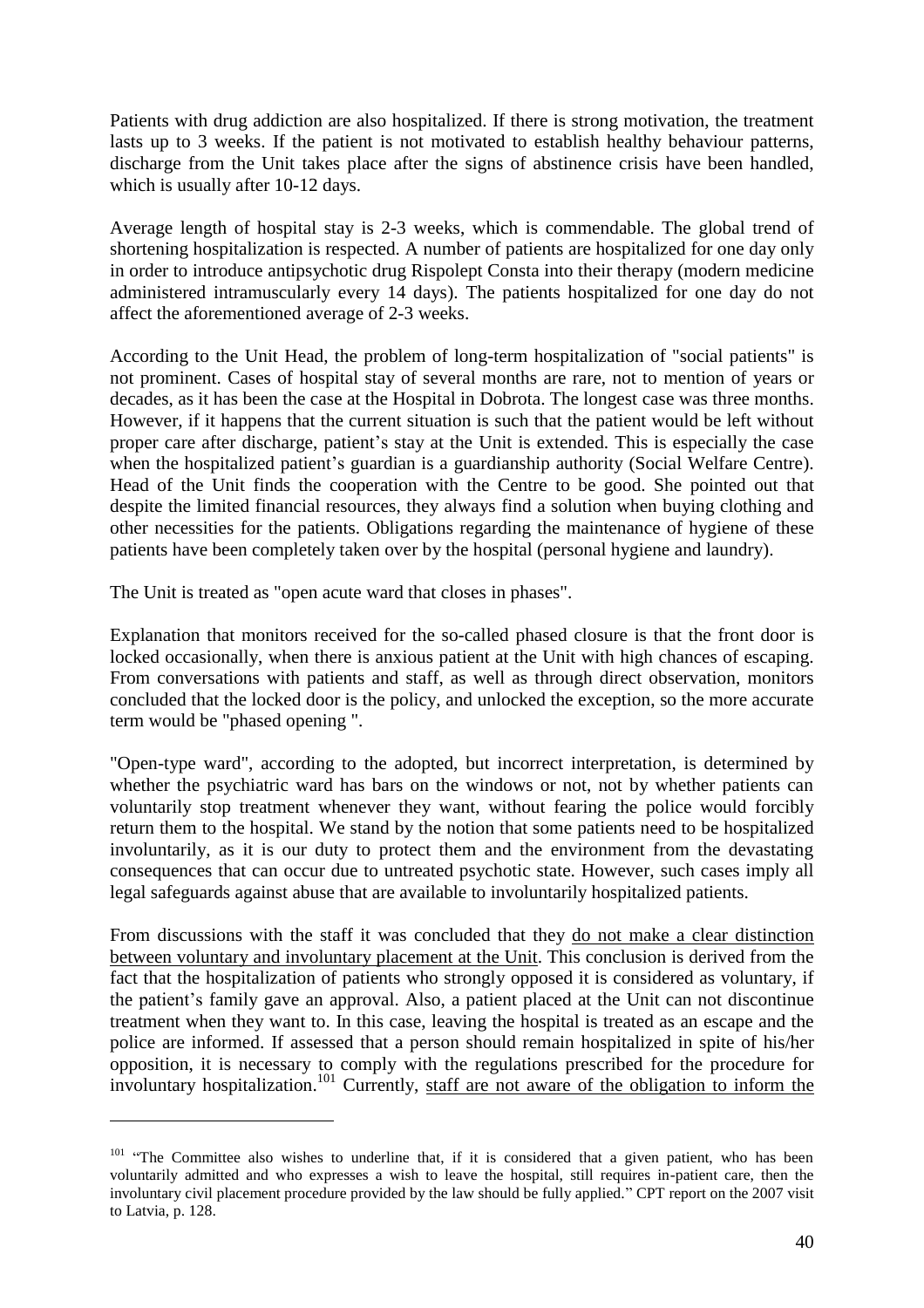court about involuntary hospitalization, nor do they consult lawyers employed at the hospital on this occasion. Monitors were told that patients, who were in their understanding hospitalized involuntarily, are referred to the Hospital in Dobrota, with an explanation that the Unit cannot accommodate them, i.e. ensure their safety and the safety of other patients and staff. There are 20 to 25 such cases annually. However, monitors found involuntarily placed patients at the Unit, who were unable to leave the hospital voluntarily and whose records did not include hospital's notice of involuntary placement to the court or the response of the court, or other document as the basis for involuntary placement.

Safeguards in the context of involuntary placement on hospital admission, during stay and discharge are not implemented, meaning that in practice patients are forcibly retained without legal basis (except when referred from another psychiatric institution by the court order) and without the possibility of appeal.

According to medical staff, the court is informed about the patient's status only in the case of attempted suicide.

#### 3.4 *Treatment*

According to the Head of the Unit, each patient is psychologically tested during his/her first hospitalization at the Unit.

All patients participate in the work of the social therapy group, which has a long tradition in the Unit and has been implemented since 1992.

Occupational therapy is currently not implemented, due to the lack of space, so the only solution appears to be the construction of a support building within the hospital perimeter, because the only common room at the Unit is the dining room.

Since the Unit has central position in the hospital perimeter, monitors heard the shocking fact that the hospital management encourages patients' stay indoors, i.e. not going out in the yard, to leave a better impression on various delegations and guests entering the main and largest part of the hospital complex. It is necessary to allow daily stay in the fresh air to patients in the locked wards too (including on weekends, without exceptions). Space for walking must be covered, so that there are no excuses in terms of inclement weather for keeping the patients indoors. From discussions with the staff monitors came to the conclusion that staff are not familiar with this obligation. Monitors were informed of the examples that staff occasionally allow patients longer stay in the fresh air, but as an act of goodwill. Patients themselves have stated that occasionally they spend time outdoors, but not on a daily basis. Current Unit arrangement does not allow patients to stay outside in the case of inclement weather.

Personal medical records of patients are maintained in electronic format. Based on what the monitors have seen, records are kept neatly and updated regularly, so there are no objections to this end. The use of drug therapy is in accordance with the standards, based on the verified drug charts.

Patients noted that they were satisfied with the food, but that there were no fruit in the diet. It is only available to patients whose visitors bring fruit. It would certainly be desirable to include more fruit in the diet, especially for those patients whose relatives do not bring it.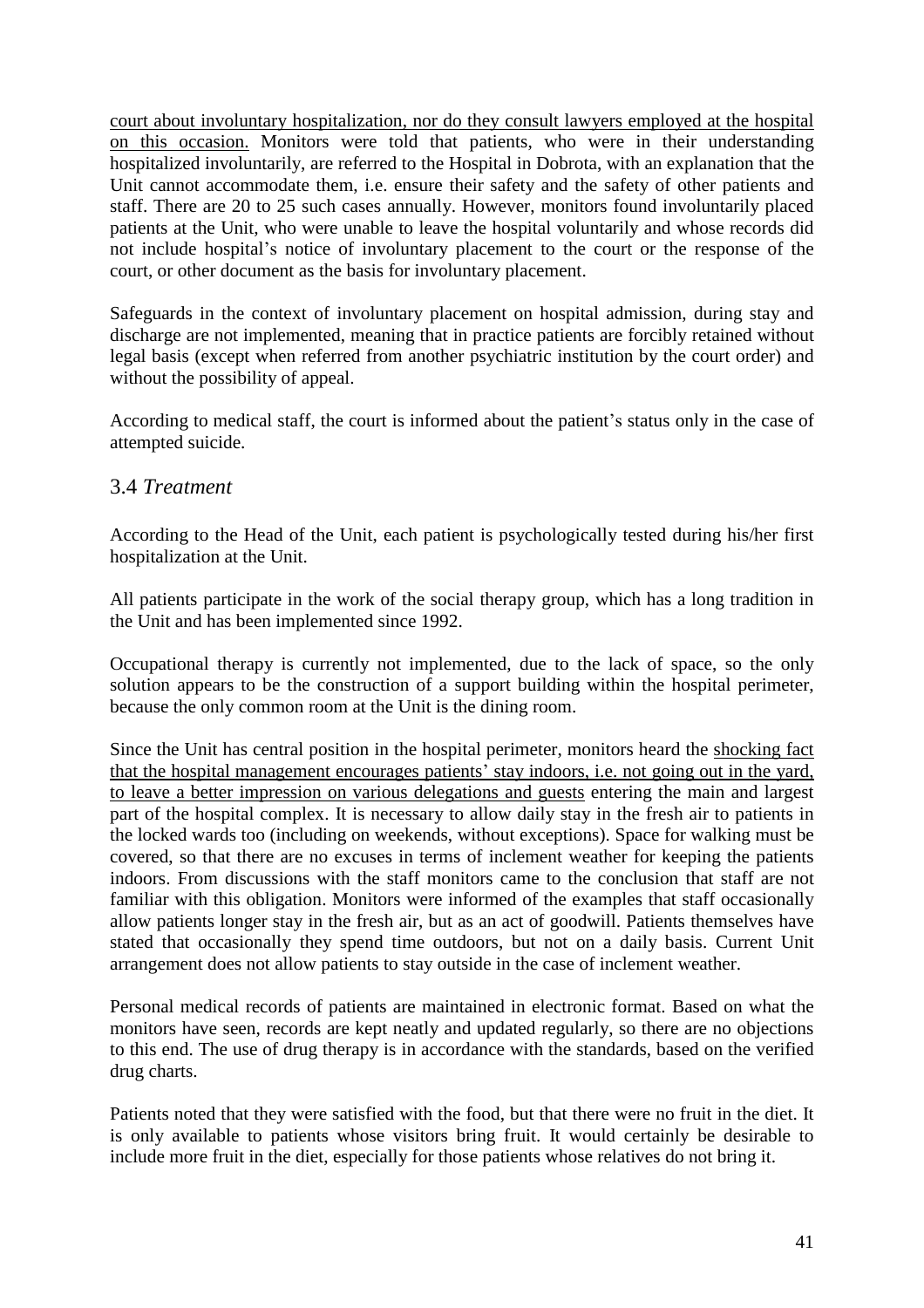It is commendable that the House Rules are hung up on the door to each room, providing thus patients with a clear understanding of their responsibilities and functioning during the stay at the Unit.

# 3.5 *Registers*

Monitors inspected four registers in the nursing staff clinic:

- 1) Therapy book. Doctors at the Unit enter the so-called therapy on demand into therapy charts very rarely, and, therefore, such therapy is rarely administered. There were three entries for the past few months – *Trazem* as needed (*Trazem* is a hypnotic, sleep inducing drug, administered in patients with insomnia, which is a common phenomenon accompanying mental disorders, and the possibility for its abuse in this context is low).
- 2) Duty book. At the end of their shift, nurses register all that has happened during their working hours, so that the next shift has an insight into the developments at the Unit during the previous shift.
- 3) Follow-up book. It is mainly kept for patients at risk for suicide. On a doctor's order, shift nurse is required to visit the patient at regular intervals and enter in the book what the patient did at that moment. Currently one person is being followed, a girl suffering from MS. It is commendable that there is awareness of suicide prevention measures at the Unit.
- 4) Reminder book. All pre-scheduled examinations of patients outside the Unit are entered in advance, in order to timely organize patients' transport.

Monitors were informed that the measure of physical restraint of patients is not implemented. If this measure is applied the future, it would be necessary to introduce the physical restraint record book and provide a separate room for its implementation, out of the sight of other patients.<sup>102</sup>

Unlike all the other wards at the hospital, psychiatry unit has no doorman at the entrance. Nursing staff complained about the problem of working in night shifts, when substance addicts come banging at the Unit door, asking for therapy. Staff believe that engaging a doorman would lessen this problem.

# 3.6 *Protection of patients*

At the Unit's exit there are instructions on how to address the Protector of patients' rights, that each health institution was required to establish under the Law on Patients' Rights.<sup>103</sup> However, it was noted that the method of filing a complaint is not appropriate for patients of this Unit, as it implies that the complaint be submitted in writing and in triplicate. It is unrealistic to expect that patients placed at the Unit can comply with such a request.

 $102$  Sentence specified on 9 December 2011.

<sup>103</sup> *Sl. list CG*, 40/2010.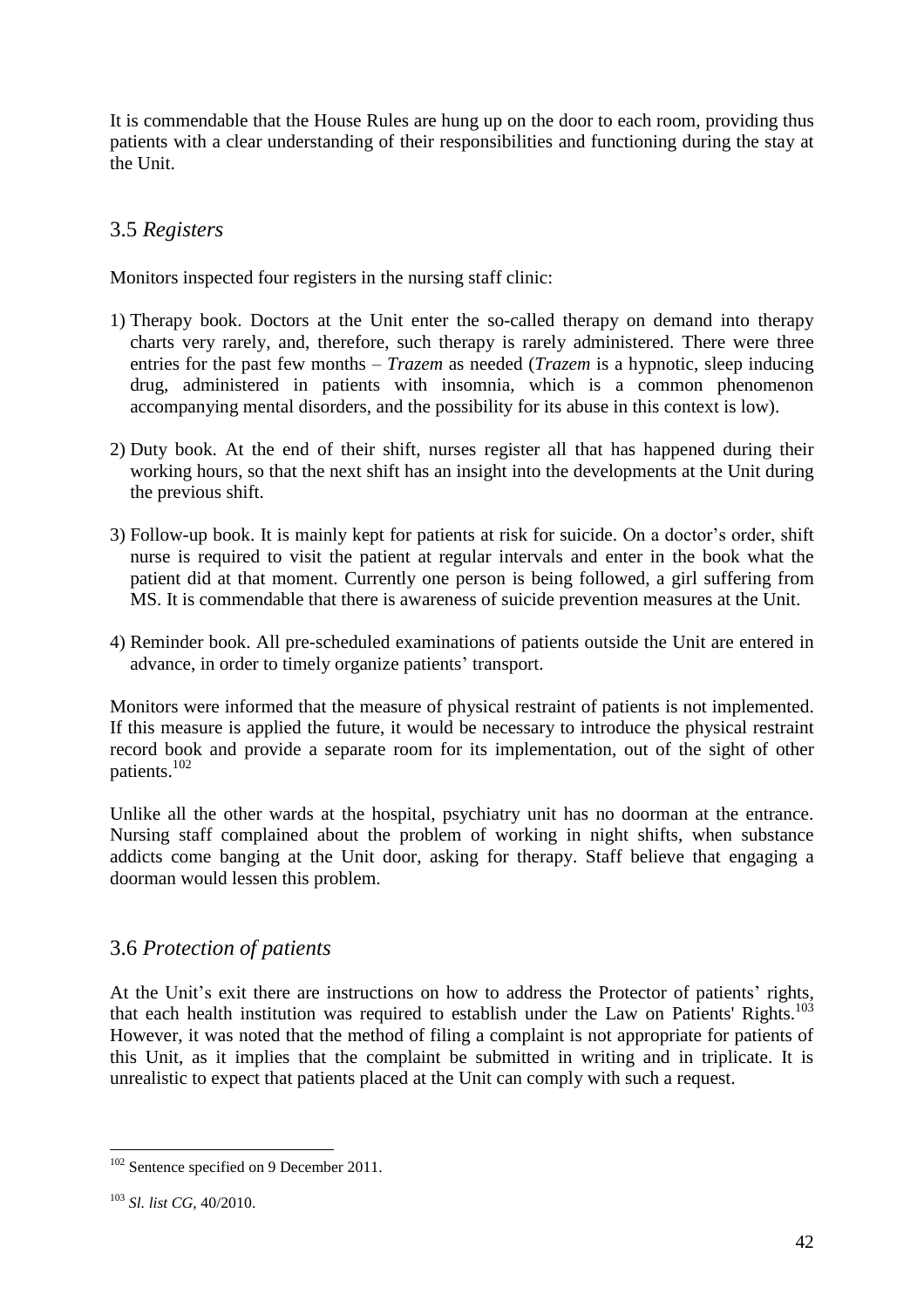Also, the Law on Patients' Rights provides that a complaint may be filed orally (Art. 32), which is not indicated in this notice. We believe that patients must be provided more adequate access to institutions and individuals appointed to protect their rights.

# 3.7 *Recommendations*

a) Immediately ensure the implementation of safeguards in the context of involuntary placement during the admission, stay and discharge from the Unit, especially in terms of court supervision.

b) Take measures to fight prejudice against the mentally ill, which is particularly detrimental in medical staff and hospital management, as it leads to discrimination against patients.

c) Provide regular stay of patients in the fresh air in the yard, as well as a covered area so that patients are able to stay outside the Unit in the event of inclement weather as well.

d) Engage a doorman at the Unit.

e) Improve nutrition of mentally ill persons placed at the Unit.

f) Ensure that patients be informed of their rights.

g) Simplify the procedure for patients to address the Protector of patients' rights.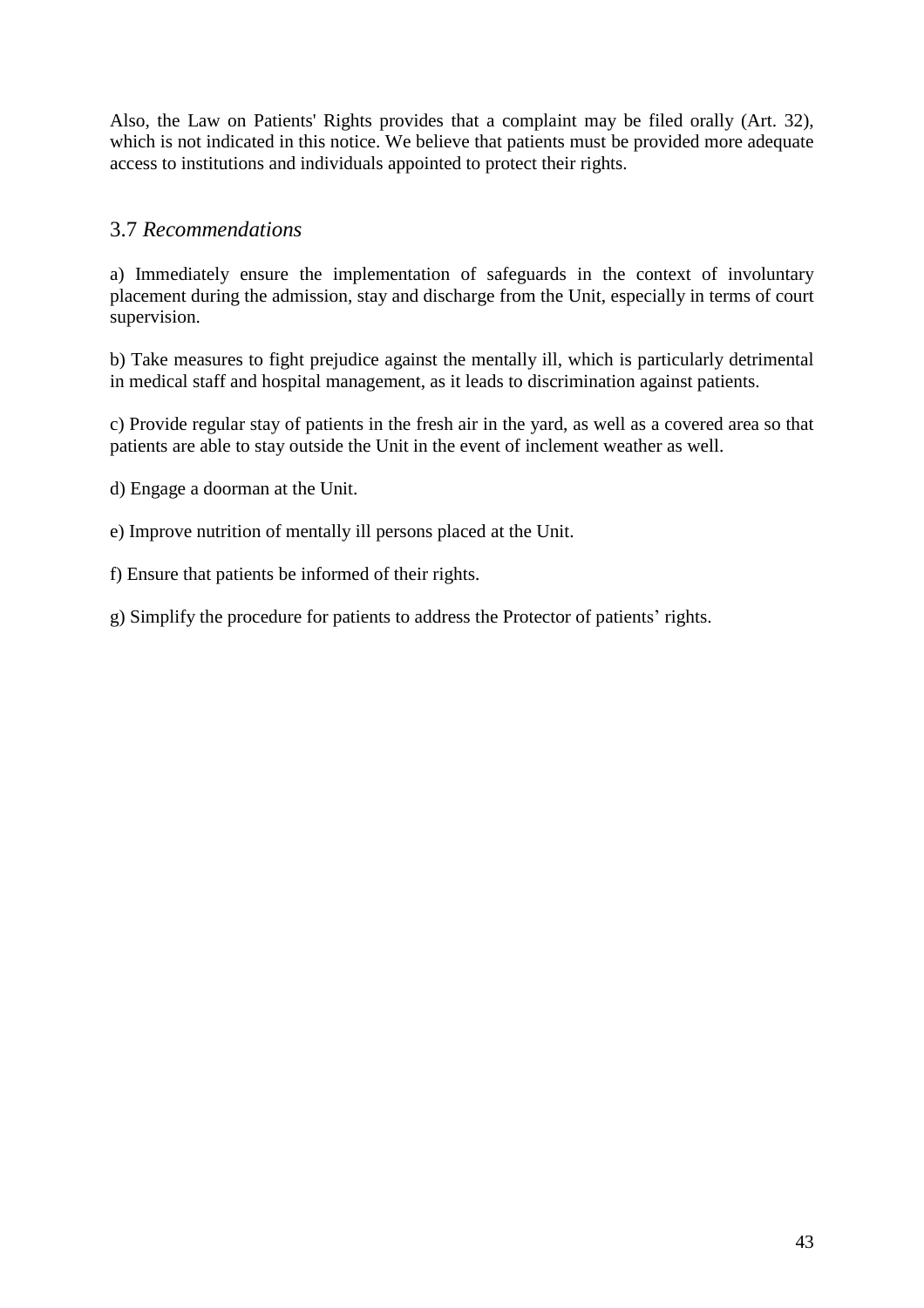# 4. *Psychiatric clinic at the Clinical Centre of Montenegro in Podgorica*

## 4.1 *General*

Psychiatric clinic in Podgorica (the Clinic) is an open-type psychiatric establishment. This is justified by the fact that patients who refuse necessary medical treatment are referred to the Hospital in Dobrota, which means that involuntary placement is not implemented at the Clinic. In our opinion, the Clinic indeed does not meet conditions for the placement of patients requiring involuntary hospitalization.

Each patient is free to seek discharge, which is easily implemented, provided that the patient sign that he/she wants to discontinue the treatment at own request, and that their family members are familiar with it. The clinic is located on the ground floor and rooms do not have bars on the windows. During the visit, monitors noticed that the windows in the rooms were open. Doors are locked and there is a precise schedule according to which patients go and stay out, which was confirmed by several patients.

The level of cooperation during the visit was high. Dr. Golubović, Head of the Clinic, invited all staff members present at the time of the visit to a meeting with our team of monitors, which we find very positive (staff members of different profiles were present: nurses, psychiatrists, two psychologists, a social worker). It was obvious that everyone had the opportunity to present the problems faced at work, which helped us greatly in creating an objective picture of the Clinic.

#### 4.2 *Accommodation conditions and treatment*

Material conditions at the Clinic are very poor. There is only one male and one female toilet and a shower cabin used by both male and female patients. The rooms mostly have 7 beds. There are lockers next to beds, which are in the poor condition and can not be locked. Even if the lockers had a key, it would be difficult to achieve a sense of privacy in a dormitory with seven beds.

In our opinion, the very structure of the building does not allow for adequate separation of men and women, or of patients by the type of illness (psychosis, non-psychotic illness), and the overall atmosphere is not conducive to healing.

The common room serves as a dining room and a living room. The room used for group staff meetings, patients' visits and as an office for a doctor on night duty is also an office for a social worker and one of the psychologists. Under such working conditions, the possibility of providing intimacy to a patient during testing is questionable, as well as during the so-called social survey of a patient.

The physical restraint record book is kept in an orderly manner, while this type of restraint is rarely applied in practice. However, there is no room intended for this purpose and physical restraining of patients is carried out in their rooms, in front of other patients placed in that room, which is unacceptable. Thus, special area within the Clinic should be designated for this purpose.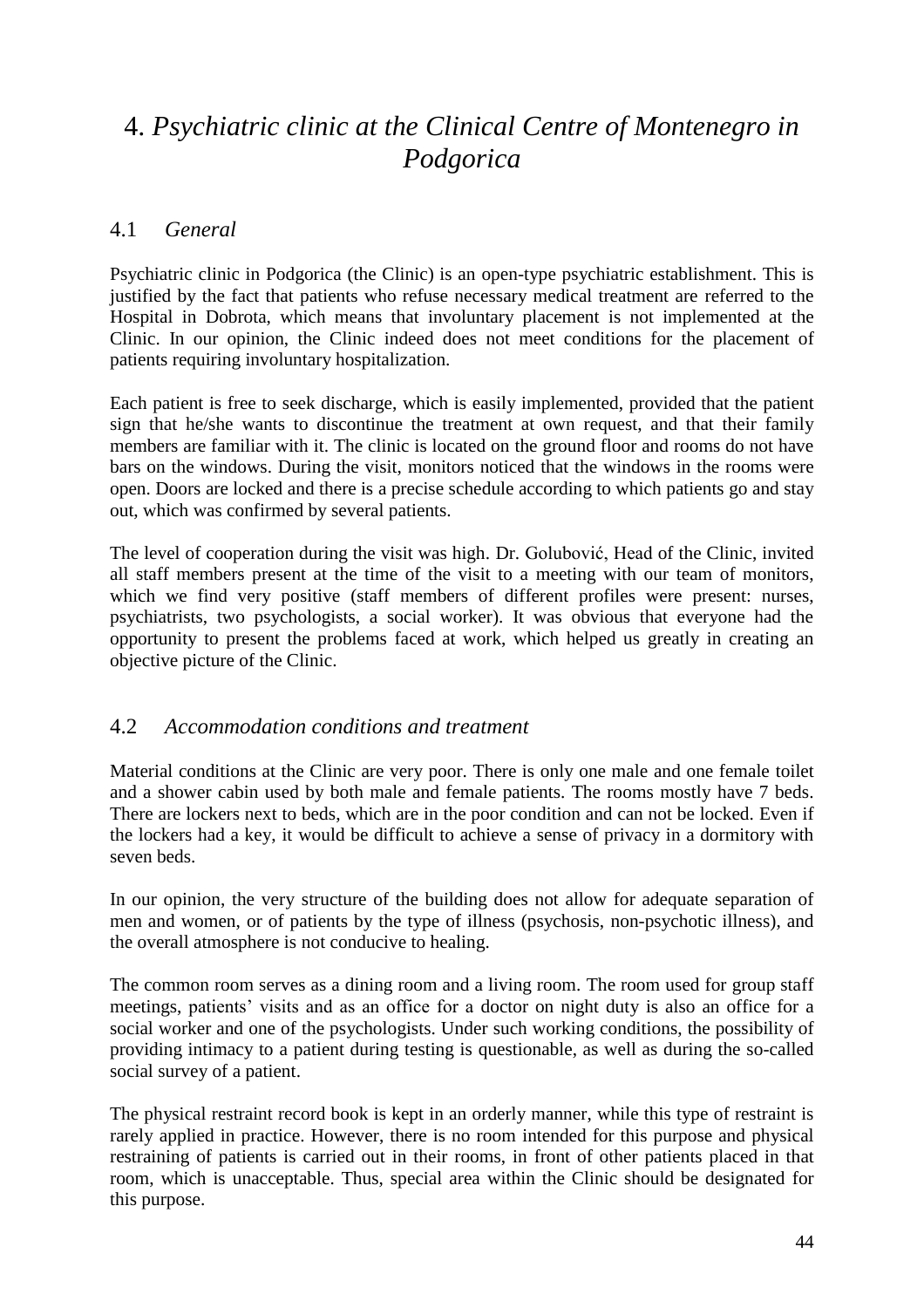During inspection of medication charts of a doctor in charge of treating psychotic patients, it was noted that the so-called therapy on demand has not been prescribed. In case of distress of a patient, doctor on duty is notified (who is located at the Clinic during the night, so there is little possibility for abuse). This differs from the situation in the psychiatric unit in Nikšić, where no psychiatrist is on duty during the night, but, in general, a doctor of internal medicine in charge of the hospital is also in charge of the psychiatric unit.

Medical records of patients are kept not in an electronic, but only in a printed format, using typing machines, which differs drastically from the ward in Nikšić.

#### 4.3 *Recommendations*

The Ministry of Health to improve material conditions for the stay of patients and work of personnel, by completely renovating the building in order to:

- a) reduce the existing number of beds in the rooms.
- b) provide a room for patient care and organisation of therapeutic groups.
- c) provide a room for physical restraint of patients.
- d) provide computer equipment for staff.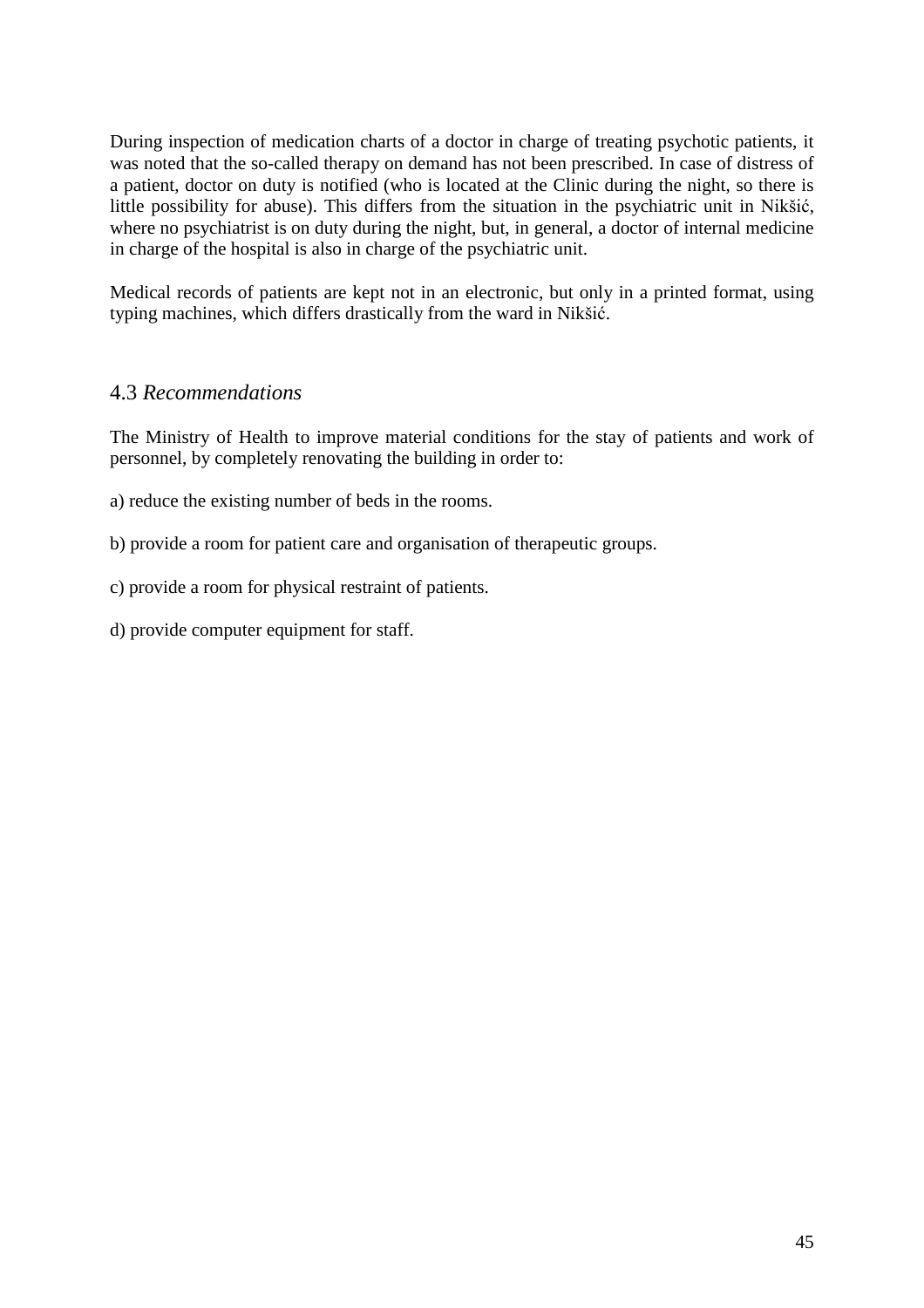# 5. *Appendix: Psychiatric patients and the media*

Director of the Special Psychiatric Hospital in Kotor informed us that the Hospital developed a 28 second short video, which promotes anti-discriminatory attitudes toward people with mental illnesses. The video was made in 2010 on 10 October, World Mental Health Day, and submitted to all TV stations with a plea to broadcast it on that day. However, only one commercial TV station (Atlas TV) accepted to broadcast the video. The official explanation that RTCG, public service, sent to the Hospital, according to the Director, was the absence of RTCG Executive Director, without whom they could not decide on the broadcast.

Hospital Director pointed to an unethical media treatment of the mentally ill, and particularly emphasized bad experience with daily newspaper *Dan*. Namely, *Dan* published an article "From Dobrota back to work"<sup>104</sup>, which revealed the identity of a doctor who returned to work after psychiatric hospitalization in Dobrota. Such texts encourage discrimination against psychiatric patients. On this occasion Director of the Hospital addressed the Self-regulatory Journalistic Body, as well as the Ombudsman, but did not receive any answer. After a patient is discharged, the Hospital always sends a notification to the competent Centre for Social Welfare, or Centre for Mental Health, preventing thus possible incidents, unlike the mentioned media reporting, which only deepens discrimination and may seriously endanger the health of treated people. The LPRMI stipulates that no one may qualify a person as mentally ill or otherwise indicate his/her mental disorder, unless for the purpose of taking measures to protect these persons (Art. 3). The Media Law prohibits the publication of information and opinions that incite discrimination (Art. 23), while the Code of Journalists of Montenegro states that journalistic research should be conducted with due sympathy and discretion when people with physical and mental impairments are concerned (guidelines for principle  $6$ ).<sup>105</sup>

In August 2011 the print and electronic media reported about a man, pointing out that this person was suspected of being mentally ill, who locked himself in his apartment in a multi story building and refused to provide access to damaged water pipes in his apartment. Acting in accordance with the decision of the Basic Court in Podgorica, bailiffs entered the apartment. Interior of the apartment was recorded and broadcasted by *Vijesti TV* in the central news program, while noting that the man probably had mental health problems. Daily newspaper *Pobjeda* reported that after the apartment was broken into, they were told: "Come in, you must see this". As this case concerned a problem with water supply in one part of the building, which was quickly addressed, there was no legitimate public interest to be informed about the interior of the apartment of a man suspected of being mentally ill, and particularly about his name and address.

<sup>&</sup>lt;sup>104</sup>, From Dobrota back to work", *Dan*, 1 March 2011.

<sup>&</sup>lt;sup>105</sup> The Code available at: [http://www.nstcg.org/indexst.php?page=03.](http://www.nstcg.org/indexst.php?page=03)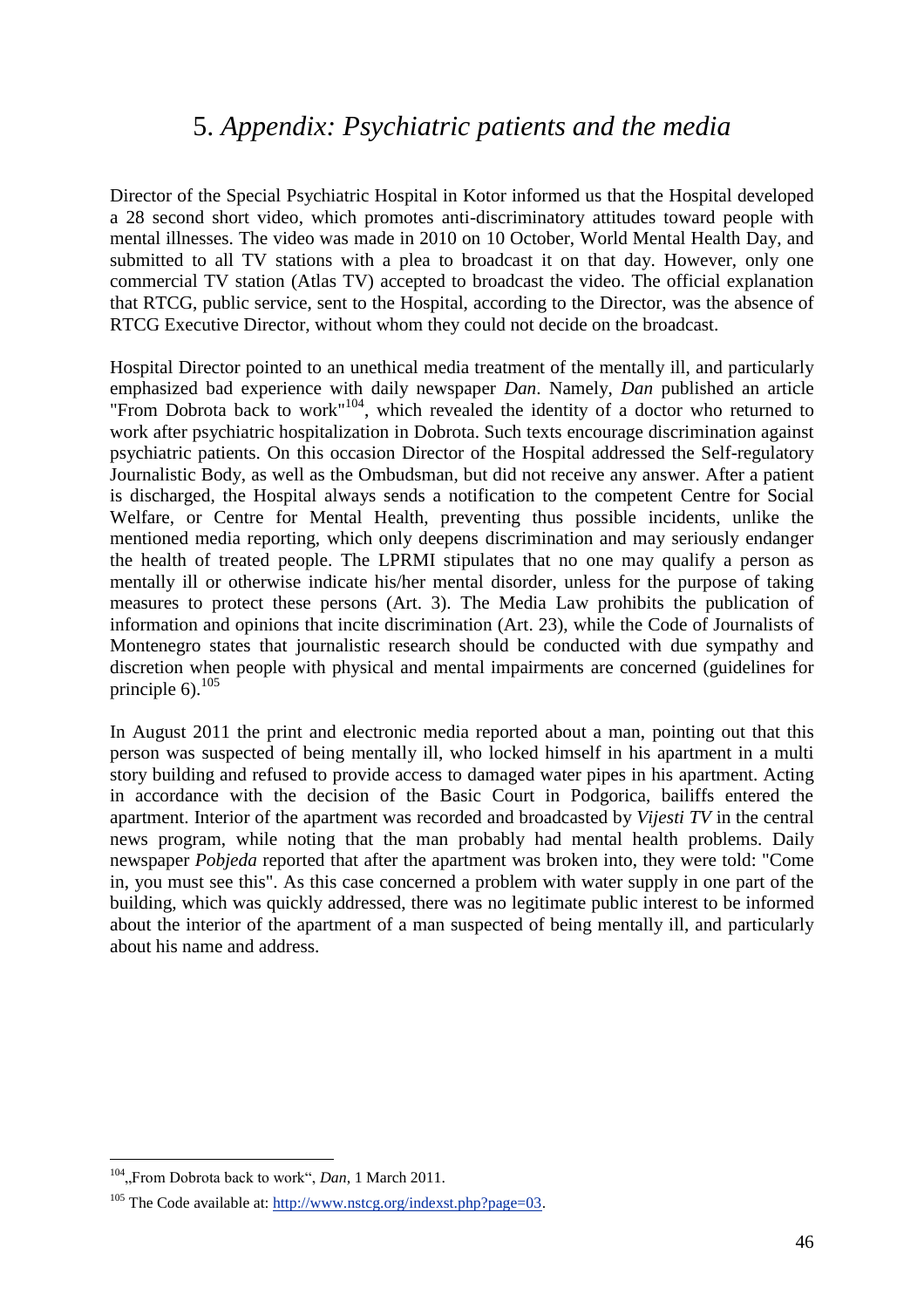# 6. *Cases of poor treatment of mentally ill persons*

# 6.1 *The case of Ferid Sijarić*

On 7 October 2010 in Podgorica Ferid Sijarić<sup>106</sup> attacked and injured an eleven-year-old girl with a knife on her way to school. Although the neighbours claimed Sijarić was mentally ill, after his arrest he was taken to Remand Prison in Spuž, where he was bedridden for 18 days without previous specialist medical examination.<sup>107</sup> Monitors visited Sijarić at the Forensic psychiatric unit (FPU) in Dobrota Hospital. According to staff, Sijarić's mental state has made significant progress after his placement at the Hospital, and he indeed seemed well. While at the FPU, where the rooms have bars, he was not bedridden and was allowed to walk. Monitors met him in the hallway.

#### 6.2 *The case of Milan Zeković*

After the High Court in Podgorica found in its ruling that Milan Zeković, mentally ill person suffering from paranoid schizophrenia, had committed five murders, based on the decision of the Court which become final in 2008 Zeković was supposed to be referred to a psychiatric institution for the enforcement of the measure of compulsory treatment and confinement. However, as the Hospital in Kotor responded that it does not meet the conditions for his placement, the public was first informed that Zeković will be referred to Serbia<sup>108</sup>, and then that he is placed at the Special Psychiatric Hospital.<sup>109</sup> However, to this day, Milan Zeković has been staying at the Institution for Execution of Criminal Sanctions (ZIKS) in Podgorica, in a special room in Remand Prison. After learning that Zeković was still in ZIKS, on 7 November monitors submitted a letter to the Minister of Justice, ZIKS Director, Ombudsman and Ministry of Justice. By 15 November 2011, we received a response from ZIKS, stating that on 30 March 2011 a procedure has been initiated to extradite Zeković to Serbia, because of the inability to provide him with proper care in Montenegro.<sup>110</sup> We note that to date, despite the CPT recommendation,<sup>111</sup> Zeković has not been provided adequate accommodation in a psychiatric institution.

<sup>&</sup>lt;sup>106</sup> Identity of the mentally ill person was made public on several occasions.

<sup>&</sup>lt;sup>107</sup> Human Rights Action learned about the case of Ferid Sijarić from the newspapers ("Ferid Sijarić, charged with assault on a police officer and a girl, heard in court", *Vijesti*, 9 October 2010; "Neighbour stabbed a little girl", *Novosti*, 8 October 2010; "Person suspected of assaulting an eleven-year-old girl arrested", *Vijesti*, 7 October 2010). After addressing the Institution for Execution of Criminal Sanctions on 13 January 2011, HRA received a response from ZIKS Director, stating that Ferid Sijarić was admitted to ZIKS on 8 December 2010, when he was examined by the prison doctor Miraš Tomić, after which he was bedridden. On 11 October 2010 he was re-examined by the prison doctor, who suggested an examination by psychiatrist Alma Radovanović. Psychiatric examination was performed only 26 October 2010, which means that obviously mentally ill Ferid Sijarić had been bedridden for 18 days without a psychiatric examination.

<sup>&</sup>lt;sup>108</sup> "Zeković referred to Serbia", *Dan*, 6 October 2010.

<sup>109</sup> "Killer was preparing hit list", *Dan*, 1 September 2011.

<sup>&</sup>lt;sup>110</sup> Response of the State Administration for the Execution of Penal Sanctions (ZIKS) no. Z-KD-br. 361/10/11 of 11 November 2011, available in the Human Rights Action archives.

<sup>&</sup>lt;sup>111</sup> CPT report on the 2008 visit to Montenegro, p. 68.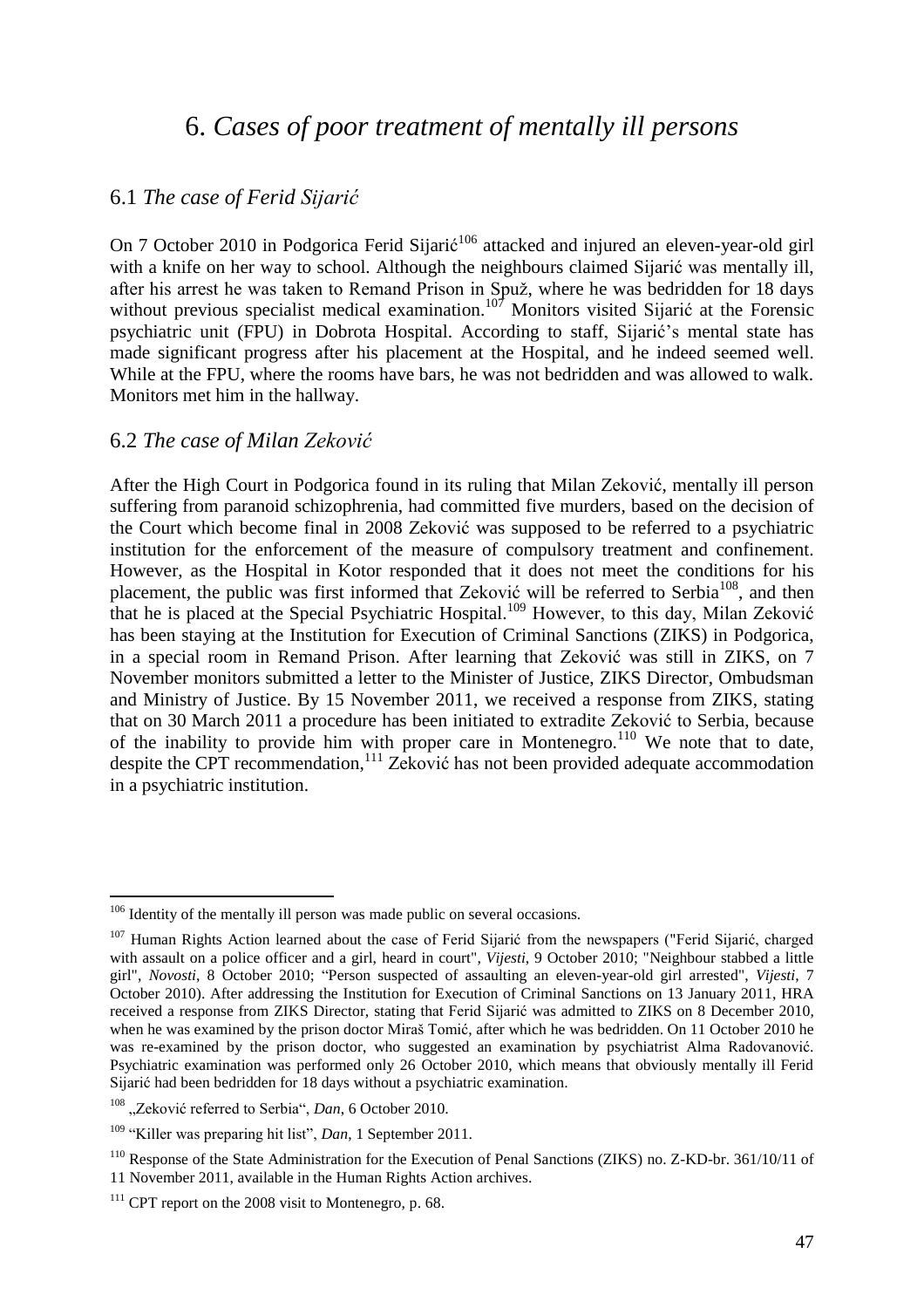#### 6.3 *Recommendations*

a) The Ministry of Justice, Police Directorate and courts to ensure that in each case of suspected mental condition of the perpetrator of a criminal or misdemeanour offence, that person be examined by a psychiatrist and/or referred to expert evaluation in an appropriate psychiatric institution.

b) The Ministry of Justice and Ministry of Health to urgently provide appropriate placement in a psychiatric institution for mentally ill person Milan Zeković.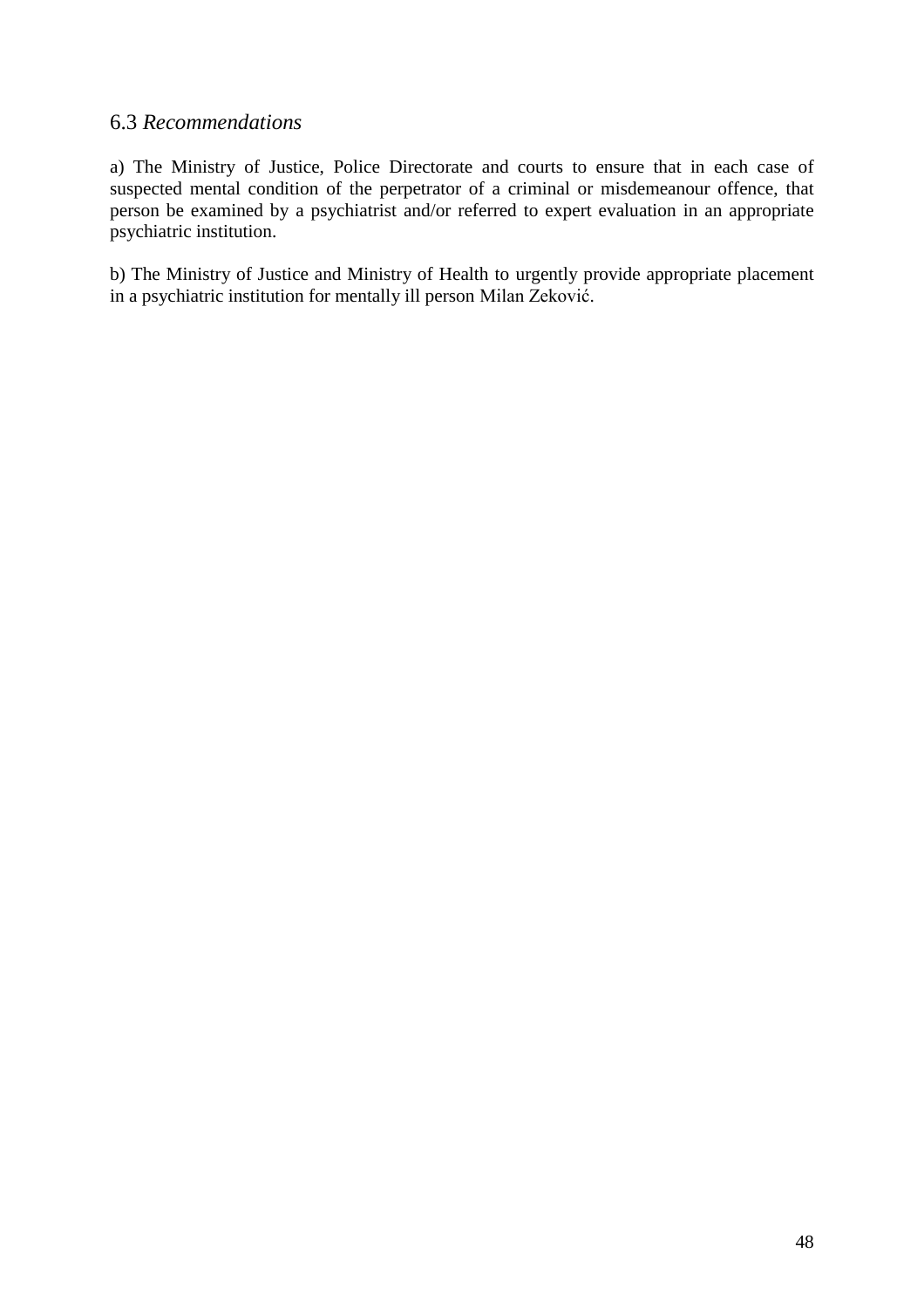# *7. Conclusions in relation to the monitored institutions*

#### *a) Patient's living conditions*

It would be necessary to improve accommodation in all three monitored institutions and make them suitable for therapeutic environment. In accordance with the CPT recommendation, it is necessary to personalize patients' living space and enable them to keep their belongings locked. As regards the Hospital, the existing capacities are insufficient and particularly burdened by one-third of patients whose mental state does not require their placement in the Hospital ("social patients"). This problem should be urgently addressed by placing those patients in a social care institution. Regarding the Ward in Nikšić, it is necessary to ensure patients' stay in fresh air on daily basis and in that sense combat prejudice of other medical staff and administration of the General Hospital towards the mentally ill. In order to allow patients' stay in fresh air even in case of bad weather, all institutions should find adequate space solutions. Quality of patients' nutrition can be significantly improved with respect to all three institutions. As regards the Clinic in Podgorica, the material living conditions are particularly bad and require urgent improvement. The Clinic does not have the possibility of involuntary hospitalization, which means that in practice all patients in need of involuntary hospitalization are sent to the Hospital. In this sense it is necessary to provide material conditions for involuntary hospitalization at the Clinic in order to reduce the pressure on the Hospital and provide patients whose mental condition requires involuntary hospitalization the opportunity to be treated closer to their place of residence (especially important for patients from the northern part of Montenegro).

#### *b) Implementation of the measure of compulsory psychiatric treatment and confinement in a medical institution*

There is a problem of violation of international standards regarding implementation of the measure of compulsory psychiatric treatment and confinement in a medical institution for up to two years by misdemeanour authorities - which are not courts and do not have the capacity of independence, and are appointed by the executive branch. Nonetheless, misdemeanour "Monitoring Respect for Human Rights in Closed Institutions in Montenegro" This Project is supported by the EU through the Delegation of the European Union in Montenegro authorities decide on involuntary placement in an institution in a summary procedure based on expert opinion, which in practice comes to a conversation between a court expert and offender.

#### *c) Compulsory hospitalization*

Guarantees in the context of involuntary placement of patients in the psychiatric institutions are not adequately implemented. Regarding the Hospital, the periods during which a competent court forwards its decision on involuntary hospitalization are upsettingly long, invalidating thus the urgency procedure, i.e. an effective right to appeal. Furthermore, it is necessary to ensure the guarantee of mandatory presence of a person in a court proceedings regarding involuntary hospitalization, except in cases where the court determines that the person is unable to understand the purpose and importance of the procedure by obtaining alternative opinion of an expert who is not employed at the facility where the person is involuntarily placed, etc. Regarding the Ward in Nikšić, no guarantees are enforced, which means that patients are hospitalized involuntarily and that the court is never informed about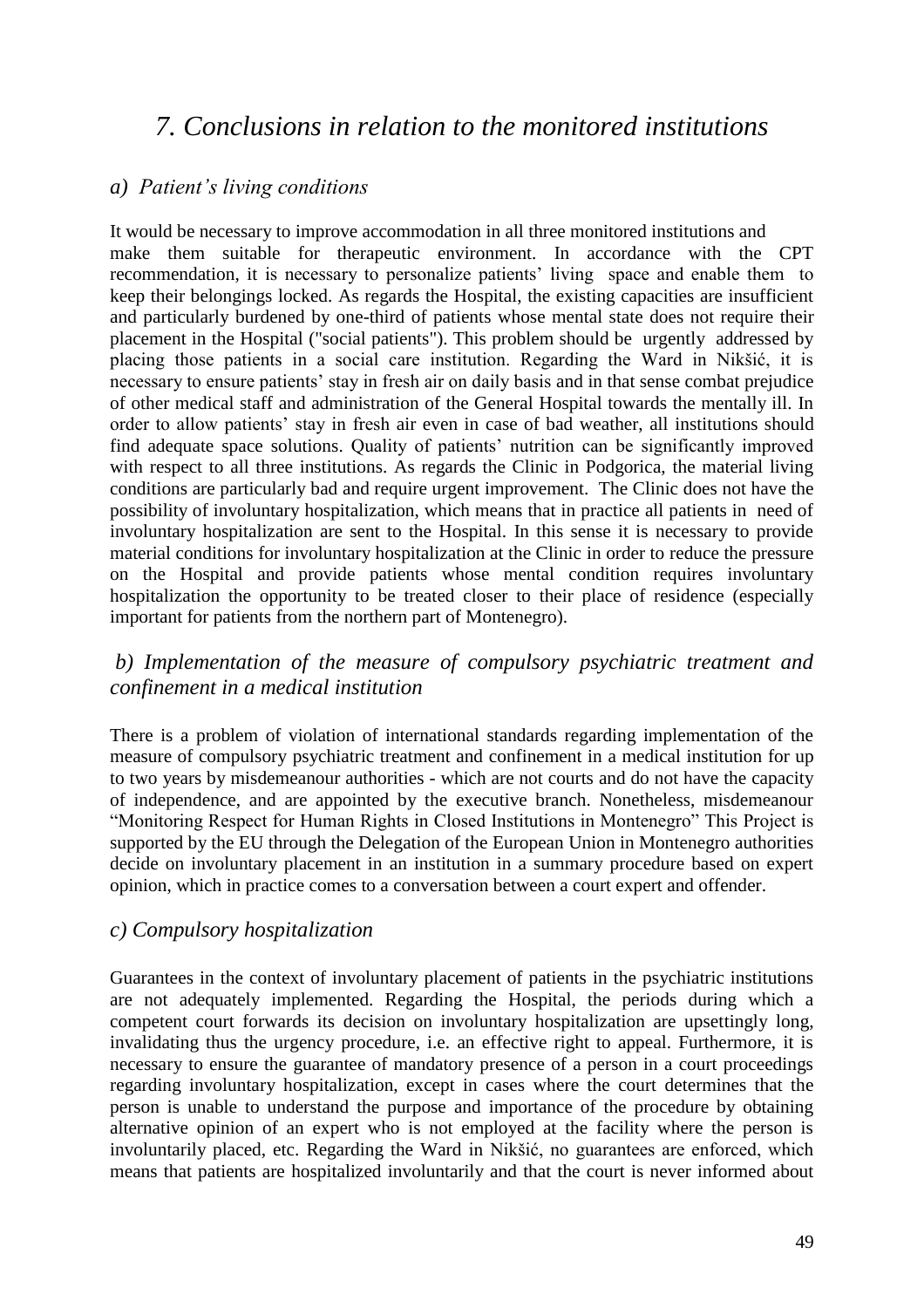involuntary hospitalization, so it does not decide on it. The Clinic in Podgorica does not perform involuntary hospitalization.

## *d) Informing the patients, their family members or caretakers on their rights*

Patients placed in psychiatric institutions are generally uninformed about their rights. This problem is particularly pronounced in patients who have been forcibly hospitalized. In this sense it is necessary to take measures to inform all patients, especially those who are hospitalized involuntarily and their families or their legal representatives, through e.g. appropriate brochures. If the patient is unable to understand his/her rights during the hospitalization, they surely should be informed as soon as there is improvement in their condition.

#### *e) Abuse*

Although complaints indicating abuse in monitored institutions have not been received, in this context it is particularly necessary to hire more nurses in the Hospital in Kotor, in order to provide patients with appropriate care. By reducing pressure at work the stuff is exposed to, the risk of burnout syndrome at work, which may lead to inappropriate reactions to patients, would be reduced.

## *f) Restraint registers*

It is advisable to introduce a central restraint register in the Hospital in Kotor, in order to provide insight into implementation of restraint measures at the level of the whole institution. In addition to implemented measures of physical restraint of freedom of movement, the central registry would also include all cases of implementation of so-called chemical restraint (rapid calming of patients using medications from ampoules). "Monitoring Respect for Human Rights in Closed Institutions in Montenegro" This Project is supported by the EU through the Delegation of the European Union in Montenegro

# *g) Independence of multidisciplinary bodies and control of implementation of measures of compulsory psychiatric treatment and confinement in a medical institution*

The current method of appointment of multi-disciplinary bodies of the Council for Human Rights Protection of Patients and the Ethics Committee does not provide for their independence, given that Director of the Hospital proposes the appointment of members of both bodies. Also, the Ministry of Justice has not been supervising the implementation of measures of compulsory psychiatric treatment and confinement in a medical institution, which in practice means that the work of the Hospital is not subject to regular external supervision mechanism.

#### *h) Occupational therapy*

Implementation of occupational therapy in the monitored facilities could be improved. Its improvement is possible by increasing spatial capacity or redistributing existing facilities and hiring additional professional staff.